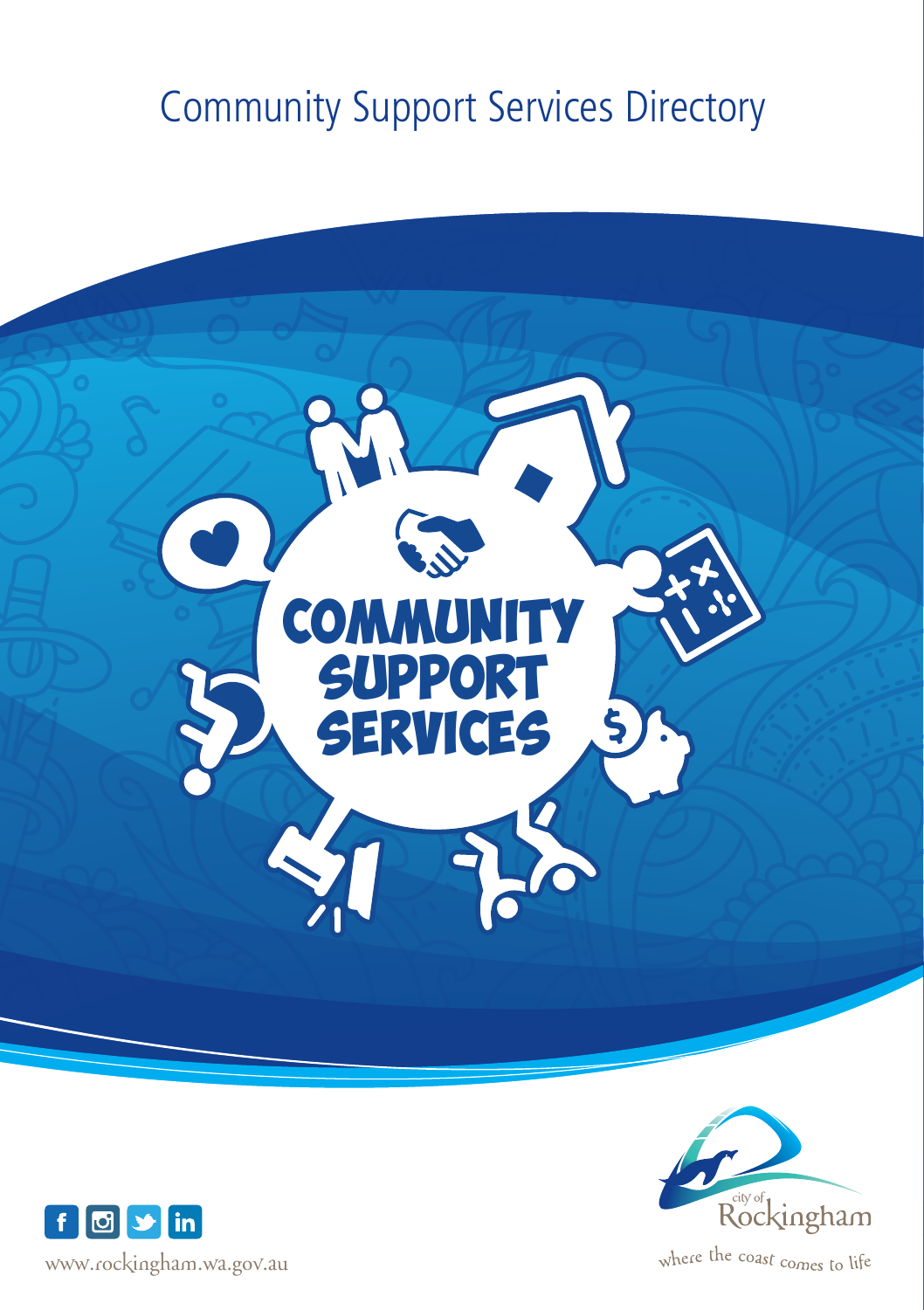#### DISCLAIMER

In compiling the information contained in this Directory, the City of Rockingham has used its best endeavours to ensure that the information is correct and current at the time of publication but takes no responsibility for any error, omission or defect therein.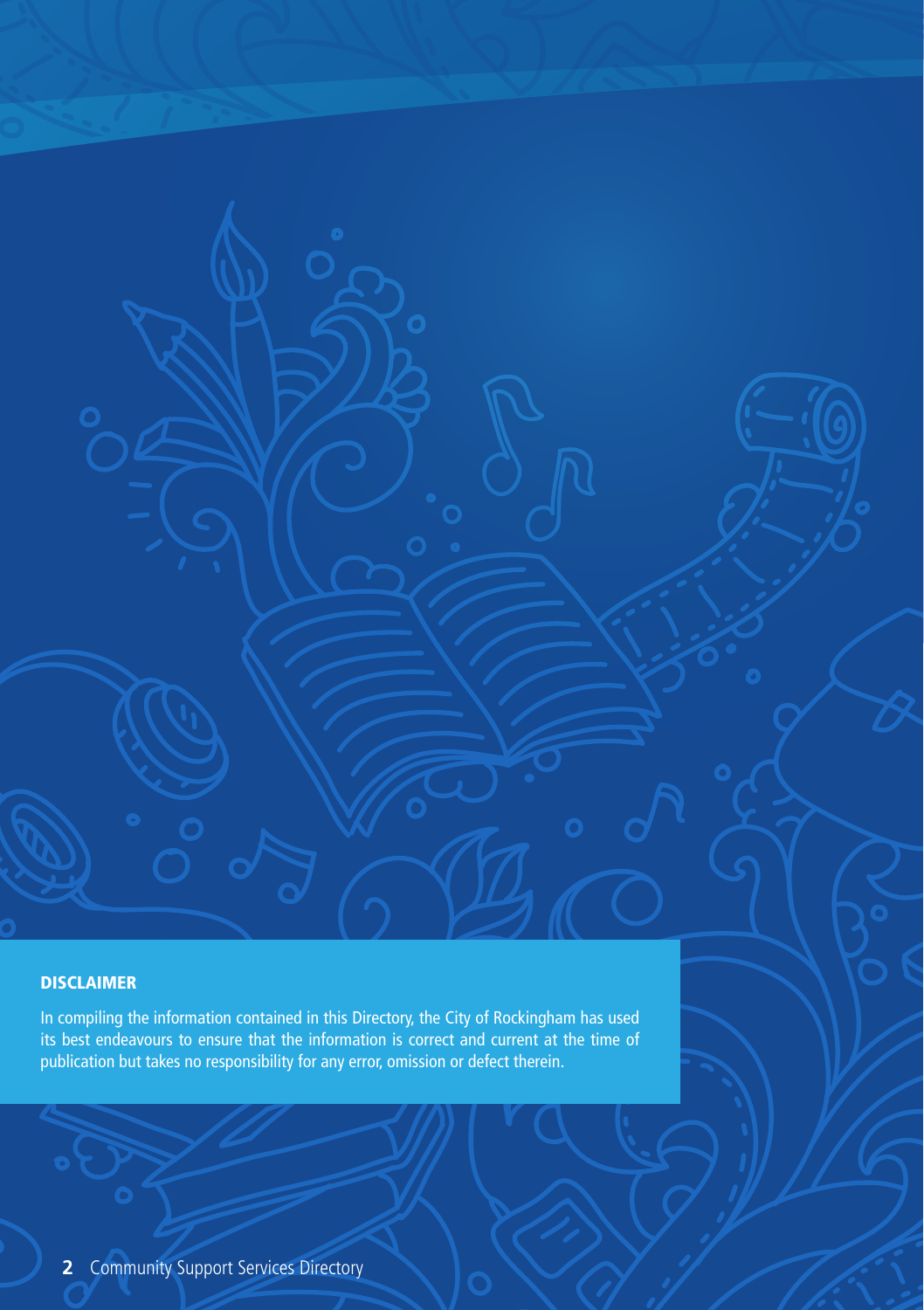### **Contents**

| Accommodation                      | 6   |
|------------------------------------|-----|
| <b>Community Support Services</b>  | 8   |
| <b>Disability Support</b>          | 27  |
| Education, Employment and Training | 30  |
| <b>Family Domestic Violence</b>    | 34  |
| Legal Issues                       | 36. |
| <b>Youth/Community Groups</b>      | 39  |

Community Support Services Directory **3**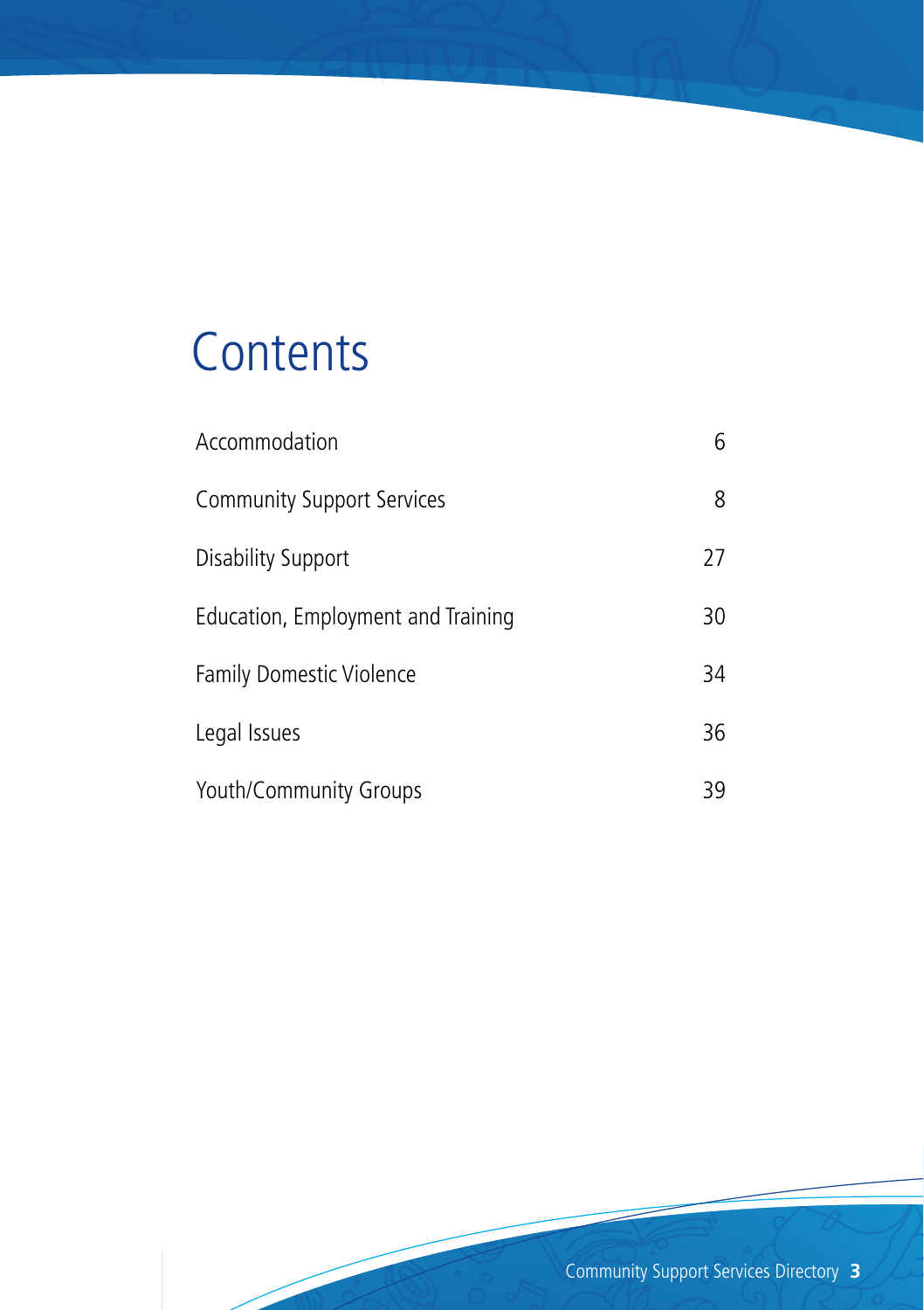# Quick Reference

#### ACCOMMODATION

| Calvary Youth Services              | 9581 1741    |
|-------------------------------------|--------------|
| Crisis Care Unit                    | 9223 1111    |
| Department of Communities (Housing) | 94119500     |
| Entrypoint Perth                    | 6496 0001    |
| Fover Oxford                        | 1800 185 685 |
| MercyCare                           | 9442 3444    |
| Youth Place                         | 9433 4236    |
| Y-Shac                              | 9523 3400    |
| Y-Shack Spearwood                   | 9412 0673    |
| Y-Shac Transitional Units           | 9523 3400    |

#### COMMUNITY SUPPORT SERVICES

| Anglicare WA                | 9528 0702    |
|-----------------------------|--------------|
| Babbingur Mia               | 9550 0900    |
| Chorus                      | 9550 7888    |
| City of Rockingham          | 9528 0333    |
| Crisis Care                 | 9223 1111    |
| Department of Communities   |              |
| (Child Protection)          | 9527 0100    |
| Freedom Centre              | 9228 0354    |
| headspace Rockingham        | 65958888     |
| Kwinana Early Year Services | 9439 1838    |
| My Aged Care                | 1800 200 422 |
| NGALA                       | 9368 9368    |
| Palmerston                  | 9550 9200    |
| Relationships Australia     | 1300 364 277 |
| South Coastal Health and    |              |
| <b>Community Services</b>   | 9550 0900    |

#### **DISABILITY**

| <b>ACTIV Rockingham</b>   | 9527 4222    |
|---------------------------|--------------|
| Department of Communities |              |
| (Disabilities)            | 1800 998 214 |
| People with Disabilities  | 9485 8900    |
| SMP lifeskills2work       | 1300 100 767 |

#### EDUCATION, EMPLOYMENT AND TRAINING

| Department of Education                  | 9264 4111    |
|------------------------------------------|--------------|
| Fremantle Peel District Education Office | 9336 9563    |
| Mission Employment                       | 9592 1533    |
| <b>SMYL Community College</b>            | 9550 9400    |
| <b>SMYL Community Services</b>           | 9592 1552    |
| South Metropolitan TAFE                  | 1800 001 001 |
| Strategix College                        | 9527 6553    |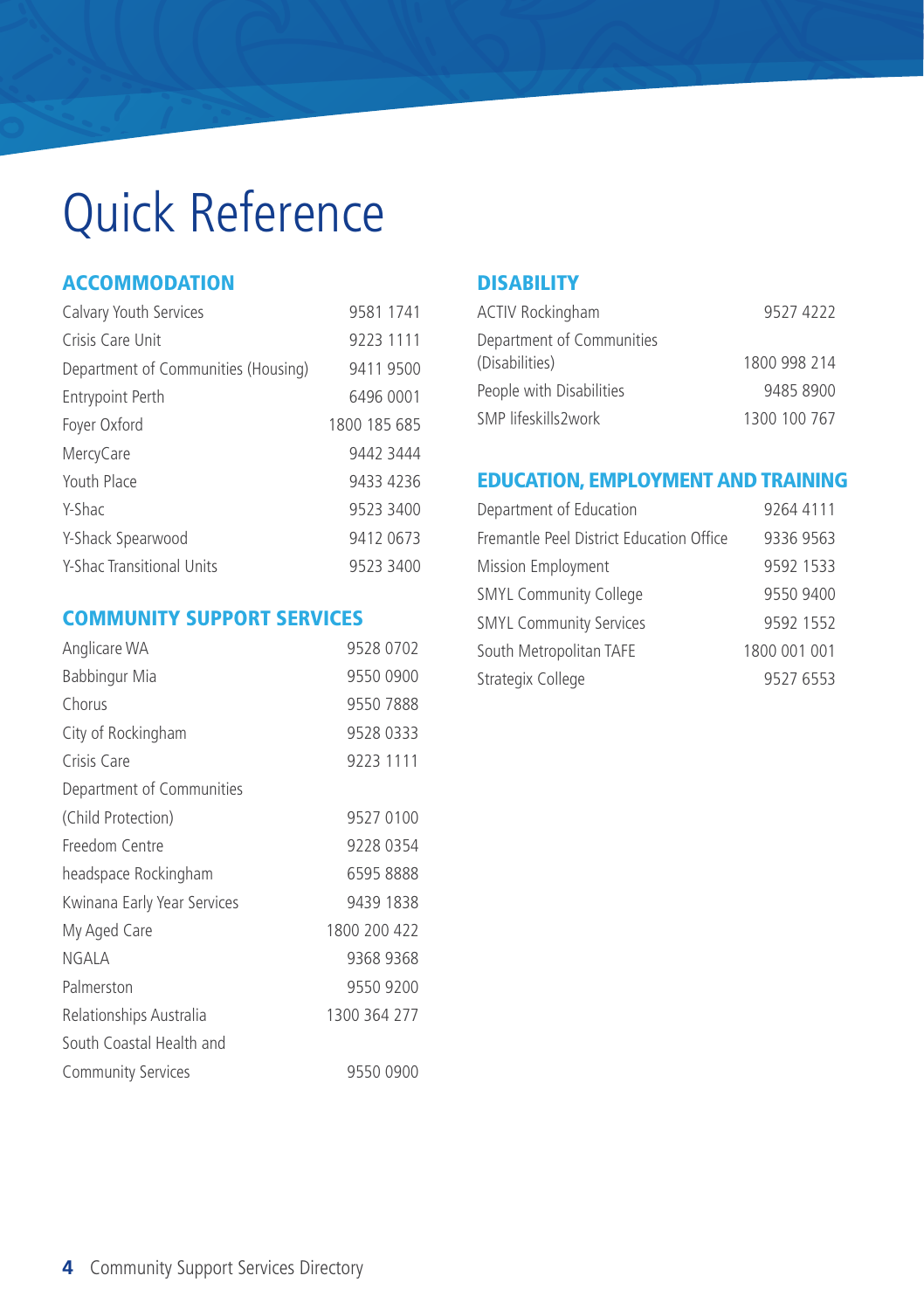#### EMERGENCY MENTAL HEALTH

| Kids Helpline                                    | 1800 551 800 |
|--------------------------------------------------|--------------|
| Lifeline                                         | 131 114      |
| Mental Health Emergency<br>Response Line         | 1300 555 788 |
| Rockingham Kwinana CAMHS                         | 9528 0555    |
| Rockingham Kwinana<br><b>Adult Mental Health</b> | 9528 0600    |
| Rockingham Emergency Department                  | 9599 4000    |
| Suicide Call Back Service                        | 1300 659 467 |
| Sexual Assault Resource Centre                   | 1800 199 888 |
| The Samaritans Crisis Youth Line                 | 9388 2500    |

#### EMERGENCY RELIEF AND FINANCIAL ASSISTANCE

| Coastal District Care Centre                    | 9592 2699 |
|-------------------------------------------------|-----------|
| Department of Communities<br>(Child Protection) | 9527 0100 |
| St Brendan's Homeless Respite                   | 9593 1640 |
| St Vincent De Paul                              | 9528 1071 |
| The C.R.E.W                                     | 9592 4648 |
| The Salvation Army                              | 9527 3460 |

#### FAMILY DOMESTIC VIOLENCE

| Department of Community Services                       | 9527 0100    |
|--------------------------------------------------------|--------------|
| FAAST (South Coastal Health<br>and Community Services) | 9550 0900    |
| Lucy Saw Women's Refuge                                | 9527 6872    |
| Men's Domestic Violence Helpline                       | 1800 000 599 |
| Rockingham Family Violence Service                     | 9592 4018    |
| Rockingham Police Station                              | 9528 8000    |
| Women's Domestic Violence Helpline                     | 1800 007 339 |

#### LEGAL ISSUES

| 9527 6671 |
|-----------|
| 13 12 17  |
| 9527 3411 |
| 9550 0400 |
| 9202 1688 |
|           |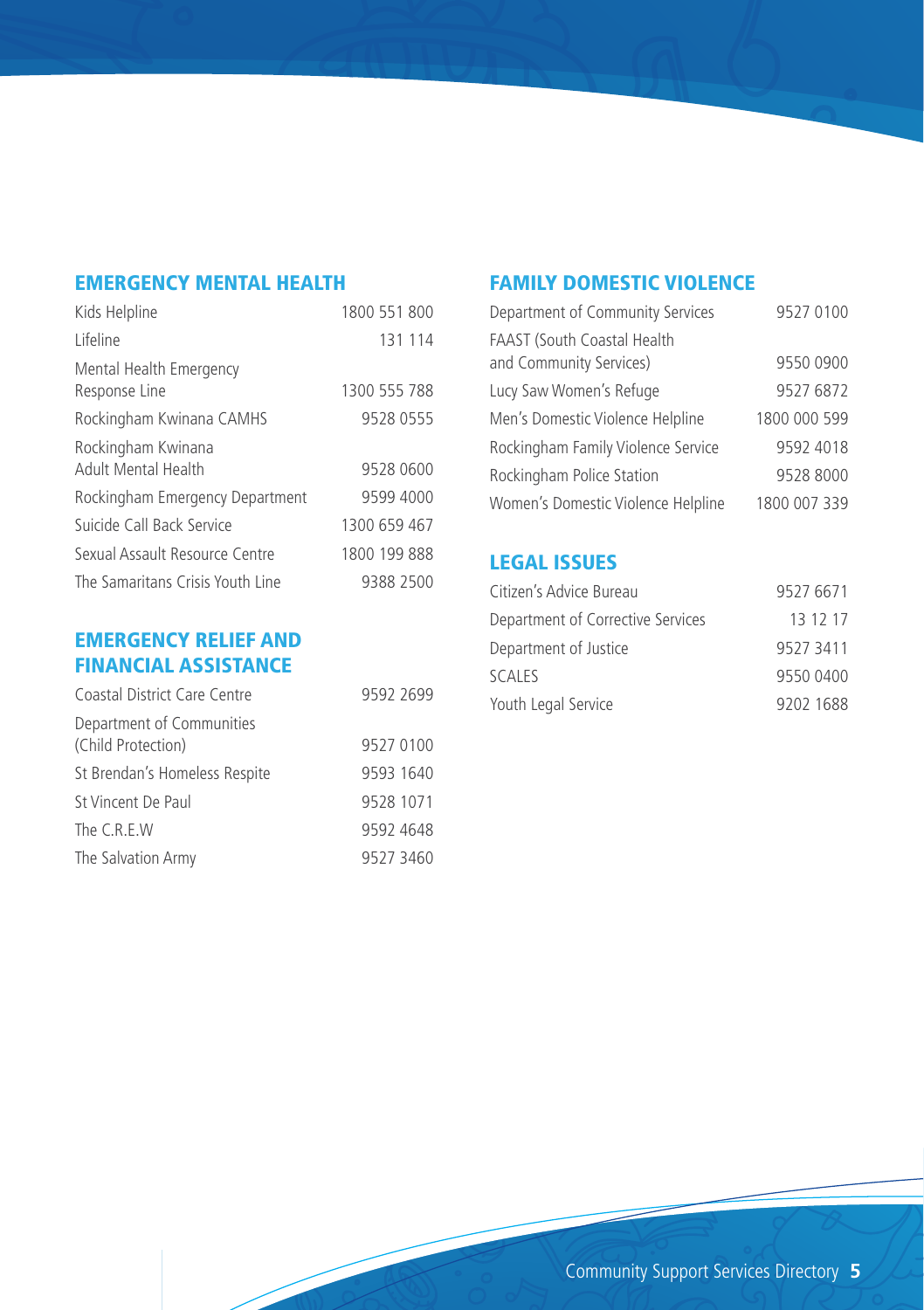#### Accommodation

### Accommodation

#### Access Housing

Office 4 Stevenson Street MANDURAH WA 6210

**Tel:** 9534 0400 | **Fax:** 9583 5173

**Email:** mandurah@accesshousing.org.au

**Provides:** Tenancy and property management community housing. Affordable housing property development.

#### Armadale Youth Accommodation Service

Beacon Road PARKERVILLE WA 6081

**Tel:** 9497 1351 | **Fax:** 9399 9466

**Email:** ayas@parkerville.org.au

**Provides:** Crisis accommodation for 15-20 year olds. Maximum stay three months.

#### Calvary Youth Services Mandurah Inc.

40 Sutton Street MANDURAH WA 6210

**Tel:** 9581 1741 | **Fax:** 9535 5874

**Email:** admin@calvaryyouth.com.au

**Provides:** Medium - long term externally supported accommodation (6-9 months) for 16-25 year olds exiting crisis centre.

#### Crisis Care Unit

**Tel:** 9223 1111 | **Fax:** 9223 1184 **Free Call:** 1800 199 008

**Provides:** Assistance with crisis accommodation after 5pm.

#### Department of Communities (Housing)

2 Sidworthy Way KWINANA WA 6167

**Tel:** 9411 9500 | **Fax:** 9411 9513

**Email:** Kwinana@housing.wa.gov.au

**Website:** <www.housing.wa.gov.au>

**Provides:** Public Housing, accommodation, affordable housing options, land development, shared home ownership, keystart loans, and homeless advice.

#### Entrypoint Perth

**Tel:** 6496 0001 | **Tel:** 1800 065 892 **Website:** <www.entrypointperth.com.au> **Provides:** Homelessness advice

#### Foyer Oxford

196 Oxford Street LEEDERVILLE **Tel:** 1800 185 685 **Email:** hello@foyeroxford.org.au **Website:** <www.oxfordfoyer.com.au>

**Provides:** Helps disadvantaged young people (16-23 year olds) to get back on their feet, obtain qualifications, find a job and a permanent home.

#### Fremantle Multicultural Centre

#### **Crisis Accommodation Program**

241-243 High Street FREMANTLE WA 6168

**Tel:** 9336 8282

**Website:** <www.fmcwa.com.au>

**Provides:** Support to Culturally and Linguistically Diverse (CaLD) people affected by mental illness and their families. Work closely with mental health and other service providers.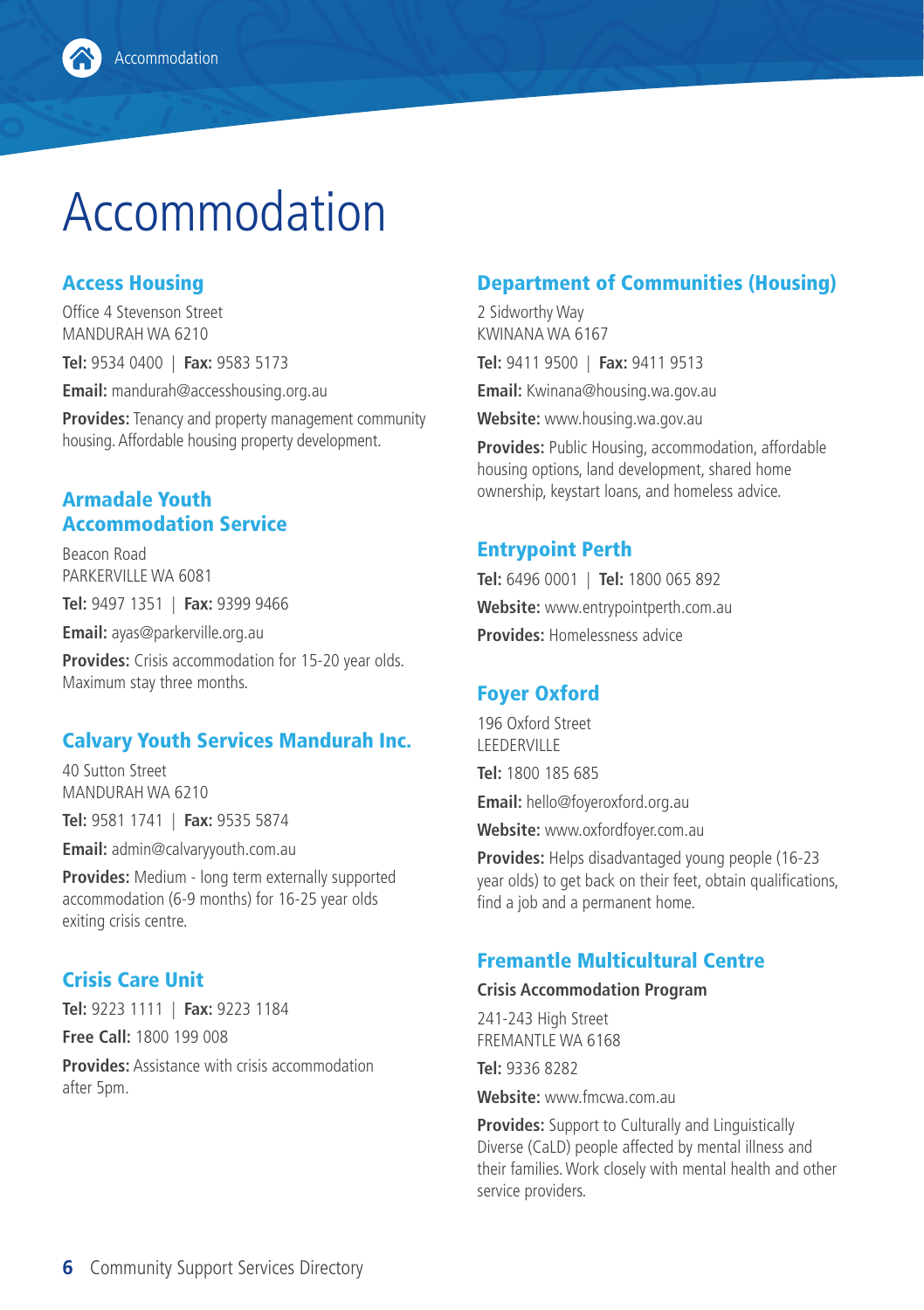

#### **MercyCare**

18 Barrett Street WEMBLEY WA 6014

**Tel:** 9442 3444 | **Fax:** 6380 1409

**Website:** <www.mercycare.com.au>

**Provides:** Support for young people to obtain accommodation types (18-25 year olds). Outreach support, parenting support (18-25 year olds homeless).

#### Passages Resource Centre

20 Davey Street MANDURAH WA 6210

**Tel:** 9583 5160

**Email:** passages.peel@svdpwa.org.au

**Provides:** Practical assistance and support to 12-25 year olds in regard to youth homelessness.

#### Rockingham Women's Refuge - Lucy Saw Refuge Centre

**Tel:** 9527 6872 | **Fax:** 9528 3510

**Provides:** Accommodation, support, information and referrals for women and children escaping domestic violence.

#### YES! Housing (Anglicare)

**Tel:** 9263 2009 | **Tel:** 0409 112 309

**Email:** yeshousingduty@anglicarewa.org.au

**Website:** <www.anglicarewa.org.au/youth>

**Provides:** Assists young people who are homeless or at imminent risk of homelessness and are capable of living independently or willing to learn to live independently. Only 15-17 year olds can be assessed for housing within a public housing property with the Department of Housing.

#### Youth Place (St Pats)

94 South Terrace FREMANTLE WA 6160

**Tel:** 9433 4236

**Website:**<www.youthfutureswa.org/youthplace>

**Provides:** Assists young people (15-25 year olds) who are single, a couple or a young family who are homeless or at risk of homelessness and have barriers that prevent them from being a valued member of the community.

#### Y-Shac (24 HOUR CRISIS SERVICE)

9 Jecks Street ROCKINGHAM WA 6168

**Tel:** 9523 3400

**Email:** yshac.rockingham@anglicarewa.org.au

246 Spearwood Avenue SPEARWOOD WA 6163

**Tel:** 9412 0673

**Email:** yshac.spearwood@anglicarewa.org.au

**Website:**<www.anglicarewa.org.au>

 15-20 year olds at risk of homelessness. Also provides **Provides:** Safe and affordable crisis accommodation for independent living program 15-20 year olds (interviews and assessment required).

#### Y-Shac Transitional Units

9 Jecks Street ROCKINGHAM WA 6168

**Tel:** 9523 3400 | **Fax:** 9523 3455

**Email:** yshac.rockingham@anglicarewa.org.au

**Website:**<www.anglicarewa.org.au>

**Provides:** Assistance to obtain independent housing for 16-25 year olds needing ongoing support.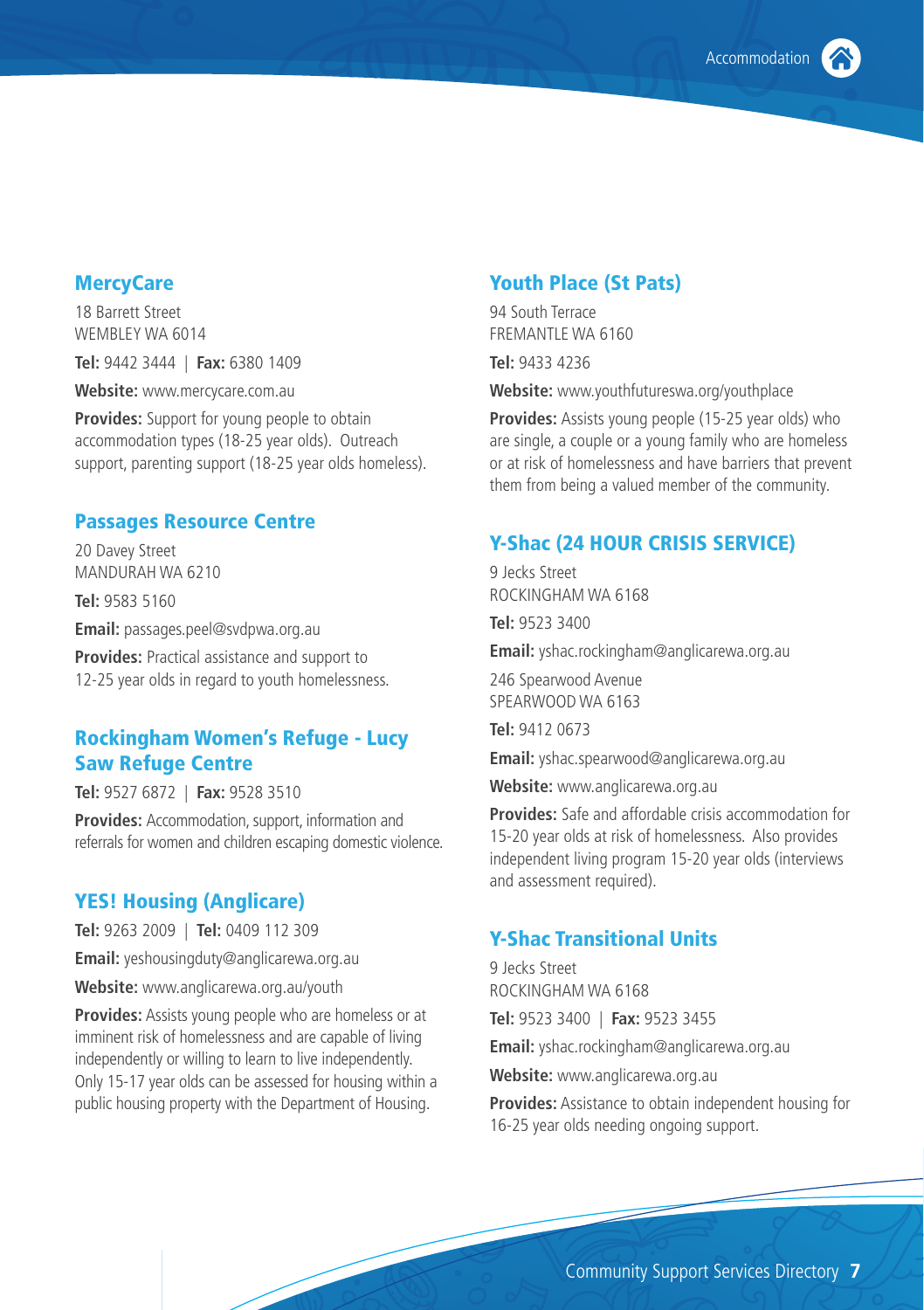## Community Support Services

#### **AdvoCare**

The Perron Centre 61 Kitchener Avenue VICTORIA PARK WA 6100

**Tel:** 9479 7566

**Elder Abuse Hotline:** 1300 724 679

**Email:** rights@advocare.org.au

**Website:**<www.advocare.org.au>

**Provides:** Elder abuse helpline with free, confidential information and support.

#### Aged Care Lists WA

**Website:** <www.agedcare.health.gov.au> **Provides:** list of service providers available for Aged Care.

#### Aged Care Assessment Team (ACAT)

Rockingham Peel **Tel:** 9599 4517 | **Tel:** 1300 785 415 **Email:** rockinghampeelacat@health.wa.gov.au **Provides:** Information and support.

#### AIDS Council of WA

664 Murray Street PERTH WA 6005 **Tel:** 9482 0000 | **Fax:** 9482 0001 **Information Line:** 9482 0044 **M Clinic:** 9227 0734 **Freedom Centre:** 9228 0354 **FreoXchange:** 9335 3617 Monday to Friday 8.30am - 5pm **Website:**<www.waaids.com> **Provides:** Educational information, support group for people with HIV/AIDS.

#### Allambee Counselling Inc

PO Box 442 MANDURAH WA 6120 **Tel:** 9535 8263 | **Fax:** 9535 3869 **Email:** help@allambee.org.au **Website:** <www.allambee.org.au>

**Provides:** Counselling and support for sexual abuse/assault and family violence for the Peel area.

#### Alcohol & Drug Information Service

**Tel:** 9442 5000 | **Fax:** 9442 5020 **Free Call:** 1800 198 024 **Website:** <www.dao.health.wa.gov.au> **Provides:** Confidential telephone counselling, referral service 24/7.

#### Alzheimer's Australia

**Head Offce** 

55 Walters Drive OSBORNE PARK WA 6017

**Tel:** 9388 2800 | **Fax:** 9388 2739

**Email:** alzwa@alzheimers.org.au

#### **Mandurah - Regional Branch**

Ella's House 11 Candelo Loop GREENFIELDS WA 6210

**Tel:** 9535 8772 **Email:** alz@alzheimers.org.au **Tel:** 1800 100 500 (National Dementia Helpline) **Website:** [www.wa.fghtdementia.org.au](www.wa.fightdementia.org.au) **Provides:** Information and support.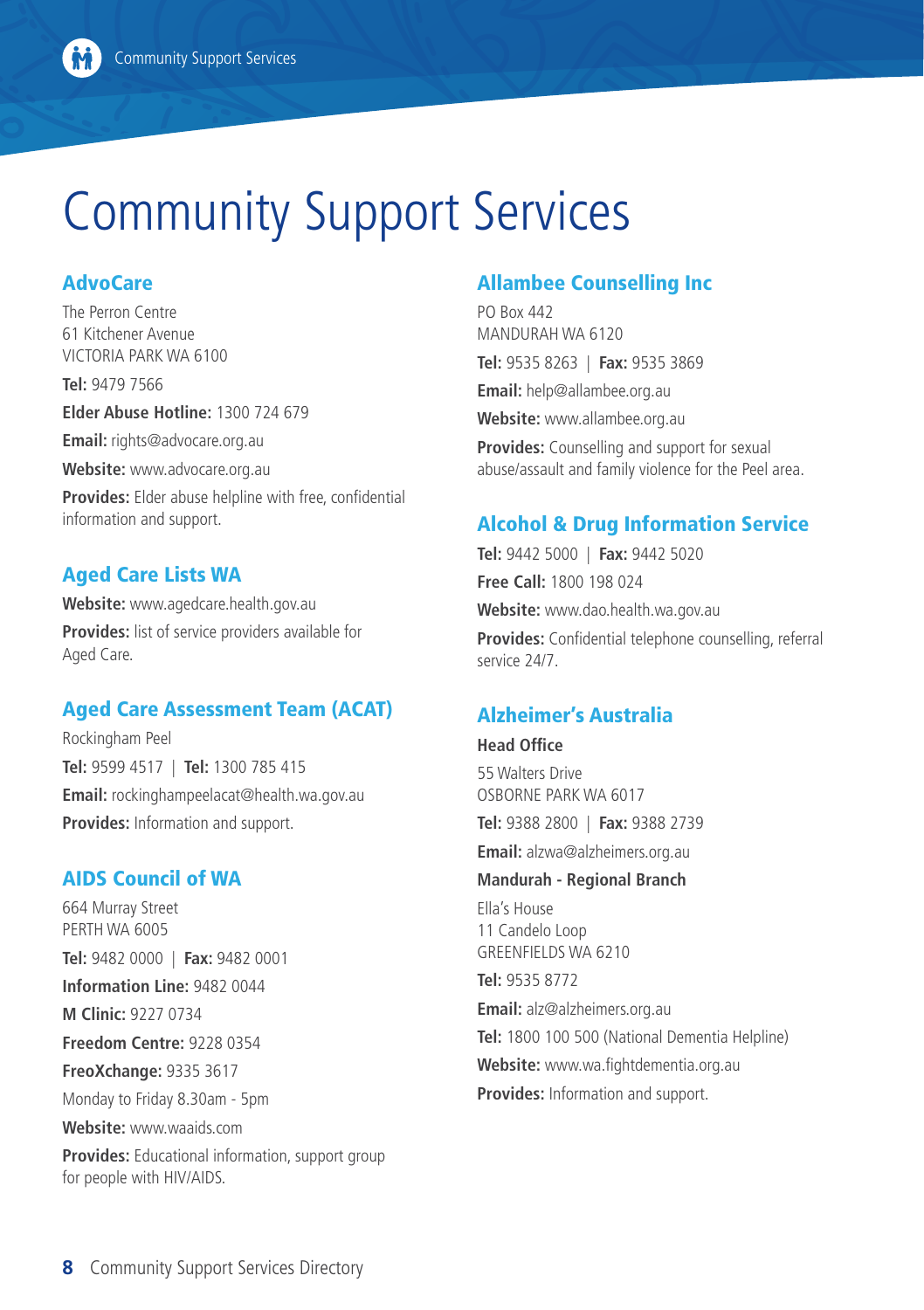

#### Anglicare Financial Counselling

St Nicholas Community Centre 14 Council Avenue ROCKINGHAM WA 6168 **Tel:** 9528 0702 | **Fax:** 9528 0755

**Email:** rockinghamreception@anglicarewa.org.au

**Website:** <www.anglicarewa.org.au>

**Provides:** Financial counselling.

#### Anglicare WA Relationship Counselling

St Nicholas Community Centre 14 Council Avenue ROCKINGHAM WA 6168

**Tel:** 9528 0702 | **Fax:** 9528 0755

**Email:** rockinghamreception@anglicarewa.org.au

**Website:** <www.anglicarewa.org.au>

**Provides:** Free, individual or group counselling available to help young people experiencing the separation of their parents.

#### ARBOR and CYPRESS

St Nicholas Community Centre 14 Council Avenue ROCKINGHAM WA 6168

**Tel:** 9528 0702 | **Fax:** 9528 0755

**Email:** rockinghamreception@anglicarewa.org.au

**Website:** <www.anglicarewa.org.au>

**Provides:** Offers short-medium term counselling, referral, volunteer peer support and support groups to people who have lost loved ones to suicide.

#### Australian Hearing

Ameer Street and Clifton Street ROCKINGHAM WA 6168 **Tel:** 9591 5400 **Website:** <www.ahcentres.com.au>

**Provides:** Information and support.

#### Autumn Centre

McNicholl Street ROCKINGHAM WA 6168

**Tel:** 9528 8560

**Email:** customer@rockingham.wa.gov.au

**Website:** [www.rockingham.wa.gov.au/Facilities/](www.rockingham.wa.gov.au/Facilities) Autumn-Centre

**Provides:** A welcoming space for people over the age of 50 years (or over 18 years for people with disability) to socialise, access leisure and educational activities, support groups and pursue personal interests.

#### Babbingur Mia

61 Council Avenue ROCKINGHAM WA 6168

**Tel:** 9550 0900 | **Fax:** 9591 1860

**Website:**<www.southcoastal.org.au>

**Provides:** The service employs experienced and qualified Aboriginal Health Workers, a GP, a Child Health Nurse and a Midwife, as well as:

- Primary health care
- Free chronic disease management
- Maternal health services
- Advice on nutrition and exercise
- Diabetes workshops and information days
- Smoking cessation
- Child health services
- Groups and support for local Aboriginal people
- Childcare for appointments
- Transport to the service
- Home visits.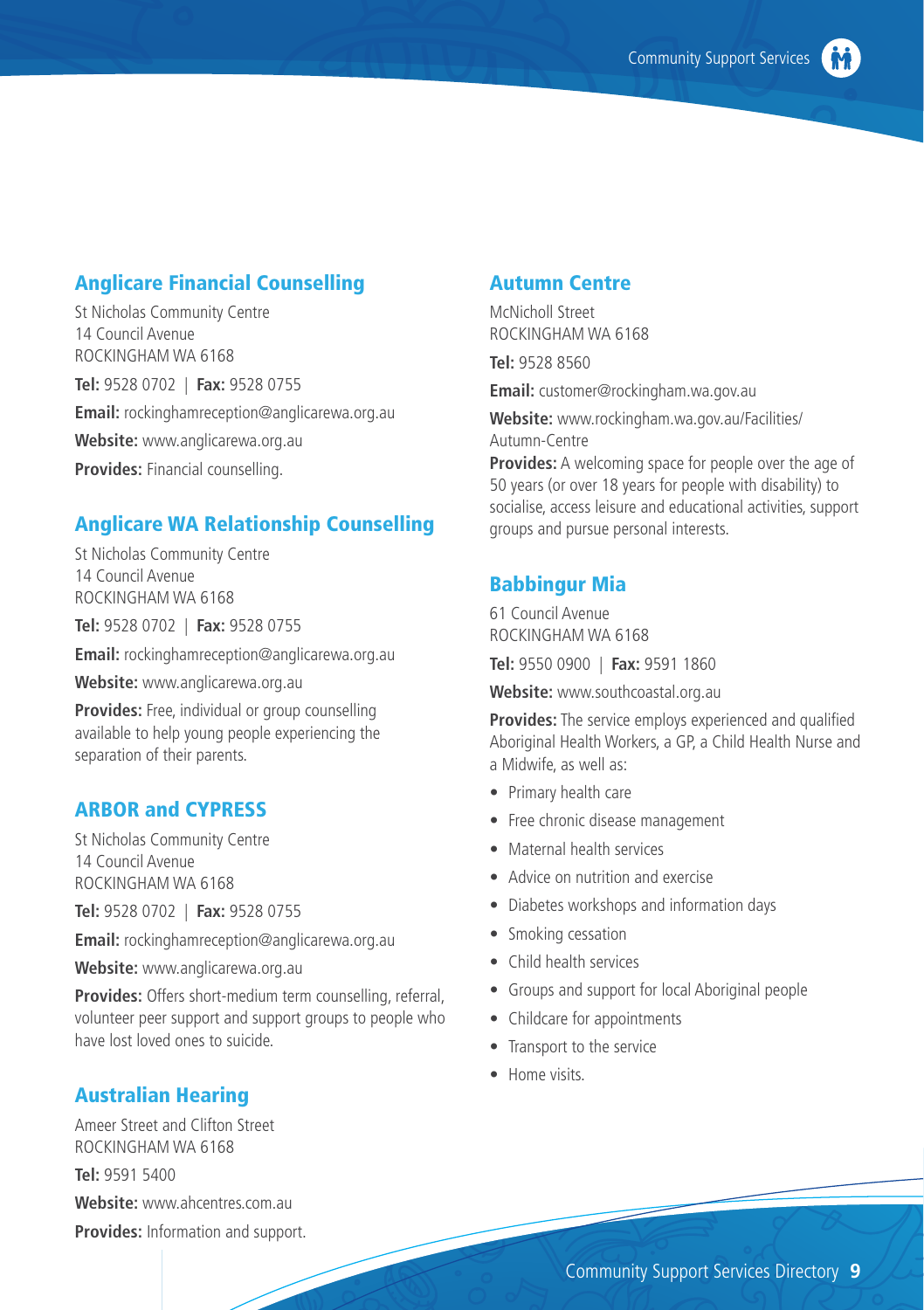

#### Baldivis Salvation Army

13 Fifty Road BALDIVIS WA 6171

**Tel:** 9523 0001 Provides: Furniture, food and financial assistance.

#### Bentley Adolescent Unit

P Block - Bentley Health Campus Mills Street BENTLEY WA 6102

**Tel:** 9416 3666 | **Fax:** 9416 3995

 up to 18 years old experiencing mental health issues. **Provides:** Assessment and treatment centre for people Mental health service referral required.

#### Beyond Blue

**Tel:** 1300 224 636

**Website:** <www.beyondblue.org.au>

**Provides:** Promotes good mental health, tackles stigma and discrimination, and provides support and information on anxiety, depression and suicide.

#### Black Dog Institute Youth

**Website:**<www.biteback.org.au> **Provides:** Improve the mental health and wellbeing of young people.

#### BreastScreen WA Rockingham Clinic

2/12 Leghorn St ROCKINGHAM WA 6168 **Tel:** 13 20 50 **Website:**<www.breastscreen.health.wa.gov.au> **Provides:** Screening, information and support.

#### Bridge House - Salvation Army WA

11-15 Wright Street HIGHGATE WA 6003

**Tel:** 9227 8086 | **Fax:** 9227 7302

**Email:** len.main@aus.salvationarmy.org.au/wa

**Website:** <www.salvationarmy.org.au/wa>

**Provides:** Alcohol and drug rehabilitation, residential program, detox, non-residential services.

#### **Butterfly Foundation**

**Tel:** 1800 334 673 **Website:** [www.thebutterfyfoundation.org.au/ourservices](www.thebutterflyfoundation.org.au/ourservices)  **Provides:** Support regarding eating disorders.

#### Bullying Websites

**Website:** <www.bullyingnoway.com.au>

**Provides:** List of websites with bullying information and support.

#### B2 Clinic Fremantle Hospital Sexual Health Clinic

Level 2, B BLOCK, Alma Street FREMANTLE WA 6160

**Tel:** 9431 2149 | **Fax:** 9431 2035

**headspace Tel:** 6595 8888

**Email:** hello@headspacerock.com.au

**Provides:** Sexually Transmittable Infection screening and treatment. Under 26 years old at headspace Rockingham, Tuesday 2pm - 5pm.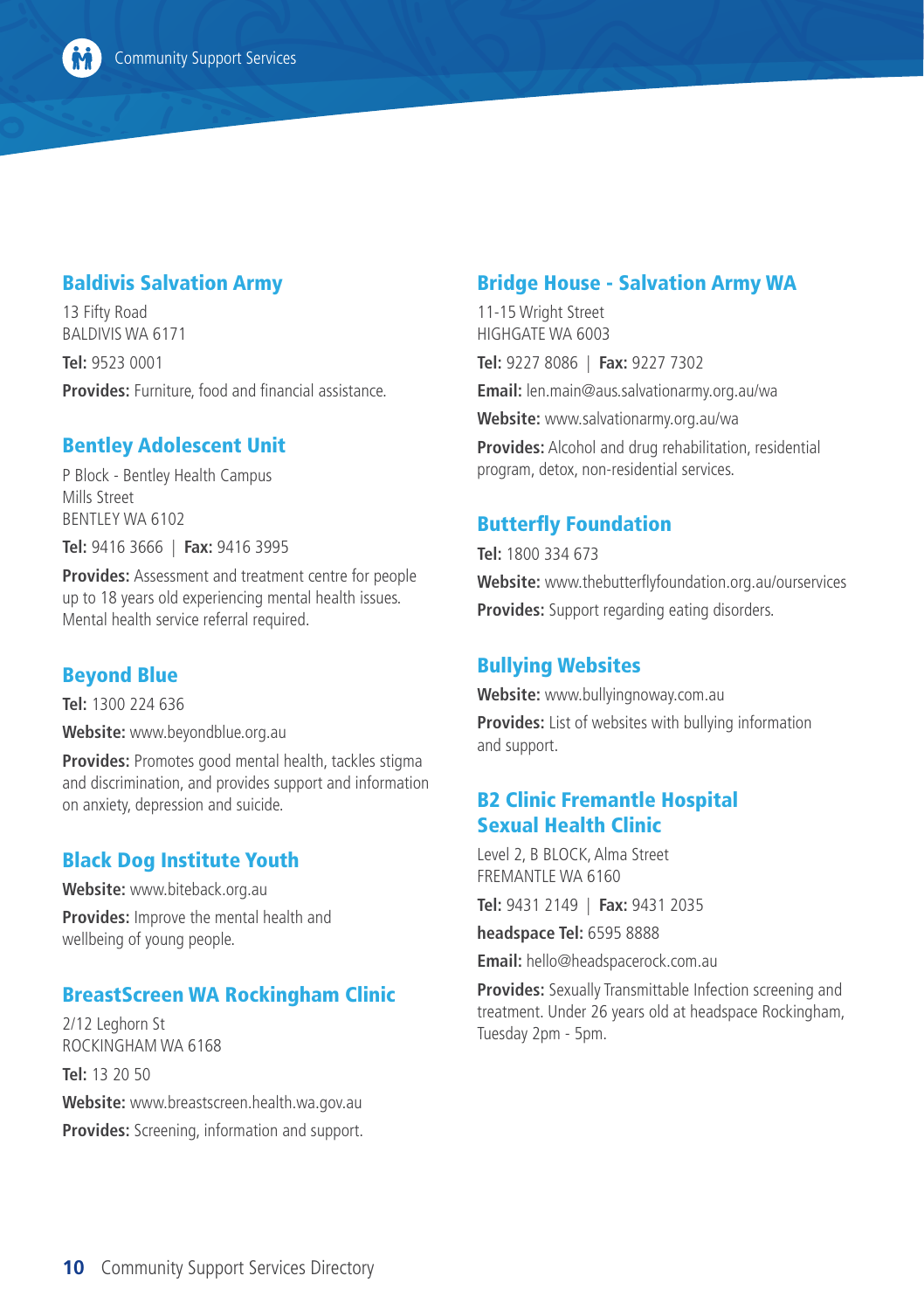

#### **Centrecare**

Head Office 456 Hay Street PERTH WA 6000

**Tel:** 9325 6644 | **Fax:** 9221 3631

**Email:** enquiries@centrecare.com.au

**Website:** <www.centrecare.com.au>

**Provides:** Individual and family support and counselling, accommodation and support services, diversionary services, family domestic violence (FDV) services, gambling help services, youth and family counselling.

#### Centrelink

18 Civic Blvd ROCKINGHAM WA 6168

**Tel:** 

- Pensions 132 300
- Newstart and Other Allowances 132 850
- Payments for Families 131 305
- Appointments 131 021.

**Website:** <www.centrelink.gov.au>

**Provides:** Centrelink information, Austudy information.

#### Child Care Providers (by suburb)

**Website:** <www.careforkids.com.au/child-care/wa> **Provides:** List of Child Care service providers, information.

#### Child and Parent Centre (NGALA)

Corner of Murchison Road and Carnegie Loop COOLOONGUP WA 6168

**Tel:** 9368 9361

**Email:** eastwaikiki@ngala.com.au

**Provides:** Playgroups, workshops for families, counselling for children, child health, speech, maternal health programs and immunisation clinic.

#### Child Protection Unit

Princess Margaret Hospital Roberts Road

(Note: will be moving to Perth Children's Hospital - Thomas Rd NEDLANDS) SUBIACO WA 6008

**Tel:** 9340 8646 | **Fax:** 9340 8822

**Provides:** A free hospital based service for children and their families where abuse or neglect is a concern.

#### Child Sexual Abuse Services - Anglicare

St Nicholas Community Centre 14 Council Avenue ROCKINGHAM WA 6168

**Tel:** 9528 0702 | **Fax:** 9528 0755

**Email:** rockinghamreception@anglicarewa.org.au

**Website:** <www.anglicarewa.org.au>

**Provides:** Offers counselling to children and their non-offending family members.

#### Chorus

4 Civic Blvd ROCKINGHAM WA 6168 **Tel:** 1800 264 268 **Email:** hello@chorus.org.au

**Website:**<www.chorus.org.au>

**Provides:** In-home and social support including; gardening, arts, activity centres and outings for aged care, people living with disability or are on the mental health recovery journey.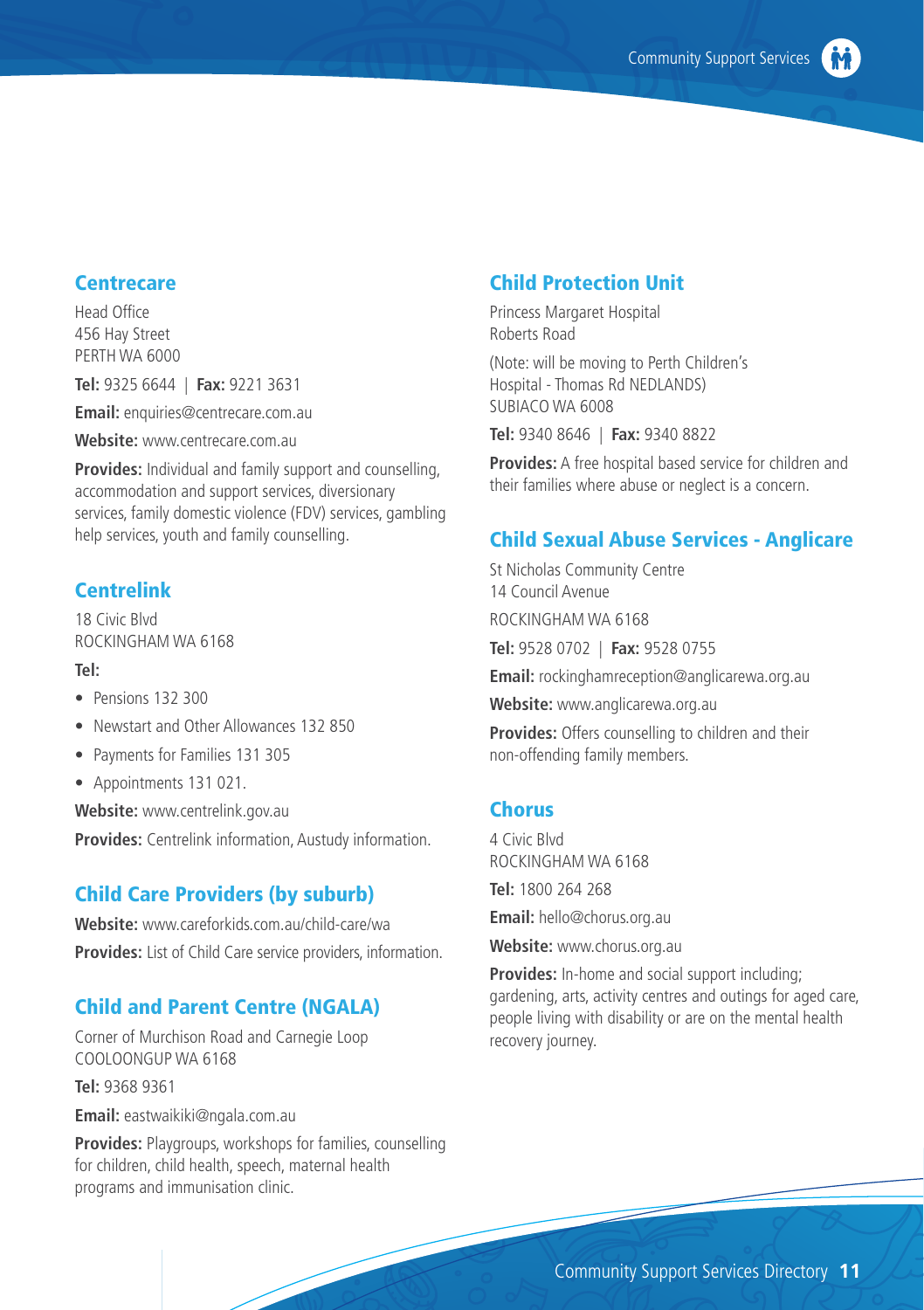

#### City of Rockingham

PO Box 2142 ROCKINGHAM DC WA 6967

**Tel:** 9528 0333

**Email:** customer@rockingham.wa.gov.au **Website:**<www.rockingham.wa.gov.au> **Facebook:** <www.facebook.com/cityofrockingham> **Provides:** 

- Community Grants
- Community Support Services: Information Sessions, Kwinana Rockingham Action for Today's Youth (KRAFTY), Community Support Services provider networks (homelessness, family domestic violence, advocacy), and Pop Up Community activities
- Community Based Groups and Programs
- KidSport Grants
- Neighbours Unite
- Rockingham Connect Community Transport
- Safety for Seniors
- Social Connector Programs
- Support Groups
- Youth Development; Leadership Programs and Activities, Youth and Junior Council
- Youth Services; a FREE confidential service for young people and their families. Youth workers available Monday to Friday to talk about any issues you are having, and to provide information, support, advocacy and referral
- Volunteering.

#### Clan WA

**Tel:** 9477 0400 **Email:** info@clanwa.com.au Website: <www.clanwa.com.au>

**Provides:** Confidential, voluntary support and information for families with children (0-18 year olds). We provide community courses and information seminars for parents, support groups and individual support.

#### Coastal District Care Centre

4 Hefron Street ROCKINGHAM WA 6168

**Tel:** 9592 2699

**Email:** roogirl3@live.com.au

**Provides:** Essential supplies to homeless and disadvantaged members of the Rockingham community. Available Monday, Wednesday and Friday from 9am – 2.pm.

#### Commissioner for Children and Young People

**Website:** <www.ccyp.wa.gov.au>

**Provides:** To advocate for young people and to provide opportunities for young people to advise government.

#### Compassionate Friends

#### **Suicide Support Group**

City West Lotteries House 2 Dehli Street WEST PERTH WA 6005

**Tel:** 9486 8711 | **Tel:** 1800 628 118

**Provides:** Support after suicide.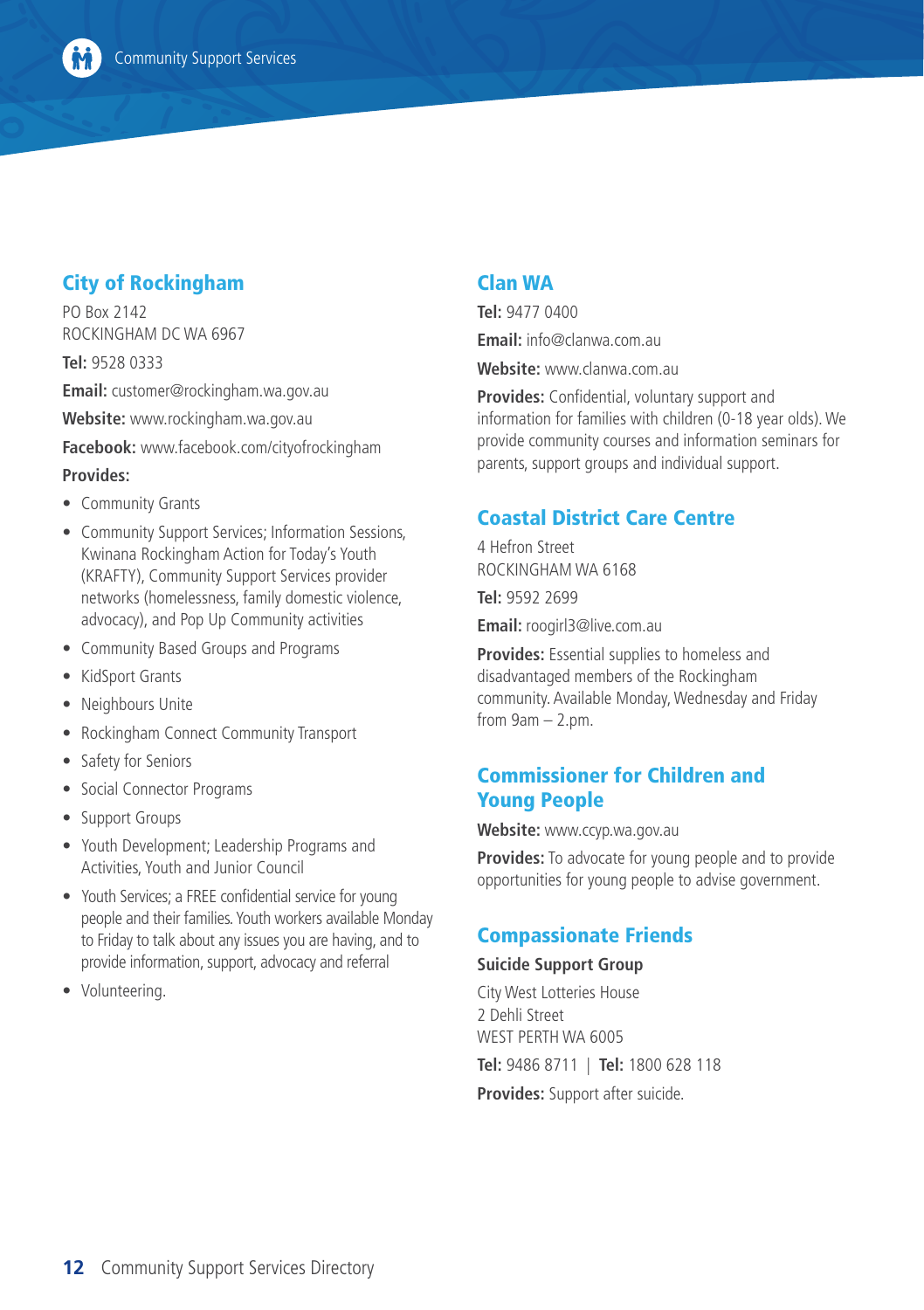

### COPMI (Children of Parents with a Mental Illness)

**Tel:** 8367 0888 **Website:** <www.copmi.net.au> **Provides:** Information and resources in regard to mental illness.

#### C.R.E.W (Christians, Ready, Equipped and Willing)

Unit 17, McCamey Avenue EAST ROCKINGHAM WA 6168

**Tel:** 9592 4648

**Website:** <www.thecrew.org.au>

Provides: Support, information, counselling. available Mondays and Thursday 10am - 2pm. free washing machines, showers, food and clothing Free BBQ at Churchill Park available Monday evenings 5.30pm - 7pm.

#### Crisis Care (24 Hours)

PO Box 6334 EAST PERTH WA 6892

**Tel:** 9223 1111

**Free Call:** 1800 199 008

**Website:** <www.community.wa.gov.au>

**Provides:** Telephone information and counselling service for people in crisis needing urgent help.

#### Cyrenian House (Serenity Lodge)

106 Lewington Street ROCKINGHAM WA 6168

**Tel:** 9527 9999 | **Fax:** 9592 4711

**Assessments:** 9328 9200

**Provides:** Residential drug and alcohol rehabilitation services, self-referral/agency referrals for 18 year olds and up, male and female. Education and training, family assistance, health and general information.

#### DADS @ LIFELINE

Lifeline WA 44 A, 7 Aberdeen Street EAST PERTH WA 6842

**Tel:** 9261 4451 | **Fax:** 9421 1247

**24 Hour Crisis Line:** 131 114

**Email:** lifeline@lifelinewa.org.au

**Website:**<www.lifelinewa.org.au>

**Provides:** Assisting dads and kids after separation or bereavement.

#### Department Community Services

8 Leghorn Street ROCKINGHAM WA 6168

**Tel:** 9527 0100 | **Fax:** 9527 0101

**Website:** <www.dcp.wa.gov.au>

**Provides:** Information and support regarding individuals and families, child protection, fostering and adoption, children and young people in care, services in the community, crisis and emergency support.

#### Department of Veterans' Affairs

AMP Building 140 St Georges Terrace PERTH WA 6000

**Tel:** 133 254

**Email:** van.wa@dva.gov.au

**Website:** <www.dva.gov.au>

**Provides:** Compensation and income support entitlements, delivers health care and rehabilitation services.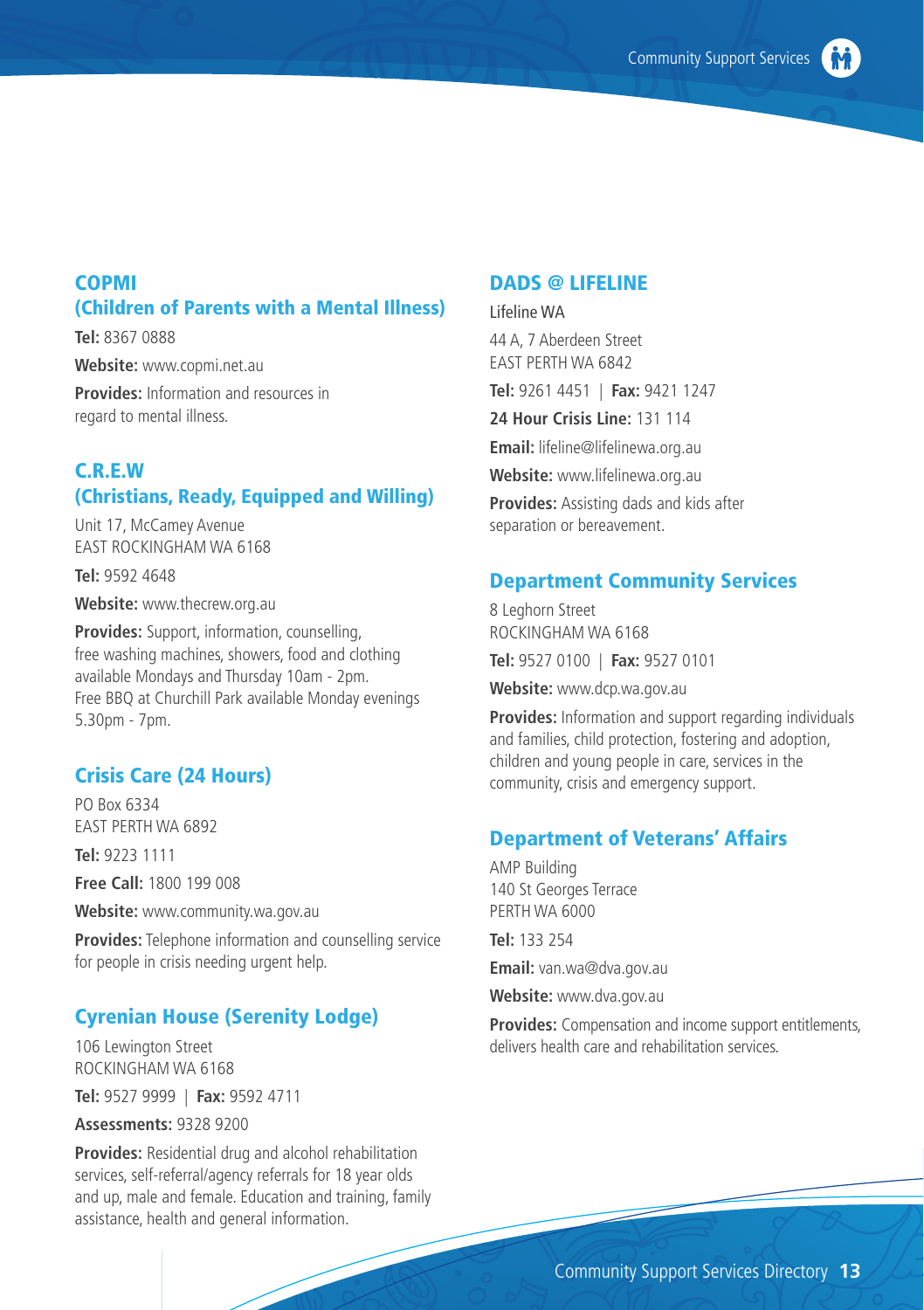

#### Down South Therapy

**Tel:** 0404 698 218 **Email:** info@downsouththerapy.com.au **Website:**<www.downsouththerapy.com.au> **Provides:** Specialised and individualised occupational

therapy, speech pathology and physiotherapy services for infants, children and adolescents.

#### Drug and Alcohol Withdrawal Network (DAWN)

12 Salvado Road SUBIACO WA 6008 SJOG based in Palmerston **Tel:** 9382 6049 **Website:** [www.sjog.org.au/other\\_services/dawn](www.sjog.org.au/other_services/dawn)  **Provides:** Home based withdrawal program.

#### E-Couch

**Website:**<www.ecouch.anu.edu.au>

**Provides:** Self-help program for depression, anxiety, grief and loss.

#### Ethnic Communities Council of WA

Multicultural House 20 View Street NORTH PERTH WA 6006 **Tel:** 9227 5322 | **Fax:** 9227 5460 **Email:** youth@eccwa.org.au **Email:** admin@eccwa.org.au Website:<www.multiculturalwa.net.au> **Website:**<www.eccwa.org.au> **Provides:** Advocacy groups to all youth.

#### FIFO Support WA

Make Place (Building) 17/38 Mandurah Terrace (Tuckey Street Entrance) MANDURAH WA 6210

**Tel:** 0487 332 607 | **Tel:** 0409 150 490

**Email:** admin@ffosupportwa.org.au

**Website:** [www.ffosupportwa.org.au](www.fifosupportwa.org.au) 

 and families who are FIFO or DIDO. **Provides:** FIFOSWA is dedicated to providing social networks, resources, tools and support for individuals

#### Family Abuse Advocacy Support Team (FAAST)

4 Civic Boulevard ROCKINGHAM WA 6168

**Tel:** 9550 0900 | **Fax:** 9592 5635

**Provides:** Initial legal advice and advocacy and support in legal matters such as:

- Housing assistance emergency and Homewest
- Working with Centrelink applications
- Medical referrals
- Counselling
- Maintenance advocacy.

#### Family Helpline (24 Hours)

**Tel:** 9223 1100

**Free Call:** 1800 643 000

Provides: Confidential support for people, who are having family and relationship problems, available 7 days a week.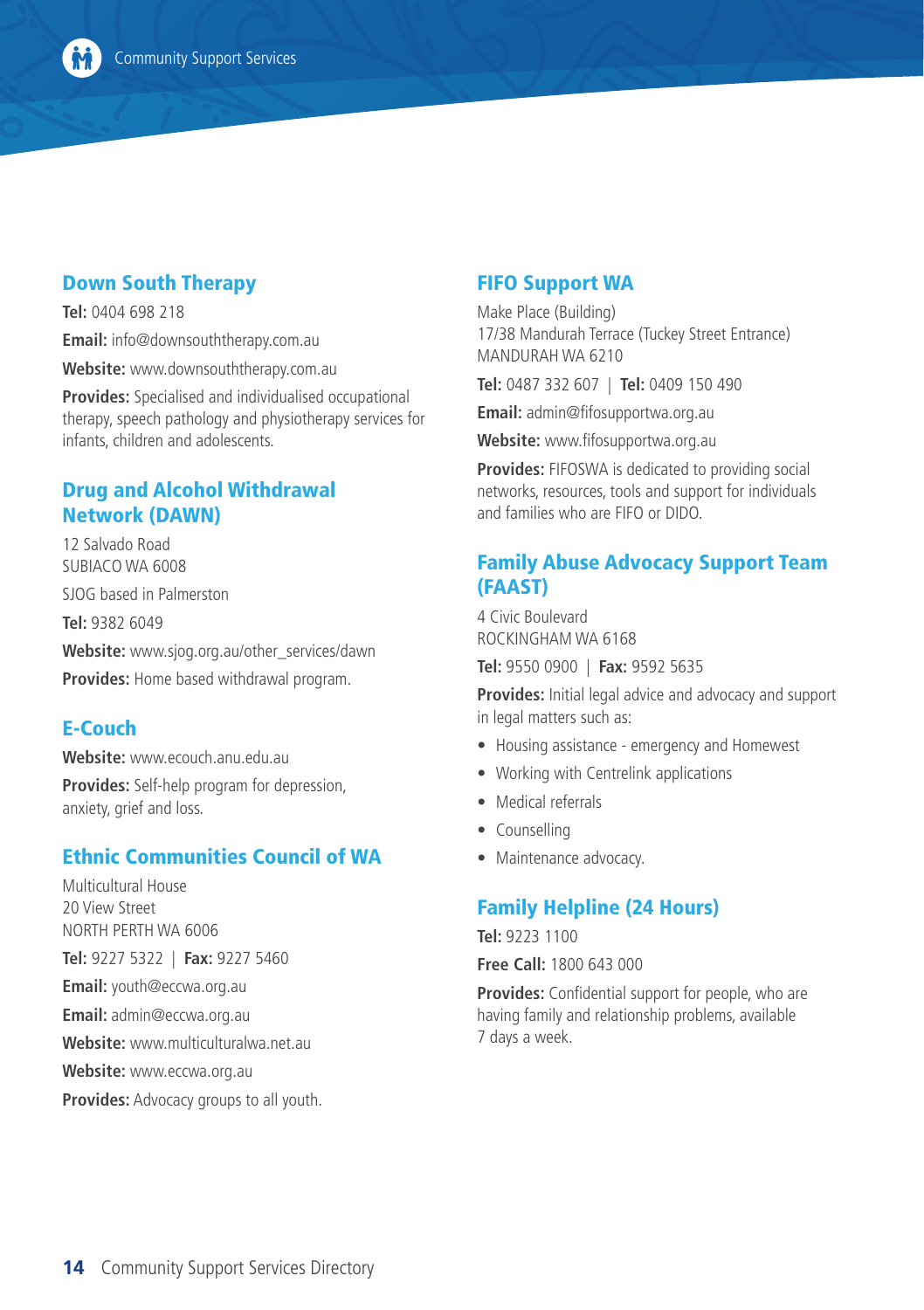

#### Freedom Centre

93 Brisbane Street PERTH WA 6000

**Tel:** 9228 0354

**Email:** info@freedom.org.au

**Website:** <www.freedom.org.au>

**Provides:** Information and support for LGBTIQ young people aged under 26 years old.

#### Gambling Help WA

Centrecare 456 Hay Street PERTH WA 6000 **Tel:** 9325 6644 | **Fax:** 9221 3631 **Email:** enquiries@centrecare.com.au **Website:** <www.centrecare.com.au> **Provides:** Support for those affected by gambling issues.

#### GROW

18 Barrett Street WEMBLEY WA 6014

**Tel:** 9528 1411 | **Tel:** 1800 558 268

**Email:** wa@grow.org.au

**Provides:** Support groups for when you are feeling depressed, anxious, fearful or lonely.

#### headspace Rockingham

Unit 3/18 Goddard Street ROCKINGHAM WA 6168

**Tel:** 6595 8888

**Email:** hello@headspacerock.com.au

**Website:** <www.headspace.org.au/rockingham>

**eheadspace Website:** <www.eheadspace.org.au>

**Provides:** Health and mental health support, advice and information for young people. eheadspace provides online and telephone support and counselling to young people (12-25 year olds).

#### Helping Minds

#### **Head Office**

The Carer Centre 182 Lord Street Perth WA 6000

**Tel:** 9427 7100 | **Fax:** 9427 7119

**Free Phone:**1800 811 747

#### **Rockingham Office**

Rockingham Mental Health Cnr Clifton and Ameer Street Rockingham WA 6169

**Tel:** 9427 7100

**Email:** info@helpingminds.org.au

**Website:** <www.helpingminds.org.au>

**Provides:** Support for family and friends of people affected by mental health issues. Recovery through advocacy, education and delivery of support services.

#### Hepatitis WA (Inc)

134 Aberdeen Street NORTHBRIDGE WA 6865

**Tel:** 9328 8538 | **Fax:** 9227 6545

**Office Tel: 9227 9802** 

**Free Call:** 1800 800 070 - for information and support

**Email:** info@hepatitiswa.com.au

**Website:**<www.hepatitiswa.com.au>

**Provides:** An information and support line telephone information and confdential counselling about hepatitis C for those with the virus, their family and friends.

#### I Stay Safe

**Website:** <www.istaysafe.com> **Provides:** Sexual health information.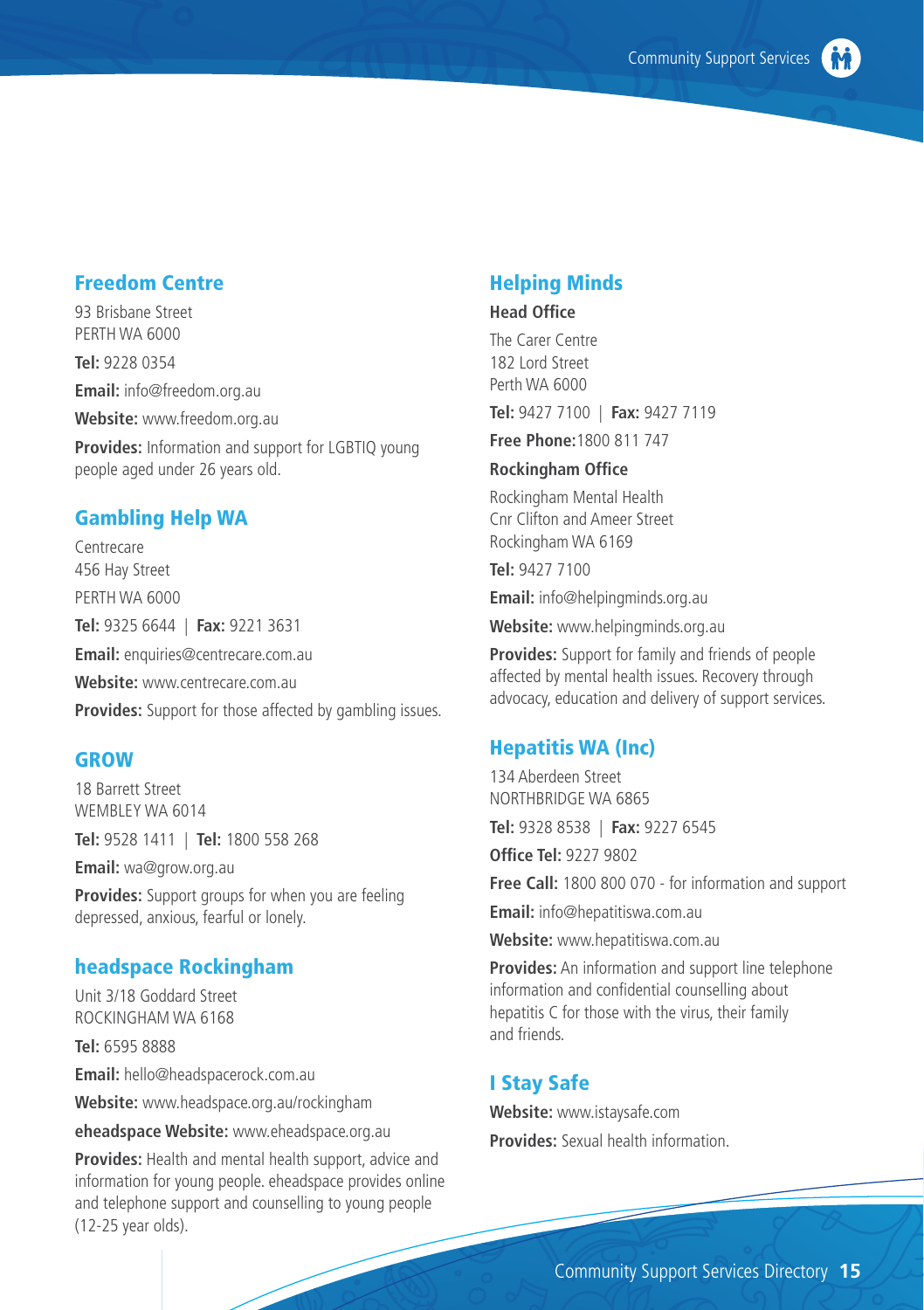

#### Kids Helpline

**Free Call:** 1800 551 800 **Website:** <www.kidshelp.com.au> **Provides:** Telephone and internet counselling for young people.

#### Kinway Relationship Counselling - Anglicare

St Nicholas Community Centre 14 Council Avenue ROCKINGHAM WA 6168

**Tel:** 9528 0702

**Pre marriage counselling Tel:** 9263 2050 **Provides:** Counselling for young people or parents.

#### Kwinana Community Health

1 Peel Row KWINANA WA 6167 **Tel:** 9419 2266 | **Fax:** 9439 1088

**Provides:** Child health services, school health services, allied health services.

#### Kwinana Early Years Services (KEYS)

#### **Head Office**

Darius Wells Library and Resource Centre Cnr Robbos Way and Chisham Avenue KWINANA WA 6167

#### **Outreach Office**

18 Hewson Road MEDINA WA 6167

**Tel:** 9439 1838 | **Fax:** 9439 1130

**Email:** [info@keyswa.org](mailto:info@keyswa.org) 

**Website:**<www.keyswa.org>

**Provides:** Information, referrals and support for families with young children including counselling, MyTime support group, NAPPY, playgroups and workshops.

#### Kwinana Salvation Army

Cnr Medina Ave and Hoyle Road MEDINA WA 6167

**Tel:** 9439 1585 | **Fax:** 9439 1405

Provides: Furniture, food and financial assistance.

#### Kwinana Youth Services

c/o Zone Youth Space Corner Gilmore Avenue and Sulphur Road KWINANA WA 6167

**Tel:** 9236 4550

**Email:** youth@kwinana.wa.gov.au

**Website:** <www.kwinana.wa.gov.au/youth>

**Provides:** Free confidential service to support young people (12-18 year olds) and their families.

#### Lifeline

Suite 44 a, 7 Aberdeen Street PERTH WA 6000

**Tel:** 131 114

24 Hour Crisis Support: 9261 4444 General South

**Email:** lifeline@lifeline.org.au

**Website:** <www.lifeline.org.au>

**Provides:** 24/7 telephone crisis support, services aim to prevent suicide, support people in crisis and create opportunities for emotional wellbeing.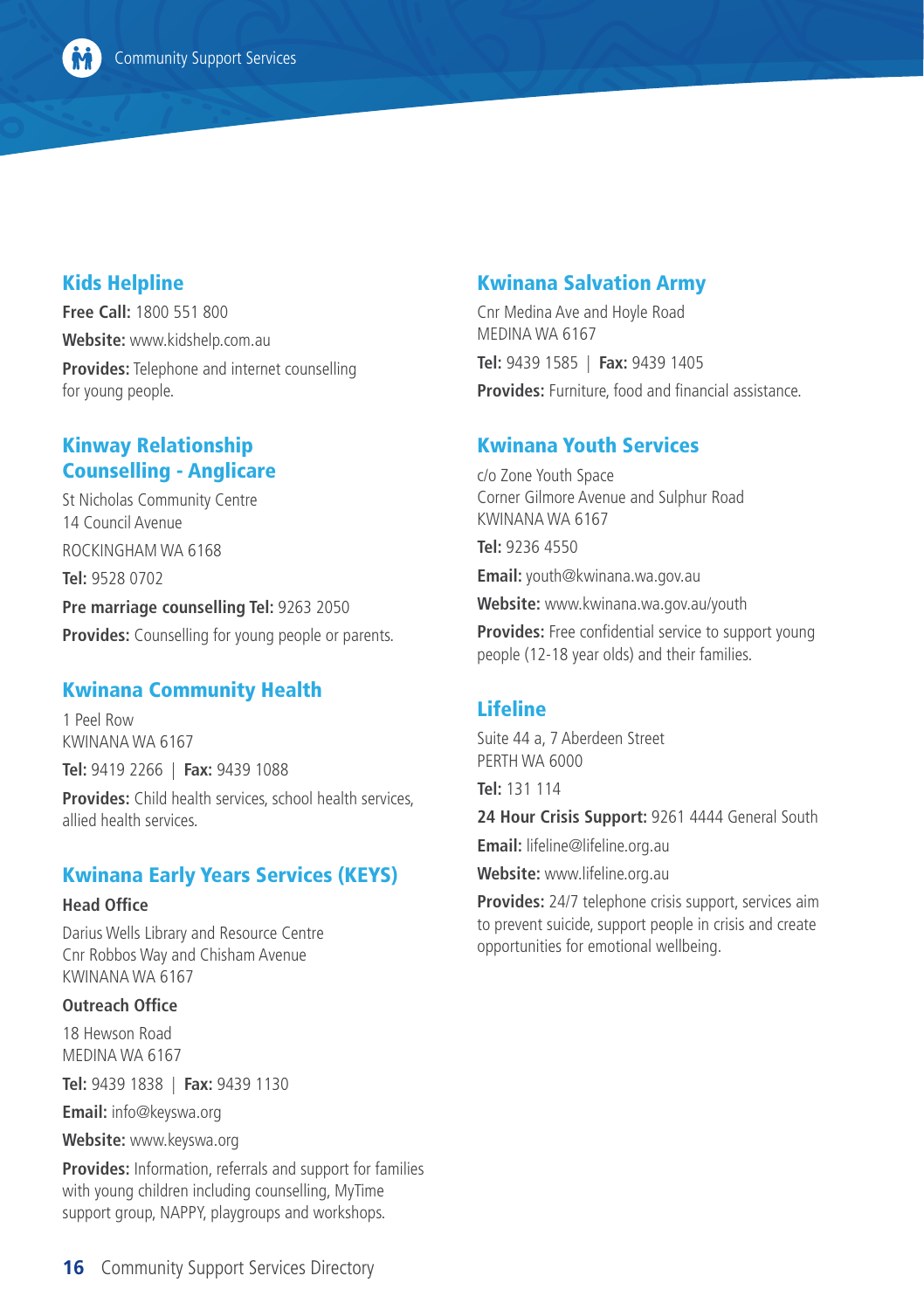

#### Living Proud

City West Lotteries Houses 2 Delhi Street WEST PERTH WA 6005

**Tel:** 9486 9855

**QLife Counselling Service:** 1800 184 527

3pm - 12am 7 Days

**Email:** admin@livingproud.org.au

**Website:** <www.livingproud.org,au>

**Provides:** Promotes the well-being of lesbian, gay, bisexual, transgender, intersexual, queer and other sexually, sex and gender diverse people in WA.

#### Local Drug Action Group (LDAG)

#### **Head Office**

1 Nash Street PERTH WA 6000 **Tel:** 6553 0257

**Website:** <www.localdrugaction.com.au>

**Provides:** Programs to enlighten young people to the harms of drug taking.

#### Making Ends Meet - Anglicare

St Nicholas Community Centre 14 Council Avenue ROCKINGHAM WA 6168

**Tel:** 9528 0702 | **Fax:** 9528 0755

**Email:** rockinghamreception@anglicarewa.org.au

**Website:** <www.anglicarewa.org.au>

**Provides:** Financial assistance, support and education to working families who are living in private rental accommodation and experiencing signifcant 'housing stress'. This includes the payment of direct grants to help pay bills, negotiate repayment plans and upskills you in budget management.

#### Marilla House Community Centre

Navy Club Point Peron Road ROCKINGHAM WA 6168

**Tel:** 9592 7997

**Email:** [marillacommunity@gmail.com](mailto:marillacommunity@gmail.com) 

**Website:**<www.marillahouse.com>

**Provides:** Marilla Community Centre is a safe and caring environment for people (open to defence and the wider civilian community) to gather. Come and make new friends, catch up with old ones, and learn new skills.

#### Mental Health Emergency Response Line

**Tel:** 1300 555 788 (24/7)

**Website:**<www.health.wa.gov.au>

**Provides:** Telephone information and advice for people (18+) with psychiatric problems, i.e. depression, psychosis, suicidal issues etc.

#### **MensLine Australia**

**Tel:** 1300 789 978 **Website:**<www.mensline.org.au> **Provides:** Information and support.

#### **MercyCare**

Aged Care Services 1 Tanby Place COOLOONGUP WA 6168

**Tel:** 9592 9500

**Community and Home Support:** 9442 3498 **Provides:** Residential aged care.

Community Support Services Directory **17**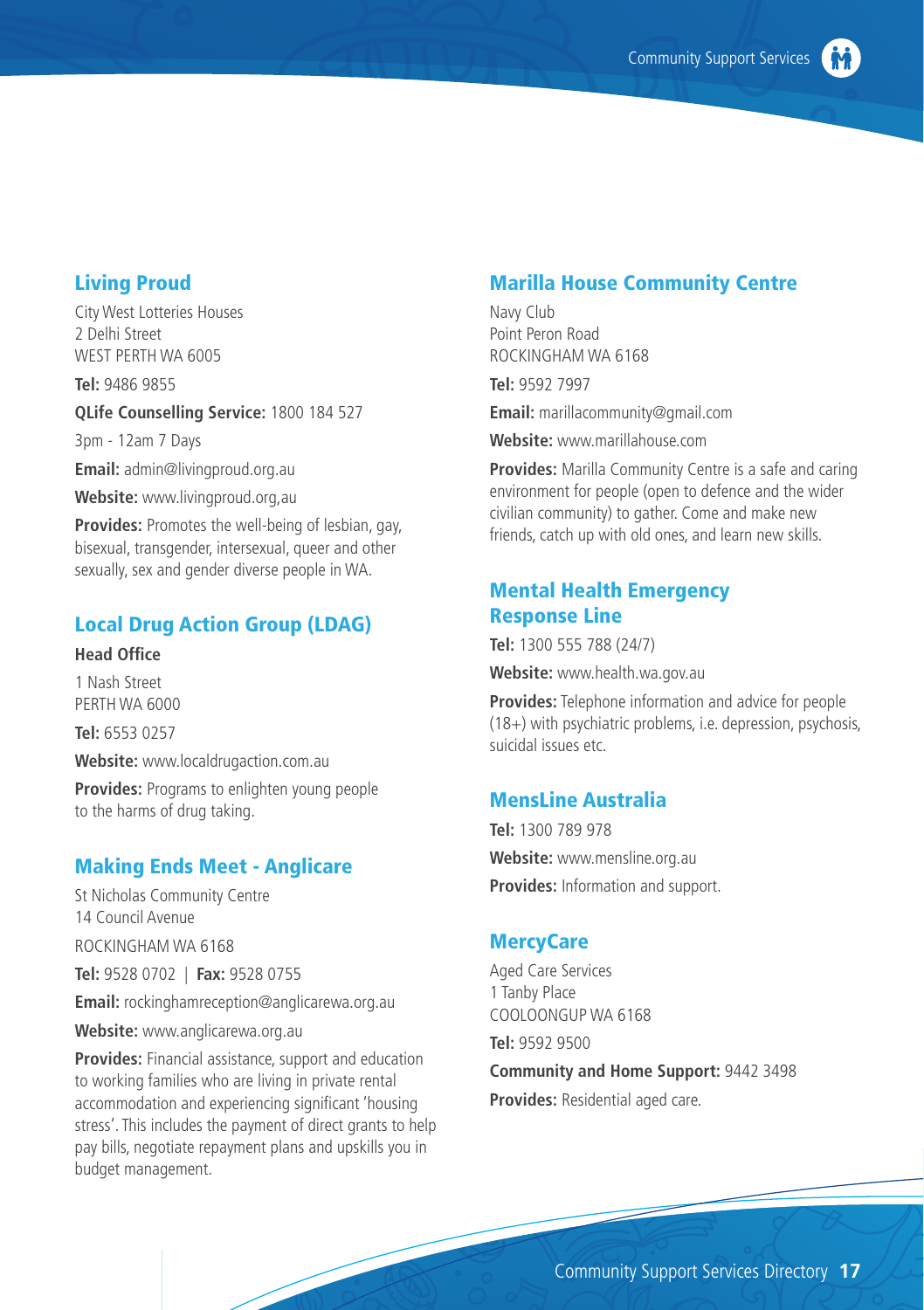

#### MercyCare Reconnect

38 Ord Street WEST PERTH WA

**Referral Line:** 1800 800 046

**Email:** yhreferrals@mercycare.com.au

**Website:**<www.mercycare.com.au>

 confdential service 9am - 4pm. **Provides:** Early intervention, outreach support service providing assistance to young people (12-18 year olds) who are experiencing confict that may eventually lead to them having difficulties staying at home or who have recently become homeless due to family issues. Free and

#### Meth Helpline

**Tel:** 1800 874 878 **Provides:** Information and support.

#### Mood Gym

**Website:**<www.moodgym.anu.edu.au> **Provides:** Online cognitive therapy for anxiety and depression.

#### Moorditj Koort

150 Gilmore Ave MEDINA WA 6167

**Tel:** 6174 7000

**Email:** info@moorditjkoort.com.au

**Website:**<www.moorditjkoort.com.au>

**Provides:** Support for the health and wellness of Aboriginal and Torres Strait Islander people living in the Kwinana and Rockingham community.

#### My Aged Care

**Tel:** 1800 200 422 **Website:**<www.myagedcare.gov.au> **Provides:** Information on aged care services for seniors.

#### National Stroke Foundation

**Tel:** 1800 787 653 **Website:** strokefoundation.org.au **Provides:** Information and support.

#### Neami National Rockingham

8 Baralda Court ROCKINGHAM WA 6168 **Tel:** 9527 5547 **Email:** rockingham@neaminational.org.au **Website:** <www.neaminational.org.au>

**Provides:** Life skills, group programs, individual outreach support; home and community outreach support to improve health, independence and wellbeing. Housing and Homelessness support; short and medium-term residential support to prevent hospitalisation and support transition into the community.

#### New Hope Therapy

**Tel:** 0407 900 973

**Email:** info@newhopetherapy.com.au

**Website:** <www.newhopetherapy.com.au>

**Provides:** Counselling and mental health services for children, youth and adults.

#### NGALA

113 Read Street ROCKINGHAM WA 6168

**Tel:** 0448 871 197

**Helpline:** 9368 9368

**Website:** <www.ngala.com.au>

 **Provides:** Centre consults, Hippy Program, Early Parenting Group, Young Parents Group, Let's Sleep Program, parenting and play time Wednesday 9.30am - 11.30am.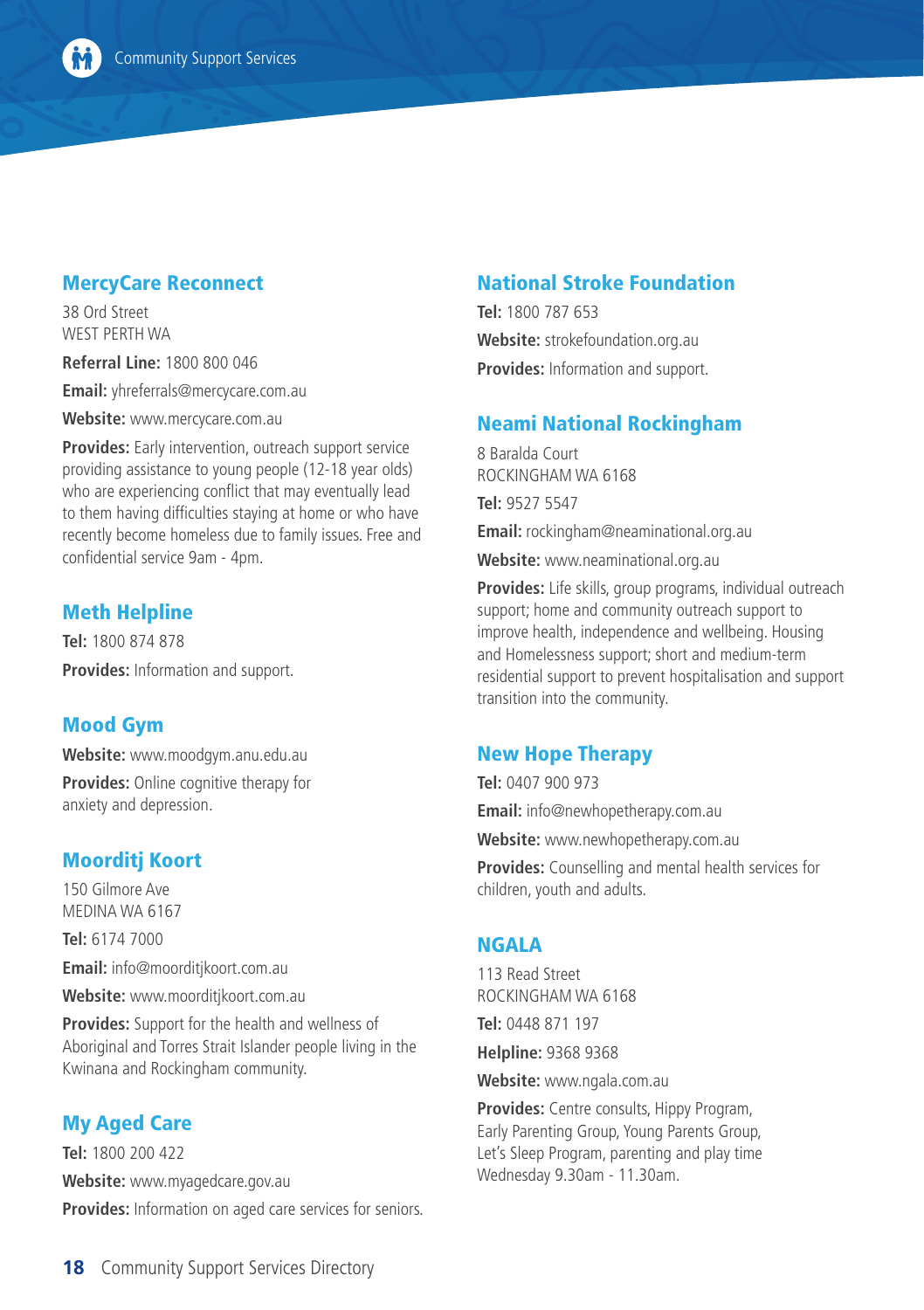

#### **Outcare**

27 Moore Street EAST PERTH WA

**Tel:** 6263 8622

**Email:** outcare@outcare.com.au

**Website:** <www.outcare.com.au>

**Provides:** Rehabilitative and support services for offenders, ex-offenders and their families.

#### Parents Adolescence Counselling Service (PACS) - Anglicare

St Nicholas Community Centre Council Avenue

ROCKINGHAM WA 6168

**Tel:** 9528 0702 | **Fax:** 9528 0755

**Website:** <www.anglicarewa.org.au>

**Provides:** Counselling services to parents, caregivers and young people experiencing confict (12-18 year olds). Referrals to other support services.

#### Parent Drug Information Centre (24 hours)

**Tel:** 9442 5050 **Free Call:** 1800 653 203 - 7 days per week **Provides:** Information, support and referrals on drug issues.

#### Parent Teen Link

#### **Head Offce**

456 Hay Street PERTH WA 6000

**Tel:** 9300 7300

**Website:**<www.centrecare.com.au>

#### **Provides:**

- Parent and Teen Link 12-18 year olds
- CY Counselling and Mediation 10-21 year olds
- General counselling except drug and alcohol abuse or fnancial
- Break-even problems to do with gambling or for families and friends of gamblers.

#### Phoenix Support and Advocacy Service

404 Walcott Street COOLBINIA WA 6050 **Tel:** 9443 1910 | **Fax:** 9227 1510 **Email:** [counsellor@isa.asn.au](mailto:counsellor@isa.asn.au)  **Email:** [info@isa.asn.au](mailto:info@isa.asn.au)  **Website:**<www.isa.asn.au> Open Monday and Friday 9am - 4.30pm **Provides:** Individual, couples and family counselling sessions for survivors of incest and childhood sexual abuse.

#### Reach Out

**Website:**<www.reachout.com.au> **Provides:** Information on how and where to seek help.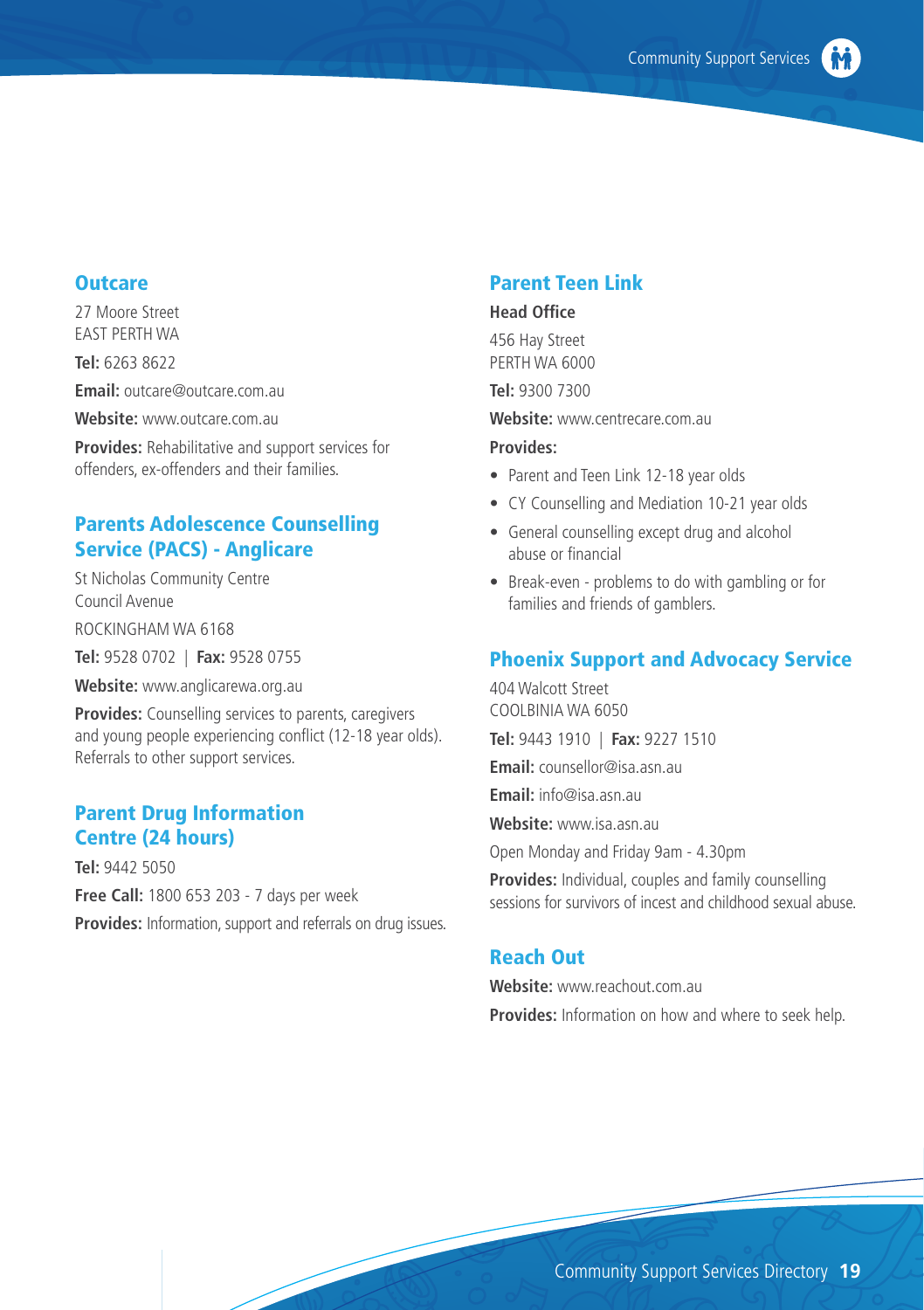

#### Relationships Australia

Level 1, Darius Wells Library and Resource Centre 2 Robbos Way KWINANA WA 6167 **Tel:** 6164 0500 | **Tel:** 1300 364 277

Lotteries House Mandurah

**Tel:** 6164 0570 **Website:**<www.relationshipswa.org.au>

**Provides:** Relationship counselling.

#### Richmond Wellbeing

29 Manning Road CANNINGTON WA **Tel:** 1800 742 466 | **Fax:** 9528 3090 **Website:**<www.rw.org.au> **Provides:** Supporting mental health recovery.

#### Rockingham and Districts Alzheimer's Inc.

Unit 9, Lotteries House 6 Civic Boulevard

ROCKINGHAM WA 6168

**Email:** [alzrockingham@gmail.com](mailto:alzrockingham@gmail.com)

**Provides:** Advice and support to people living with dementia and their carers.

#### Rockingham Connect Community Transport Service

**Tel:** 9528 8562

**Email:** Rockingham.connect@rockingham.wa.gov.au

**Provides:** Low cost, door to door transport service for residents of City of Rockingham who cannot access any other forms of transport.

#### Rockingham Kwinana Child and Adolescent Mental Health Service (CAMHS)

Corner Ameer and Clifton Street ROCKINGHAM WA 6168

**Tel:** 9528 0555

**Website:** <www.health.wa.gov.au>

**Provides:** Clinical services for infants, children and young people up to the age of 18 years old and their families who are experiencing significant mental health issues.

#### Rockingham Kwinana Adult Mental Health Service

Corner Ameer and Clifton Street ROCKINGHAM WA 6168

**Tel:** 9528 0600

**Website:** <www.health.wa.gov.au>

**Provides:** Clinical services for adults between the ages of 18-65 year olds who are in need of psychiatric assessment and live in the Rockingham/Kwinana catchment area.

- Multi-disciplinary psychology available
- Early intervention for persons presenting with a first episode of psychosis
- Intense rehabilitation services for individuals requiring extensive follow-ups
- Individual and family therapy sessions where there is a severe psychiatric disorder involved
- Duty Officer available Monday to Friday to discuss all referrals to the service.

**EMERGENCIES SHOULD BE REFERRED TO THE EMERGENCY DEPARTMENT OF THE NEAREST HOSPITAL OR AFTER-HOURS TO THE MENTAL HEALTH EMERGENCY RESPONSE LINE ON 1300 555 788.**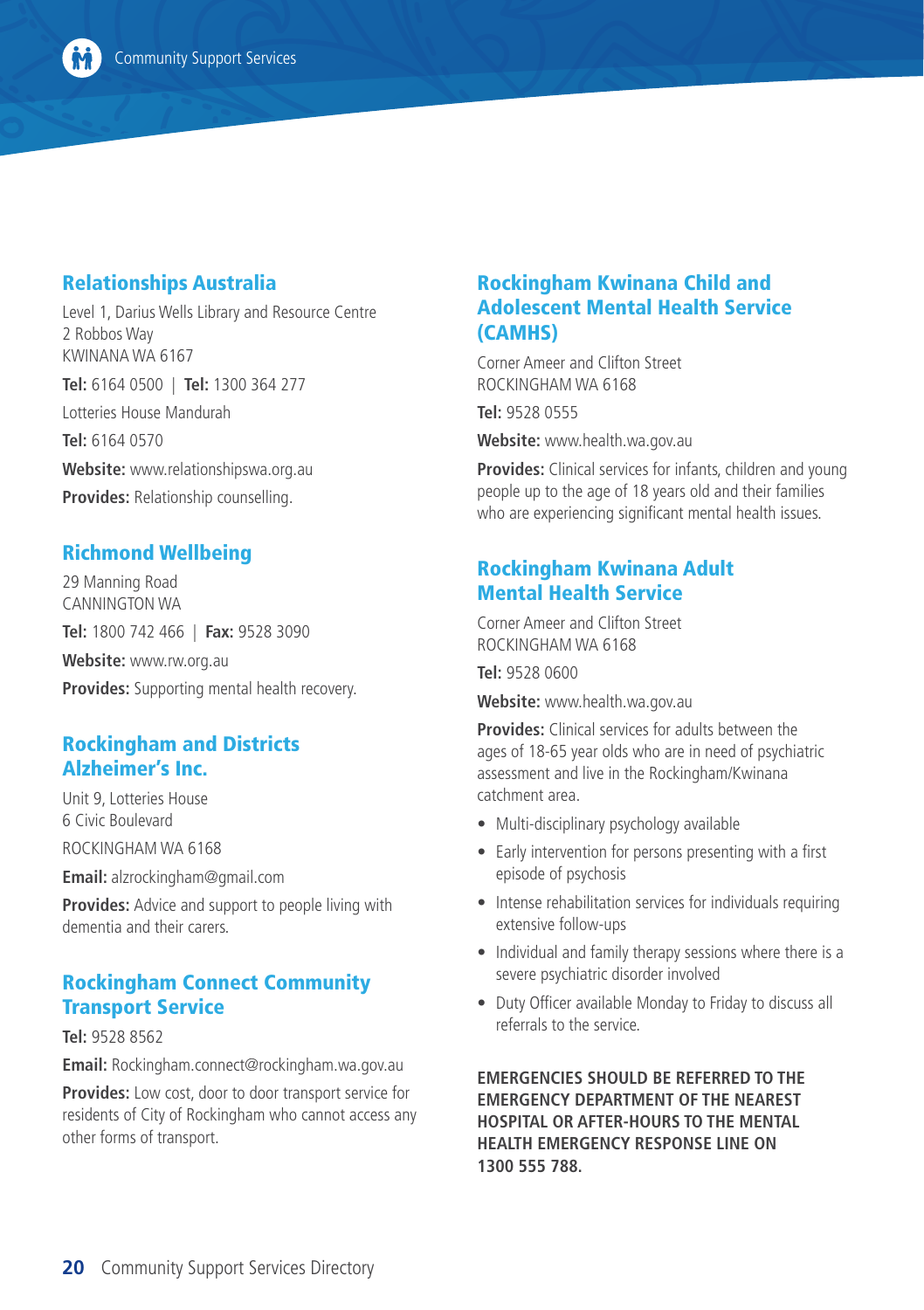

#### Rockingham Medical Centre

18 Civic Boulevard ROCKINGHAM WA 6168 **Tel:** 9557 1111

**Provides:** Bulk billing medical services.

#### Rockingham Sexual Health Clinic (headspace)

Unit 3, 18 Goddard Street ROCKINGHAM WA 6168

**Tel:** 6595 8888 | **Fax:** 6595 8880

**Email:** hello@headspacerock.com.au

**Provides:** Information, support, STI testing and treatment, contraception. Appointments available Tuesday 2pm - 5pm (last appointment 4pm).

#### RUAH Community Services

14 Council Avenue ROCKINGHAM WA 6168

**Tel:** 13 RUAH (13 7824)

**Email:** mentalhealth@ruah.com.au

**Email:** connecting@ruah.org.au

**Provides:** Mental Health and Wellness support; providing personalised recovery support to improve quality of life, relationships and wellbeing.

#### Safe Balance - Child Contact Service

Greenfelds Community Centre 2 Waldron Boulevard GREENFIELDS WA 6210

**Tel:** 0487 332 607 | **Tel:** 0409 150 490

**Email:** admin@safebalance.com.au

**Website:** <www.safebalance.com.au>

**Provides:** Safe, child focused, non-judgemental, professional, impartial and neutral onsite and offsite service.

#### Salvation Army Rockingham

Cnr Read Street and Willmott Drive COOLOONGUP WA 6169

**Tel:** 9527 3460 | **Fax:** 9527 9429

**Website:**<www.salvationarmy.org.au/rockingham>

 11.30am, and free bread available. Tuesday, Wednesday **Provides:** Food vouchers, clothing, limited furniture and fnancial counselling. Community lunch on Tuesdays and Friday drop in centre 9am - 1pm. Emergency relief by appointment only.

#### Samaritans Crisis Line

60 Bagot Road SUBIACO WA 6008

**Tel:** 13 52 47 | **Free Call:** 1800 198 313

**Email:** support@samaritanscrisisline.org.au

**Provides:** Offers non-religious, non-judgemental and confidential emotional support to the lonely, despairing, suicidal, or those at risk of becoming so. Available 24 hours a day 7 days a week.

#### Samaritans Youthline (24 hours)

60 Bagot Road SUBIACO WA 6008 **Tel:** 9388 2500 (Emergency)

**Free Call:** 1800 198 313

**Email:** support@samaritanscrisisline.org.au

**Website:**<www.samaritans.org>

 **Provides:** Counselling for suicidal young people. Information, education and support for parents.

#### Sane

**Website:**<www.sane.org> **Provides:** Information on mental health issues.

Community Support Services Directory **21**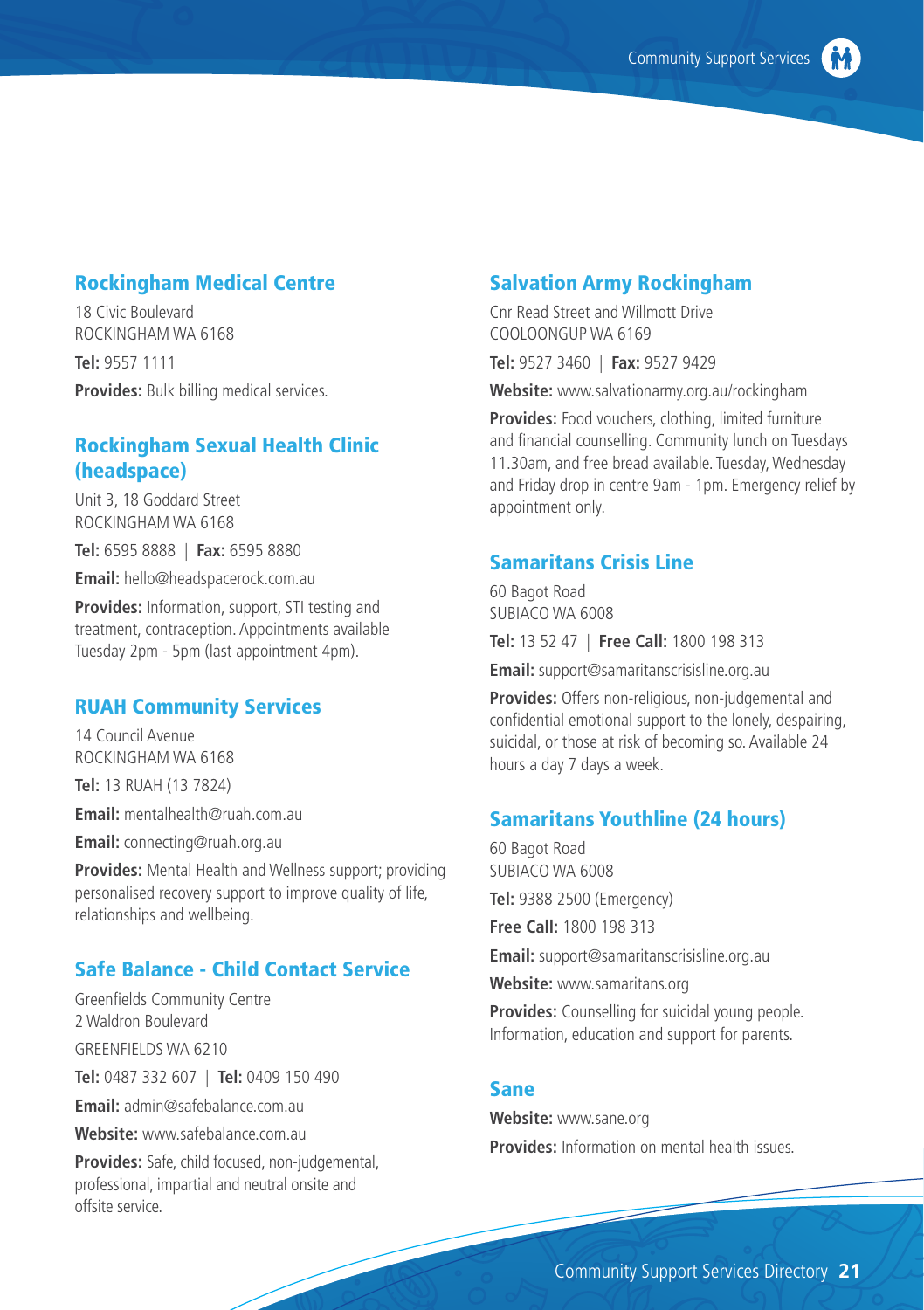

#### Saver Plus - The Smith Family

2 Robbos Way KWINANA WA 6167

**Tel:** 9265 5585

**Website:** [www.thesmithfamily.com.au/programs/](www.thesmithfamily.com.au/programs) fnancial/saver-plus

**Provides:** Saver Plus is a matched savings program that assists local (Rockingham and Kwinana) families to gain fnancial skills. As an incentive to save, participants receive up to \$500 in matched savings when they complete the program which go towards educational items, such as computers, school uniforms and text books.

#### Sexual Assault Resource Centre (SARC)

**Tel:** 6458 1828 | **Fax:** 9381 5426 **Crisis:** 1800 199 888 **Provides:** Counselling and support for recent sexual assault and past sexual abuse.

#### Sexual Help Helpline

**Tel:** 9227 6178 | **Fax:** 9228 9010 **Free Call:** 1800 198 205 **Email:** info@shq.org.au **Provides:** Information and support.

#### Sexual Health Quarters

70 Roe Street NORTHBRIDGE WA 6003 **Tel:** 9227 6177 | **Fax:** 9227 6871 **Confdential Hotline:** Metro - 9227 6178 **Confdential Hotline:** Country - 1800 198 205 **Email:** (General) info@shq.org.au, **Email:** (Confidential) sexhelp@shq.org.au **Website:**<www.fpwa.org.au> **Provides:** Confidential information and referral

from clinicians around contraception, STI and unplanned pregnancy.

#### Shadow of Support Suicide Support Group

60 Bagot Road SUBIACO WA 6008 **Tel:** 9381 5555 | **Fax:** 9388 2368 **Tel:** 1800 198 313

**Provides:** Support for those aged 21 years old and under with the suicide of a relative or friends.

#### Silver Chain Grief Support

6 Sundercombe Street OSBORNE PARK WA 6017 **Tel:** 9242 0242 **Free Call:** 1300 650 803 **Email:** info@silverchain.org.au **Website:** <www.silverchain.org.au> **Provides:** Support regarding grief and loss.

#### Silver Chain Rockingham Social Centre and Respite Cottage

5 Ray Street ROCKINGHAM WA 6168

**Tel:** 9242 0242

**Provides:** Before and after hours care and overnight accommodation, giving carers the opportunity for a short-term break.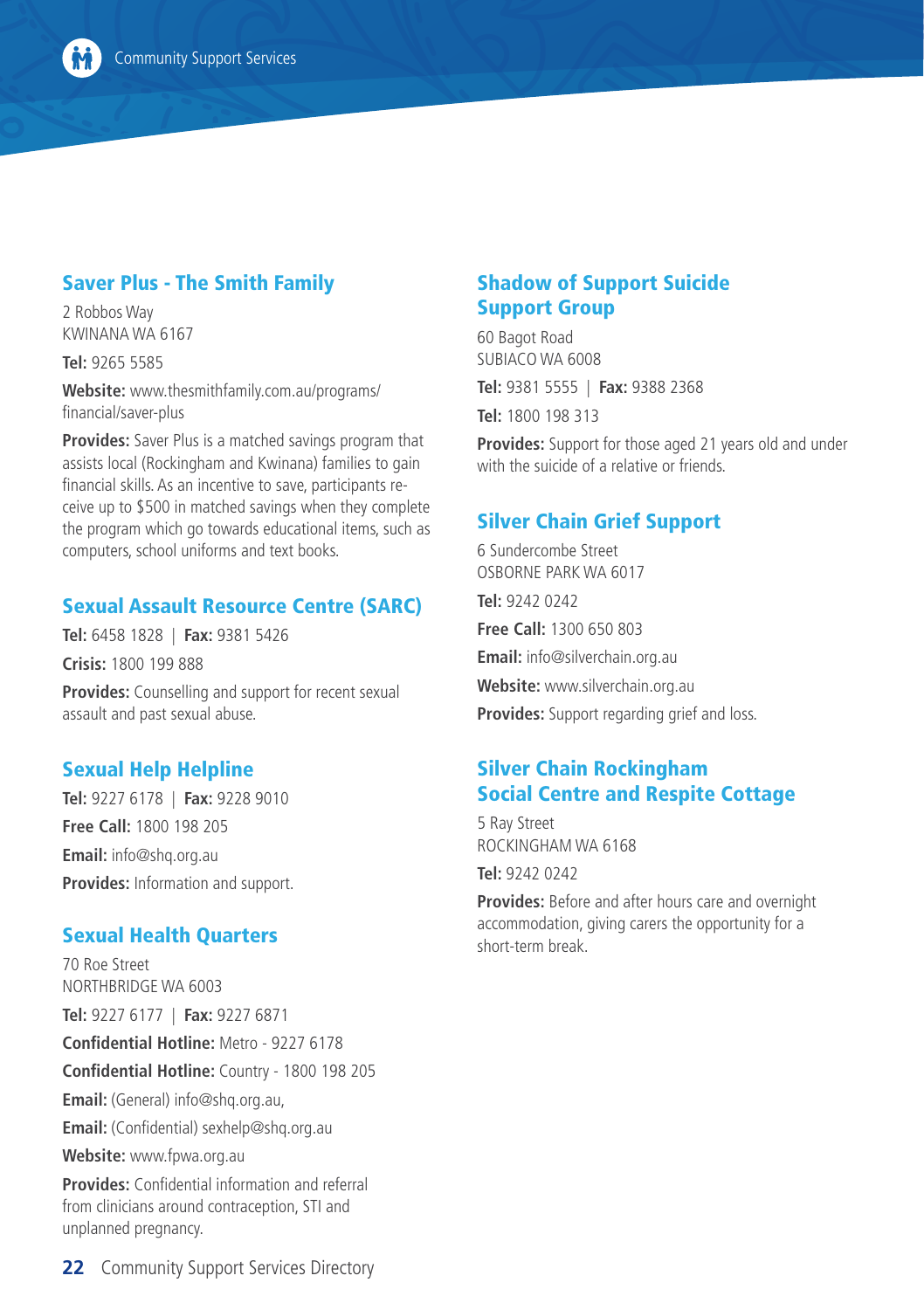

#### South Coastal Health and Community Services

4 Civic Boulevard ROCKINGHAM WA 6168

**Tel:** 9550 0900 | **Fax:** 9592 5635

**Email:** referrals@southcoastal.org.au

**Website:** <www.southcoastal.org.au>

**Provides:** A range of health and well-being services for women and families, counselling, on site crèche, groups. Open Monday - Friday 8.30am - 4.30pm.

#### South Metropolitan Community Alcohol and Drug Service - Palmerston

Unit 2/31 Council Avenue ROCKINGHAM WA 6168

**Tel:** 9550 9200 | **Fax:** 9550 9250

**Email:** rockingham@palmerston.org.au

**Website:** <www.palmerston.org.au>

**Provides:** Drug and alcohol counselling, information and support for people affected by their own, or a family members, alcohol and other drug misuse.

#### S.O.U.L Soup Patrol

23 Keppell Mews ROCKINGHAM WA 6168

**Tel:** 0450 947 751

**Email:** [soulsouppatrol@iinet.com](mailto:soulsouppatrol@iinet.com)

**Website:** <www.soulincorporated.org>

**Provides:** Free meal service of soup and freshly made filled bread rolls. Fortnightly crisis care in the form of care packages. Sunday and Thursdays: 4.50pm Palm Beach Caravan Park, 5.10pm Navy Memorial car park, 5.30pm PCYC Skate Park, 5.45pm Anniversary Park, 6.10pm Holiday Village (Dixon Road), 6.30pm Lakeside Caravan Park (Old Mandurah Road).

#### St Brendan's Homeless Respite

Guide Hall Watts Road SAFETY BAY WA 6168

**Tel:** 9593 1640

**Email:** [leannedoyle63@bigpond.com](mailto:leannedoyle63@bigpond.com) 

**Provides:** Two course hot lunch and shower facilities to the homeless every Friday at the Guide Hall, Watts Road Safety Bay from 11am - 2pm.

#### St Vincent De Paul

Food and Financial Assistance 1/14 Livingstone Road ROCKINGHAM WA 6168

**Tel:** 9592 7816 | **Tel:** 1300 794 054

 **Open:** Monday and Thursday 9am - 12pm, Wednesday 10.30am - 1.30pm

**Provides:** Furniture, food, financial assistance.

#### Suicide Call Back Service

**Tel:** 1300 659 467

**Website:**<www.suicidecallbackservice.org.au>

**Provides:** Crisis support telephone service and online resources for those affected by suicide 24/7. Counselling for up to six sessions.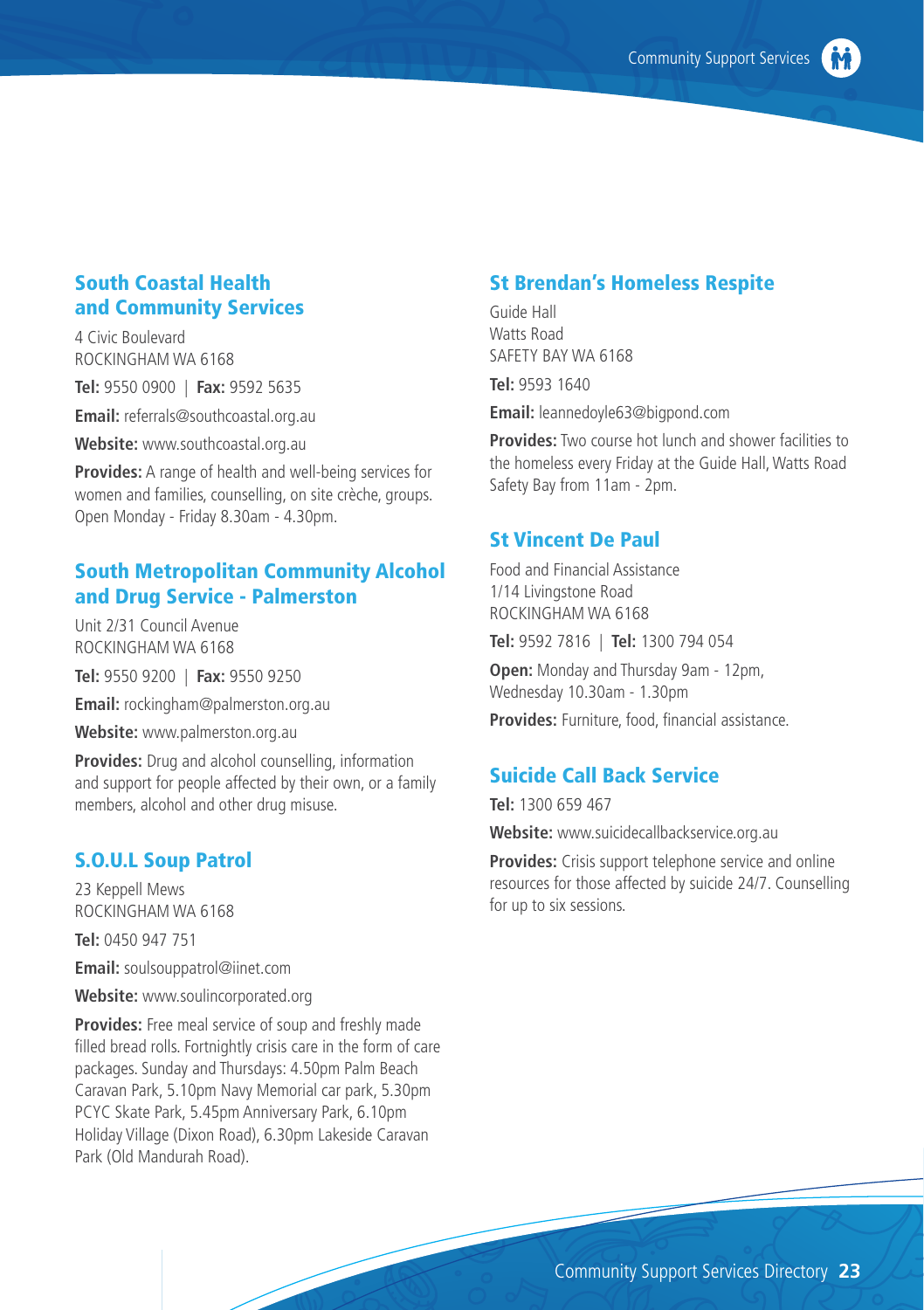#### Supporting Children after Separation - Anglicare

St Nicholas Community Centre 14 Council Avenue ROCKINGHAM WA 6168

**Tel:** 9528 0702 | **Fax:** 9528 0755

**Email:** rockinghamreception@anglicarewa.org.au

**Website:**<www.anglicarewa.org.au>

**Provides:** Helps children and young people to: adjust to the changes that arise from separation, identify and express their feelings and thoughts about the separation, develop and enhance family relationships in what can be a difficult time, gain life skills and social skills that will enable them to face challenges in their lives.

#### Wanslea

Rockingham Early Learning and Development Centre 1 Sepia Court ROCKINGHAM WA 6168

**Tel:** 9500 9080 | **Fax:** 9592 8217

**Email:** [childcare@wanslea.asn.au](mailto:childcare@wanslea.asn.au) 

Website: www.wanslea.asn.au.

**Provides:** Rockingham Early Learning and Development Centre is home to qualifed educators, implementing the Emergent Curriculum, and has created an extensive program designed for children to learn and develop through their own interests and strengths.

#### WA Seniors Card

Gordon Stephenson House Level 2, 140 William Street PERTH WA 6000 **Tel:** 6551 8800 **Email:** seniorscard@dlgc.wa.gov.au **Website:**<www.seniorscard.wa.gov.au>

**Provides:** Offers and discounts to eligible seniors.

#### Western Australian Substance Users Association

22/7 Aberdeen Street PERTH WA 6000

**Tel:** 9325 8387

**Email:** info@wasua.com.au

**Website:** <www.wasua.org.au>

#### **Provides:**

- 7 day a week needle and syringe exchange service
- Outreach service
- Part-time nurse
- Free Hepatitis B and Hepatitis A vaccinations
- Full time treatment referral worker
- BBV testing
- 24 hour crisis service for Western Australia.

#### Westerly Family Centre

27 Westerly Way (Cnr Willmott Drive) COOLOONGUP WA 6168

**Tel:** 9592 3650

**Email:** info@westerlyfamilycentre.com.au

**Website:** <www.westerlyfamilycentre.com.au>

Provides: Westerly Family Centre is a not for profit community Centre, we are funded by the Department for Communities to connect with and strengthen the community by providing a clean, safe facility to operate a wide range of diverse programs to help achieve positive life outcomes.

#### Working Away Alcohol and Drug Support Line

**Tel:** 1800 721 997 **Provides:** Information and support.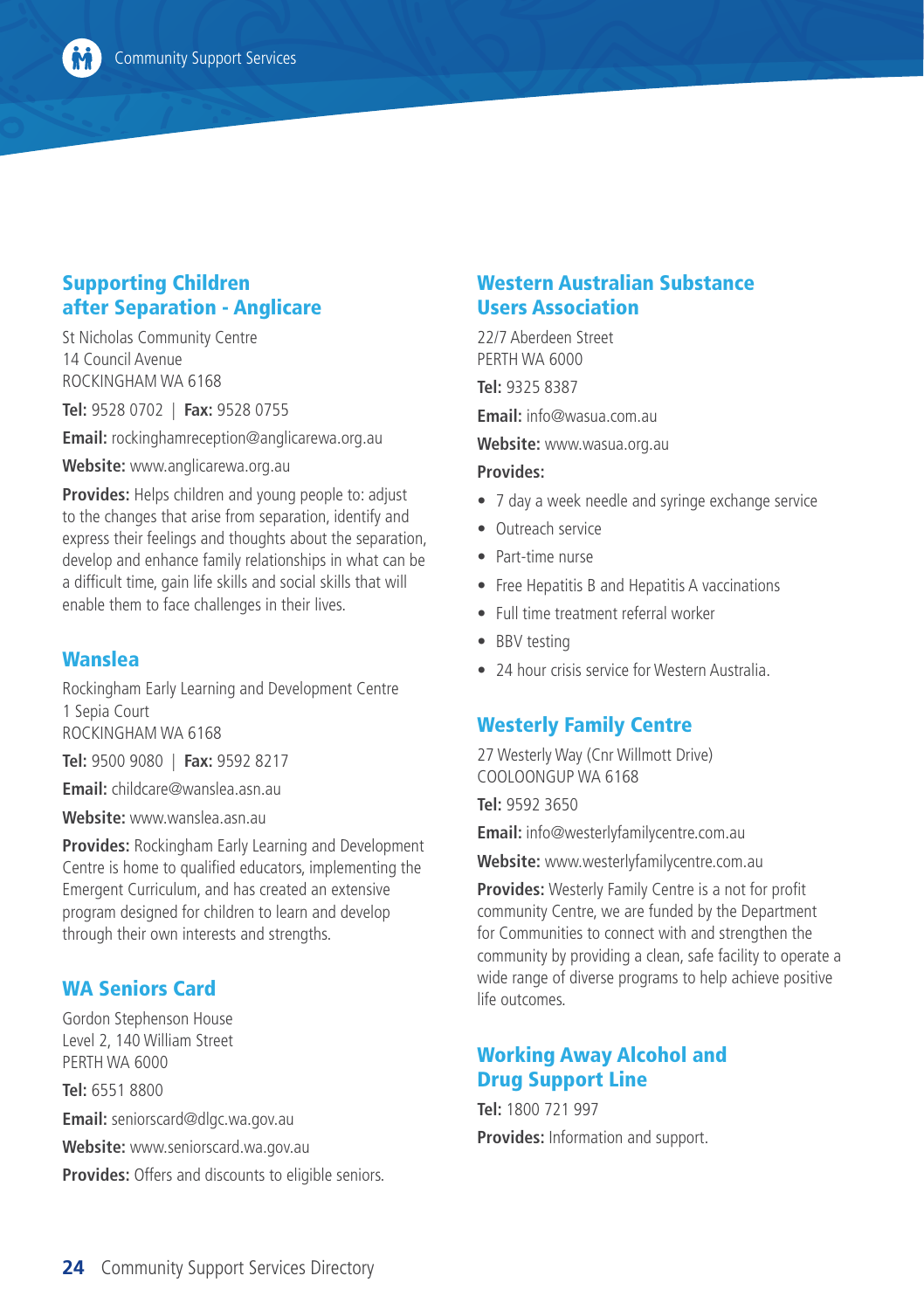

### Yorgum Aboriginal Corporation

#### **Head Offce**

176 Wittenoom Street EAST PERTH WA 6004

**Tel:** 9218 9477 | **Fax:** 9221 0487

**Website:** <www.yorgum.org.au/services/clinical-services>

**Provides:** Targeted and culturally secure support services for Aboriginal people.

#### YCounselling YMCA

60A Frame Court LEADERVILLE WA 6007 **Tel:** 9328 3522 **Email:** hq.info@ymca.wa.org.au **Email:** hq.counselling.perth@ymca.org.au **Provides:** Youth and family counselling.

#### Youth Axis

32-34 Salvado Road WEMBLEY WA 6014

Tel: 9287 5700

**Triage:** 1300 362 569

**Website:** <www.youthlink.perthwa.net>

**Provides:** 16-24 year olds, living in stable accommodation in the Perth Metropolitan area, decline in function in the last 12 months, significant personality difficulties, impulsive and reckless behaviour, suicide ideation, substance abuse, relationship difficulties.

#### Youth Focus

Unit 5/15 Goddard Street ROCKINGHAM WA 6168

**Tel:** 6266 4333 | **Fax:** 6266 4300

**Email:** youthfocus@youthfocus.com.au

 (12-25 year olds), mentoring and peer and family support. **Provides:** Individual and family counselling for people

#### Youth Reach South

25 Wentworth Parade SUCCESS WA 6164 **Tel:** 9499 4274 | **Fax:** 9499 4270

**Referral:** 1300 362 569

**Website:**<www.health.wa.gov.au>

**Provides:** Direct counselling to young people who are homeless, at risk of homelessness or who have other barriers to accessing mainstream services. Group therapy available. To make enquiries, please contact Duty Officer between 8.30am and 4.30pm Monday - Friday.

#### 360 Health

14-16 Commodore Drive ROCKINGHAM WA 6168

**Tel:** 6595 8800 | **Fax:** 9527 1193

**Website:**<www.360.org.au>

**Provides:** Primary health and community services, GP services, counselling services.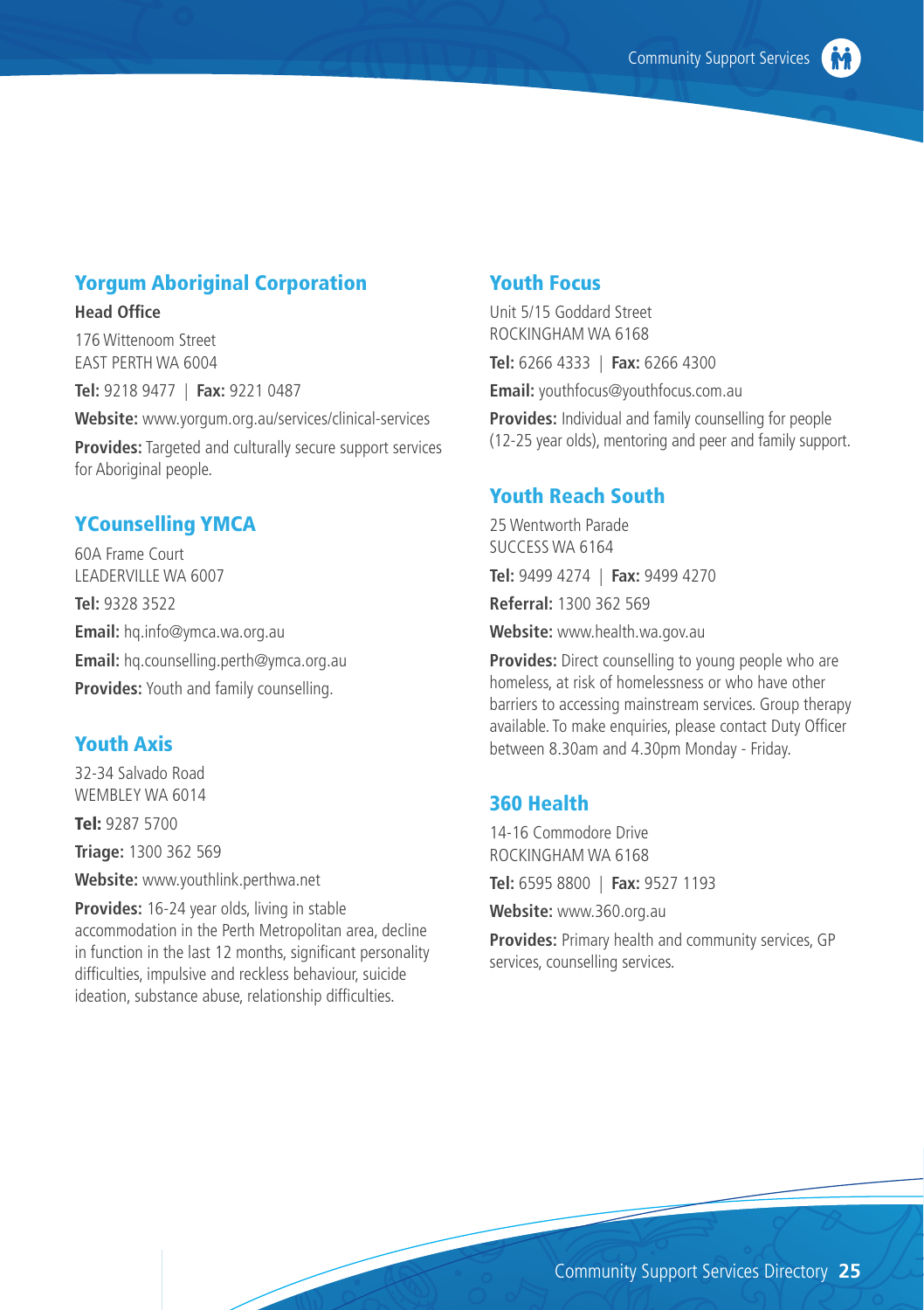# Disabilitiy Support

#### ACTIV Rockingham

46 Patterson Road (corner Dixon Road) ROCKINGHAM WA 6168

**Tel:** 9527 4222

**Website:**<www.activ.asn.au>

**Provides:** Help enabling people living with disability to pursue a better life.

#### AVIVO

**Osborne Park**  30 Hasler Road (Level 2) OSBORNE PARK WA 6017

**Tel:** 1300 620 267 | **Fax:** 9204 7899

**Mandurah**  Unit 1/98 Pinjarra Road MANDURAH WA 6210

**Tel:** 6444 6612 | **Fax:** 9582 9053

**Email:** hello@avivo.org.au

**Website:** <www.avivo.org.au>

**Provides:** Support with personal care, holding a house together, keeping a job, building friendships or being part of a community.

#### Chorus

4 Civic Blvd ROCKINGHAM WA 6168

**Tel:** 1800 264 268

**Email:** hello@chorus.org.au

**Website:**<www.chorus.org.au>

**Provides:** In-home and social support including; gardening, arts, activity centres and outings for aged care, people living with disability or are on the mental health recovery journey.

#### **DADAA**

21 Beach Street FREMANTLE WA 6959

**Tel:** 9430 6616

**Email:** info@dadaa.org.au

**Email:** connla@dadaa.org.au

**Website:** <www.dadaawa.net.au>

**Provides:** Providing school age children with a disability with an opportunity to engage in fun and inclusive arts workshops.

#### Department of Communities Services (Disabilities)

146 - 160 Colin Street WEST PERTH WA 6005

**Tel:** 9426 9200 | **Fax:** 9226 2306

**Free call:** 1800 998 214

**Email:** dsc@dsc.wa.gov.au

**Website:** <www.disability.wa.gov.au>

**Provides:** Works in partnership with service providers and other government departments to provide information, supports and services to people with disability, their families and carers.

#### Dyslexia SPELD Foundation

10 Broome Street SOUTH PERTH WA 6151

**Tel:** 9217 2500 | **Fax:** 9217 2594

**Email:** support@dsf.net.au

**Website:** <www.dsf.net.au>

**Provides:** Family support and a range of services to enable children and adults with specifc learning disabilities and difficulties.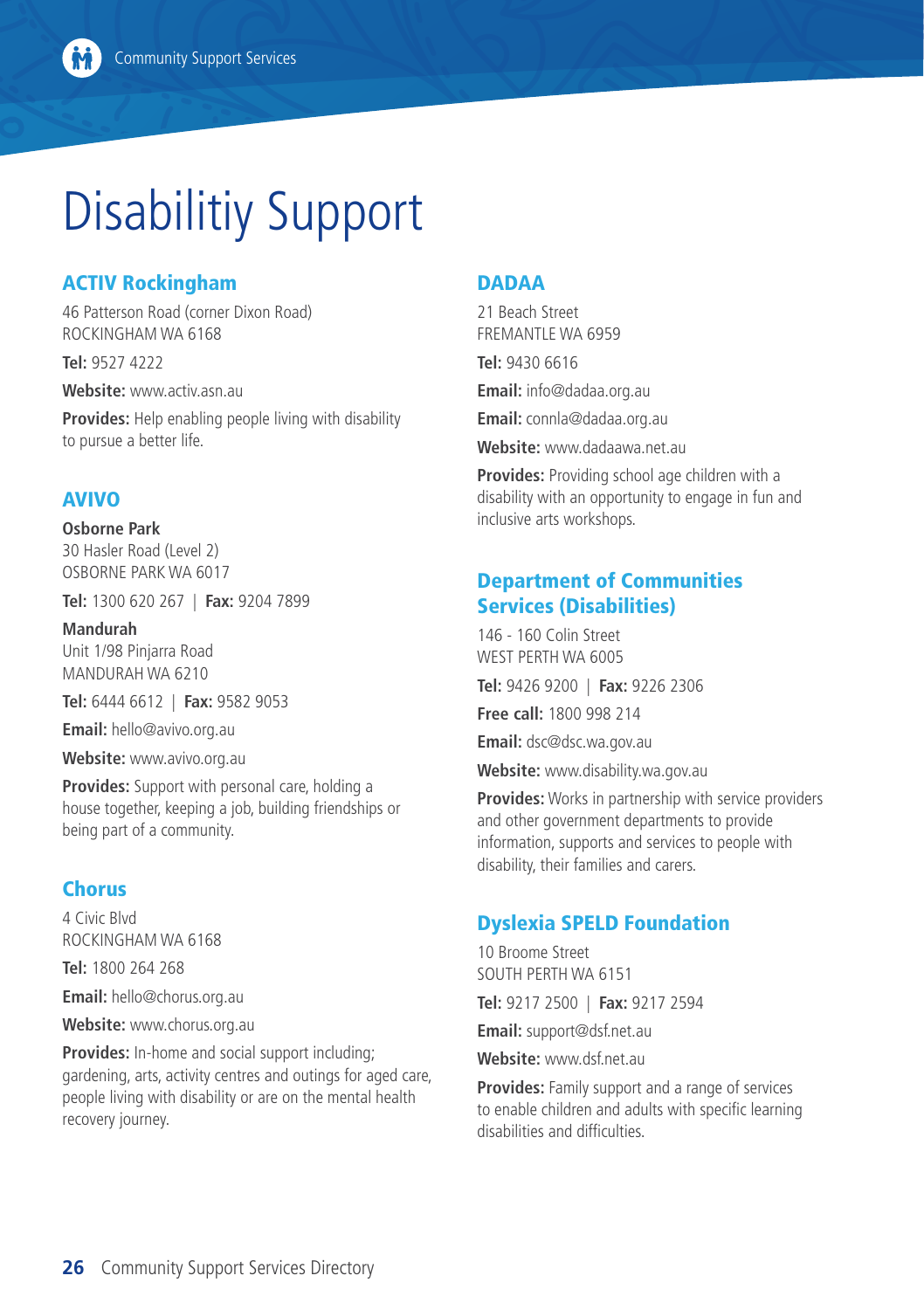

#### Inclusion WA

4/61 Walters Drive OSBORNE PARK WA 6017

**Tel:** 9201 8900 | **Fax:** 9443 8799

1/25 Tamara Drive COCKBURN WA 6164

**Tel:** 9417 9626

**Email:** info@inclusionwa.org.au

**Website:** <www.inclusionwa.org.au>

**Provides:** Support with recreational and fitness activities for people with a disability.

#### Intelife

8 Cumberland Street GREENFIELDS WA 6210

**Tel:** 6169 1220

**Email**: [peelreception@intelife.org](mailto:peelreception@intelife.org)

**Website**:<www.intelife.org>

**Provides:** Whole of life support, assisting people to achieve their goals, both socially and economically. Provision of life skills development, employment support, school transitioning and training.

#### Interchange

Unit 12/3 Benjamin Way ROCKINGHAM WA 6168

**Tel:** 9520 2899 | **Fax:** 9527 4077

**Email:** office@interchangewa.org.au

**Website:** <www.interchangewa.org.au>

**Provides:** Specialise in individualised community inclusion, customised employment and independent living support for West Australians with disability.

#### Kids Are Kids Therapy and Education Centre Inc

26 Parry Avenue BATEMAN WA 6150

**Tel:** 9313 6566

**Email:** info@kidsarekids.org.au

**Provides:** Therapy assessment and intervention services for children at all levels of developmental disability or delay from birth to 13 years of age.

#### Mosaic Community Care

9A Keegan St O'CONNOR WA 6163

**Tel:** 9314 5244

**Email:** [admin@mosaiccc.org](mailto:admin@mosaiccc.org) 

**Website:**<www.mosaiccc.org>

**Provides:** Multi-disciplinary service provider for people with an intellectual and/or physical disability. Provide contemporary, fexible, innovative and NDIS based services to support people with disabilities.

#### ORS Group

Suite 2 Kwinana Professional Centre 4 Challenger Avenue KWINANA WA 6167

**Tel:** 1800 000 677

**Email:** ors@orsgroup.com.au

**Website:**<www.orsgroup.com.au>

**Provides:** Disability Employment Services (DMS & ESS), PHaMs.

Community Support Services Directory **27**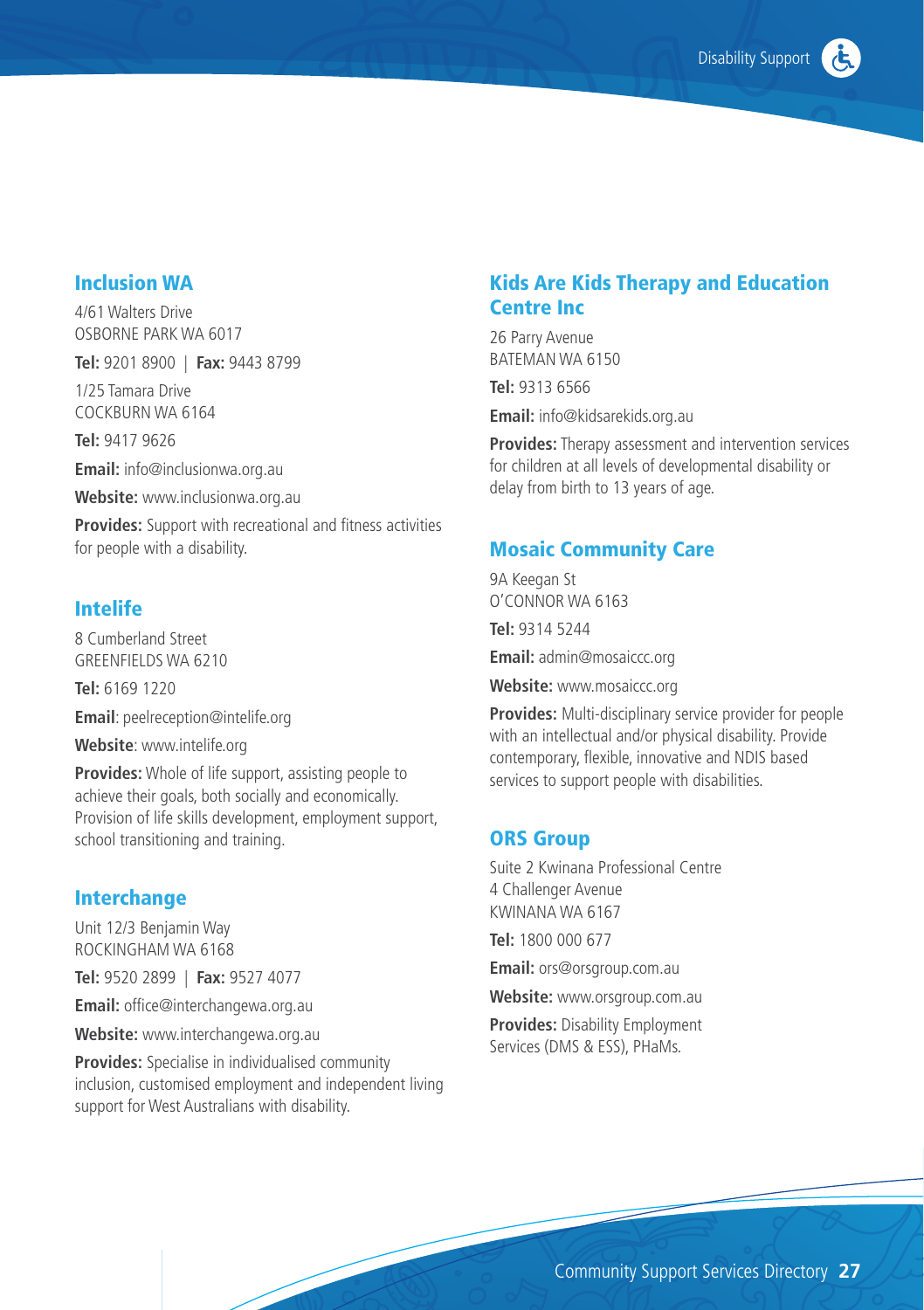

#### People with Disabilities (WA)

Oasis Lotteries House 1/37 Hampden Road NEDLANDS WA 6009

**Tel:** 9485 8900 | **Fax:** 9386 1011

**Free call:** 1800 193 331

**Email:** [info@pwdwa.org](mailto:info@pwdwa.org) 

**Website:**<www.pwdwa.org>

Provides: Free, independent and confidential non-legal advocacy for people with disabilities in WA. Advocacy is one-on-one and issue specifc. Information about your rights, options and responsibilities to empower you to make informed decisions.

#### Rocky Bay

#### **Head Office**

60 McCabe Street Mosman Park WA 6012

**Tel:** 9383 5111

**Email:** info@rockybay.org.au

**Website:**<www.rockybay.org.au>

**Provides:** Provider of disability services, offering choice and independence to people of all ages living with disability. Works with people of all ages with any disability, delivering relevant therapies, the latest equipment and technology, innovative leisure and social programs, training and employment opportunities - in the home, at centres and in the community.

#### RUAH Community Services

14 Council Avenue ROCKINGHAM WA 6168

**Tel:** 13 RUAH (13 7824)

**Email:** mentalhealth@ruah.com.au

**Email:** connecting@ruah.org.au

**Provides:** NDIS Registered Provider for psycho-social disability support.

#### SMP lifeskills2work

First Floor, Lotteries Houses 6 Civic Boulevard ROCKINGHAM WA 6168

**Tel:** 1300 100 767

**Email:** admin@smp.org.au

**Website:** <www.smp.org.au>

**Provides:** Alternatives for young people for linkages into employment, life skills, community access and recreation.

#### Sound Works for Employment Inc

U11/3 Goddard Street ROCKINGHAM WA 6168

**Tel:** 9592 3753 | **Fax:** 9592 4980

**Provides:** Free service to obtain employment, training, work experience, placements and advocacy, for people with disabilities.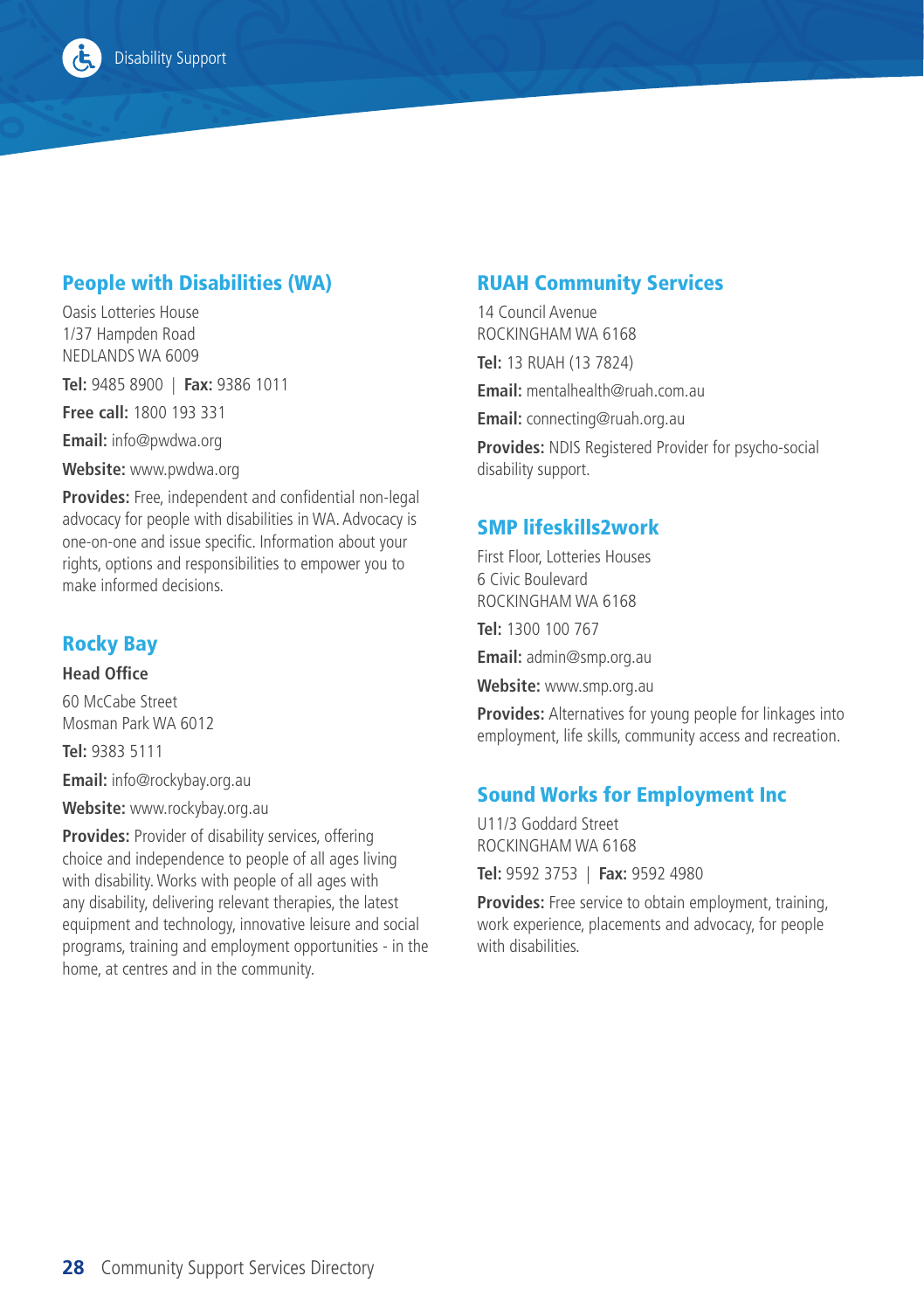#### **VisAbility**

9 Anzac Terrace MANDURAH WA 6210

**Tel:** 9311 8202 | **Fax:** 9361 8696

**Free call:** 1800 847 466

**Email:** info@visability.com.au

**Website**:<www.visability.com.au>

**Provides:** Professional therapy and support services assist people across a range of ages and disabilities in their homes, at school, at work and in the community.

#### Your Say

16 Sunbury Road VICTORIA PARK WA 6100 **Tel:** 1300 663 298 | **Fax:** 1300 663 528 **Email:** admin@unitingcarewest.org.au **Website:** <www.unitingcarewest.org.au> **Provides:** Support services for people with disabilities.

**For more information regarding disability services for young people, please contact the City of Rockingham on 9528 0333.**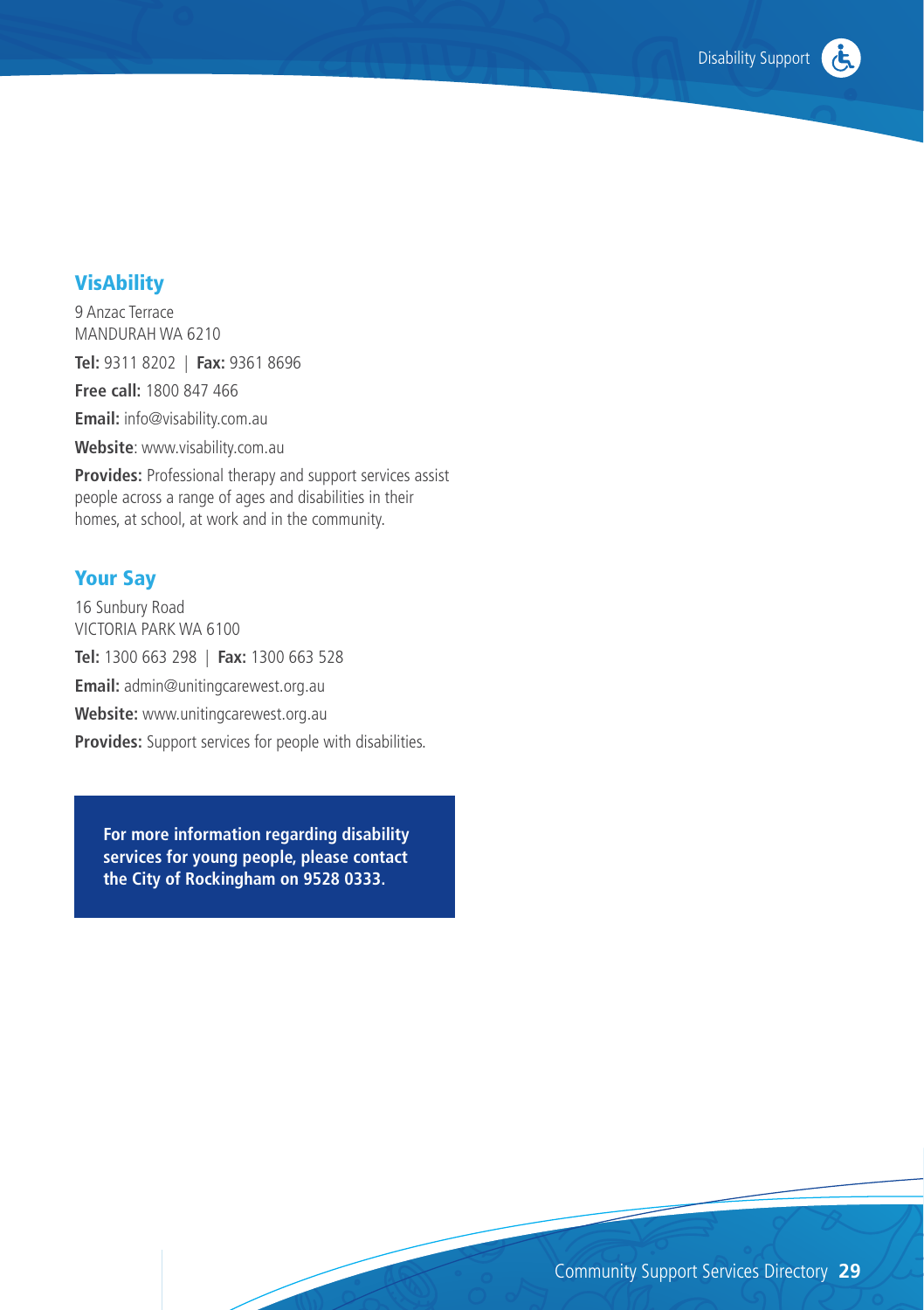

### Education, Employment and Training

#### Alta-1 College

4a/14 Uppill Place WANGARA WA 6065

**Tel:** 9403 8200 | **Fax:** 9403 8299

**Email:** admin@alta-1.wa.edu.au

**Website:**<www.alta-1.com.au>

**Provides:** Alternative education for 15-19 years old to complete secondary education. Limited opportunities for 12-14 years old in middle schooling. ConnectEd: Online home-based education system for isolated young people. The students complete the curriculum online with weekly home-based visits with the school chaplain.

#### Baldivis Secondary College

Still Water Drive BALDIVIS WA 6171 **Tel:** 9523 3600 | **Fax:** 9523 3606 **Email:** baldivis@education.wa.edu.au **Provides:** Secondary Education of years 7-12.

#### Bridging the Gap

Darius Wells Building KWINANA WA 6167

**Tel:** 9419 2553

56 Mandurah Terrace MANDURAH WA 6210

**Tel:** 9419 2553

**Email:** mailbox@bridgingthegap.org.au

**Website:**<www.bridgingthegap.org.au>

**Provides:** Work for the dole, Green Army and work development projects.

#### Centrelink

18 Civic Blvd ROCKINGHAM WA 6168

#### **Tel:**

- Pensions 132 300
- Newstart and Other Allowances 132 850
- Payment for families 131 305
- Appointments 131 021
- General 136 240

**Provides:** Centrelink benefits, Health Care cards, registrations for student payments.

 mornings. Avoid day after a public holiday. **Contacting Centrelink - Tips for Faster Service:**  Call when queries are shortest - best days Tuesdays, Wednesdays and Fridays. Afternoons are better than

#### **Have your details ready:**

- Reference number
- Any Centrelink letters that you want to talk about handy.

#### Comet Bay College

2 Allatoona Avenue SECRET HARBOUR WA 6173 **Tel:** 9553 8100 | **Fax:** 9524 9473 **Website:** <www.cometbaycollege.wa.edu.au> **Provides:** Secondary Education of years 7-12.

#### Department of Education

151 Royal Street EAST PERTH WA 6004 **Tel:** 9264 4111 | **Fax:** 9264 5005 **Website:** <www.det.wa.edu.au> **Provides:** Information on public schooling.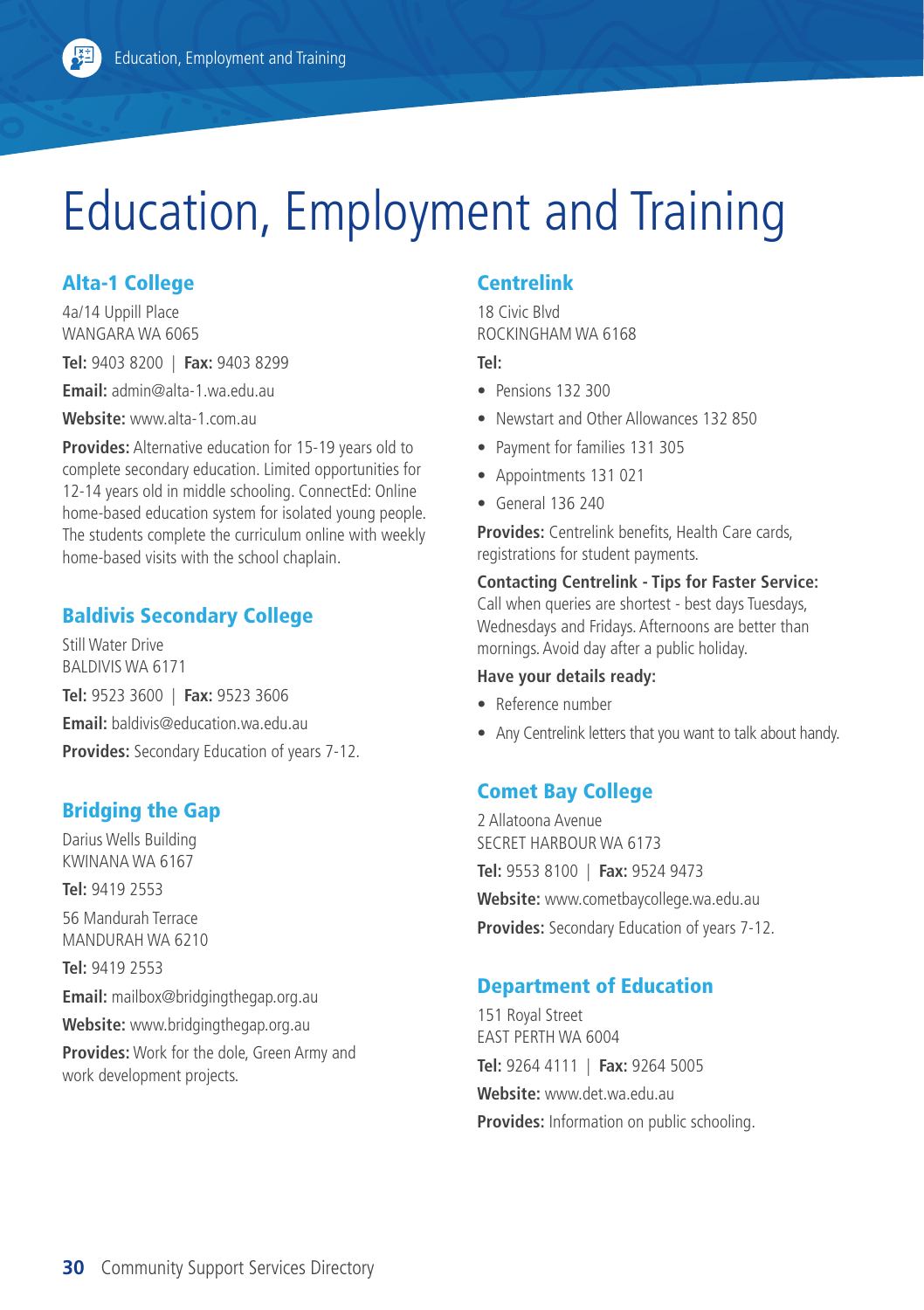

#### Gilmore College

Dargin Place ORELIA WA 6167 **Tel:** 9411 1811 | **Fax:** 9419 2494 **Email:** Gilmore.college@education.wa.edu.au **Website:** <www.gilmorecollege.wa.edu.au> **Provides:** Secondary education of years 7-12.

#### Homeschool WA

**Tel:** 0424 910 018 **Email:** info@homeschoolwa.com.au Website: www.homeschoolwa.com.au **Provides:** General and academic support for home-schooling families.

#### Kolbe Catholic College

Dowling Street Rockingham **Tel:** 9592 1500 | **Fax:** 9592 2933 **Email:** info@kolbe.wa.edu.au **Website:** <www.kolbe.wa.edu.au> **Provides:** Catholic education for years 7-12 students.

#### Living Waters Lutheran College

K-Year 12 176 Currie Street WARNBRO WA 6169 **Tel:** 9593 1211 | **Fax:** 9593 6010

**Website:** <www.livingwaters.wa.edu.au> **Provides:** Education of years K-12.

#### Mission Employment

Unit 3/5 Goddard Street ROCKINGHAM WA 6168

**Tel:** 9592 1533

**Email:** Rockingham@missionprovidence.com.au **Website:**<www.missionprovidence.com.au/rockingham> **Provides:** A holistic approach to employment for jobseekers, career counselling.

#### Police & Citizens Youth Centre

Emma Street ROCKINGHAM WA 6168 Tel: 9592 1232 **Email:** rockinghampcyc@wapcyc.com.au **Website:**<www.wapcyc.com.au>

**Provides:** Various education and diversion programs specifically for youth who are at risk or are disengaged from mainstream education.

#### Rockingham Montessori School

7 Attwood Way ROCKINGHAM WA 6168

**Tel:** 9528 2118

**Website:**<www.rms.wa.edu.au>

**Provides:** Infant Toddler Program (1-3 years), Childrens House (3-6 years), Lower Primary (6-9 years), Upper Primary (9-12 years), Adolescent Program (12-18 years).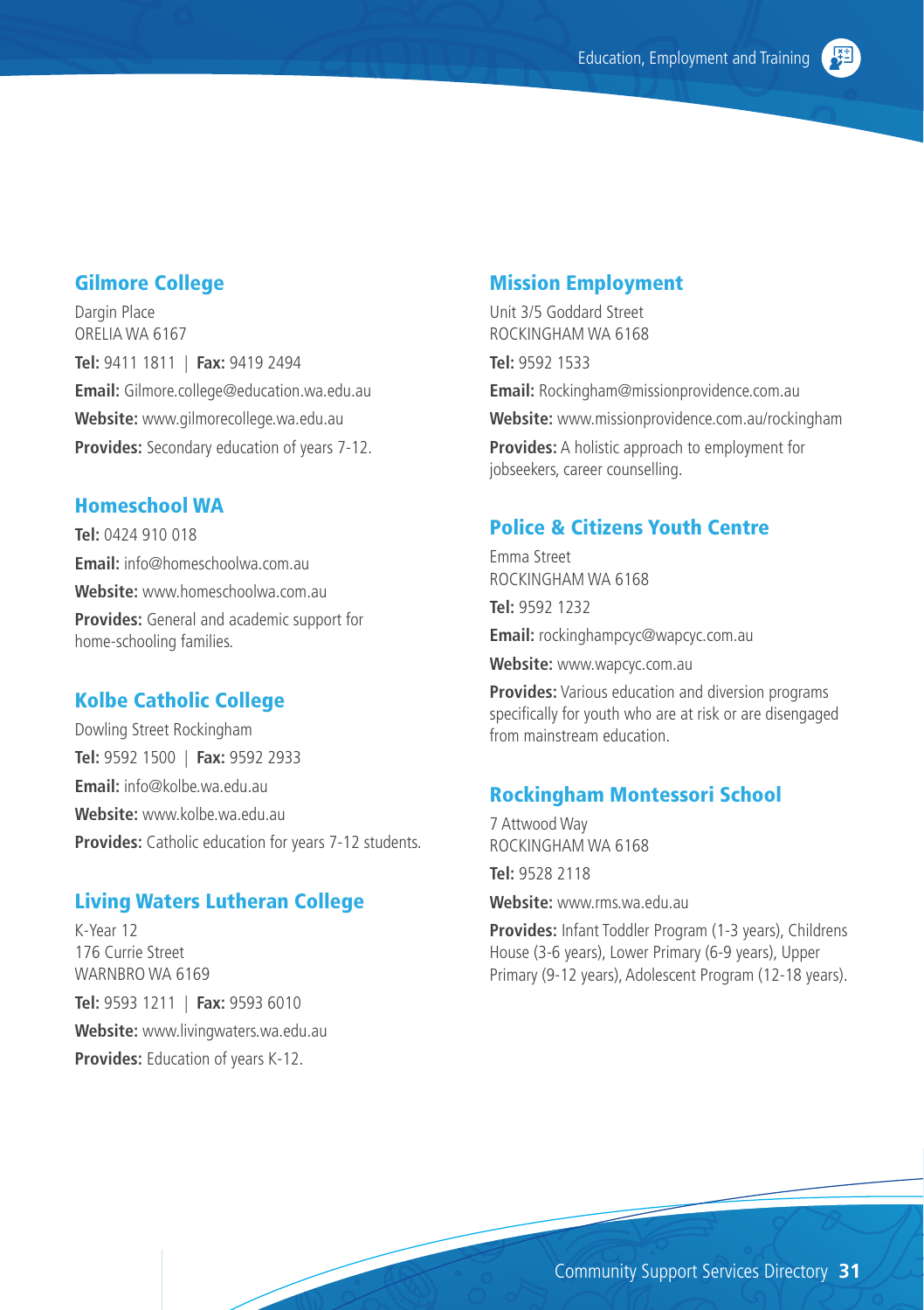

#### Rockingham Peel Homeschool Group

**Email:** [rphgsecretary@gmail.com](mailto:rphgsecretary@gmail.com)

**Website:** [rphg.weebly.com](https://rphg.weebly.com)

**Facebook:** <www.facebook.com/PeelHomeschoolGroup>

**Provides:** A range of educational activities to home-schooled children in the Rockingham and Peel regions. Located at Warnbro on Mondays and Baldivis Recreation Centre on Fridays on a typical school term basis.

#### Rockingham Senior High School

15 Read Street ROCKINGHAM WA 6168 **Tel:** 9527 0300 **Email:** rockingham.SHS@education.wa.edu.au (Also centre for Maritime Studies) **Website:**<www.rockingham.wa.edu.au> **Provides:** Secondary Education of years 7-12.

#### Safety Bay Senior High School

Malibu Road SAFETY BAY WA 6169 **Tel:** 9527 0200 **Website:**<www.safetybay.wa.edu.au> **Provides:** Secondary Education of years 7-12.

#### SMYL Community College

32 Telsa Road ROCKINGHAM WA 6168 **Tel:** 9550 9400 **Email:** college@smyl.com.au

 **Provides:** Education Centre for Years 9-12. Individualised learning, big picture school.

#### SMYL Community Services

3 Crompton Road ROCKINGHAM WA 6168

**Tel:** 9592 1552

**Fremantle Tel:** 9430 4921

**Email:** clc@smyl.com.au

**Website:** <www.smyl.com.au>

**Provides:** Various training programs. Job search training including resumes, photocopying, career advice and assistance access to computers for self-help. Limited job placement and work experience program.

#### South Coast Baptist College

30 Gnangara Drive WAIKIKI WA 6168 **Tel:** 9540 4400 **Email:** reception@scbc.wa.edu.au **Website:** <www.scbc.wa.edu.au> **Provides:** Education of years K-12.

#### South Metropolitan TAFE

Simpson Avenue ROCKINGHAM WA 6168

**Postal Address:** 1 Fleet Street FREMANTLE WA 6160

**Tel:** 1800 001 001

**Email:** info@smtafe.wa.edu.au

Website: <www.southmetrotafe.wa.edu.au>.

**Provides:** Full time and part time Technical Education Courses, Aboriginal access programs, literacy programs, hobby courses, New Opportunities for Women programs.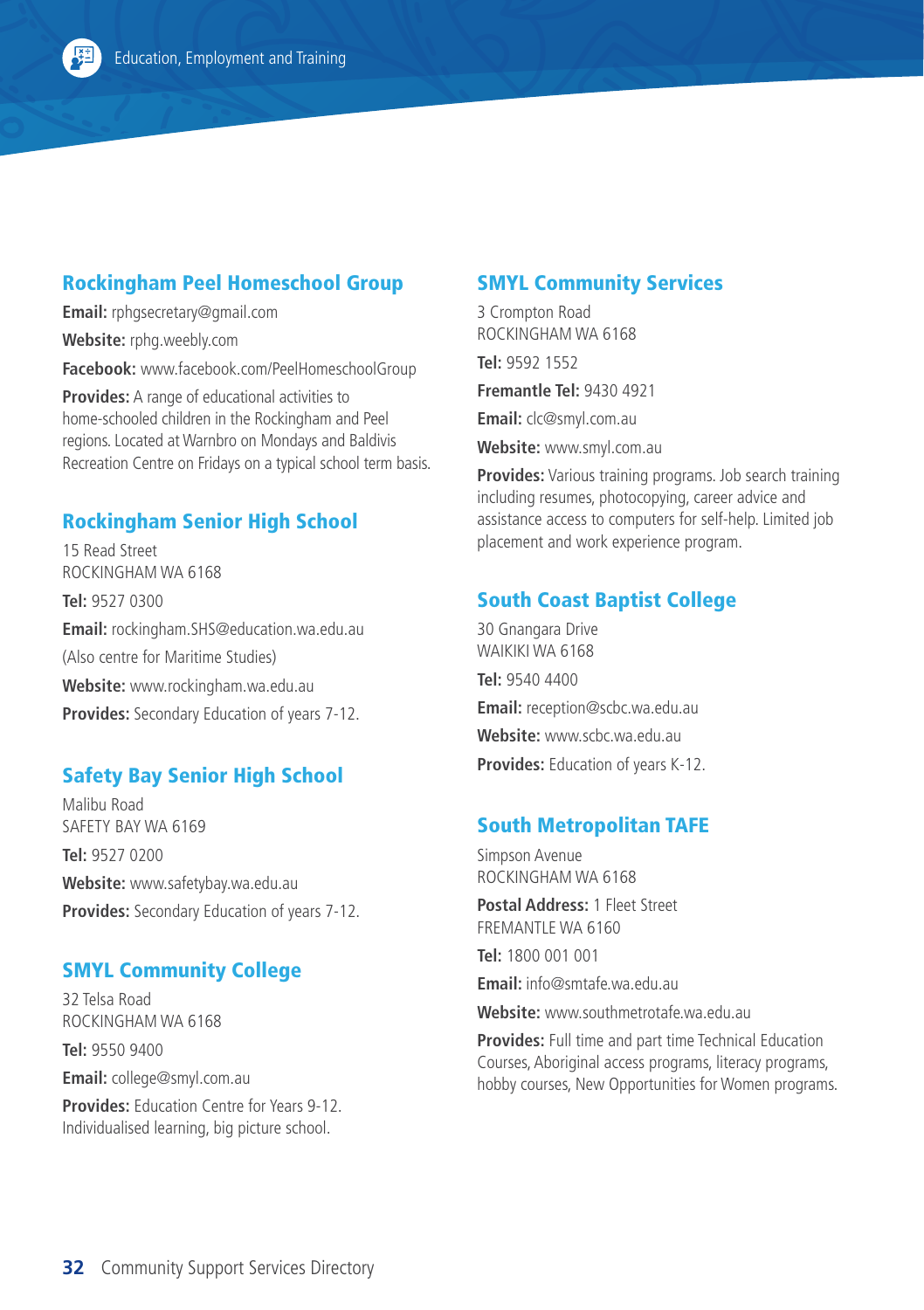

#### Strategix College Rockingham

14/16 Commodore Drive Rockingham WA 6168

**Tel:** 9527 6553

**Website:** <www.strategix.edu.au>

**Provides:** Diploma level qualifications specialising in face to face, or online delivery in Early Childhood Education and Care, Youth Work, Community Services, Business, Leadership and Management, and Counselling.

#### Stirling Skills Training (SST)

15/5 Goddard Street (facing Ameer Street) ROCKINGHAM WA 6168

**Tel:** 9520 5006

**Email:** enquiries@stirlingskills.com.au

**Website:** <www.stirlingskills.com.au>

traineeships) and education. Provides: SST is a not-for-profit organisation which provides intensive pre-employment support to improve the work readiness of young people aged 15-21 and help them into work (including apprenticeships and  $Mondav - Friday 9am - 5pm.$ 

#### Tranby College

90 Arpenter Drive BALDIVIS WA 6171 **Tel:** 9524 2424 **Email:** tranby@tranby.wa.edu.au **Website:** <www.tranby.wa.edu.au> **Provides:** Education of years K-12.

#### North Lake Senior Campus

188 Winterfold Road KARDINYA WA 6163

**Tel:** 9314 0444

 year 10 students and mature age students. A full-time **Provides:** A linkage back into high school for post program applies with structured work learning.

#### WA Schools

**Website:** <www.det.wa.edu/schoolsonline> **Provides:** Directory of public schools.

#### Warnbro Community High School

2 Swallowtail Parade WARNBRO WA 6169 **Tel:** 9553 0100 | **Fax:** 9593 4299 **Email:** warnbro.chs@education.wa.edu.au **Website:**<www.warnbro.wa.edu.au> **Provides:** Education of years 7-12.

#### Youth Affairs Council of WA (YACWA)

**Website:**<www.yacwa.org.au>

**Provides:** Information on programs, grants and youth training schemes as well as providing advocacy for young people.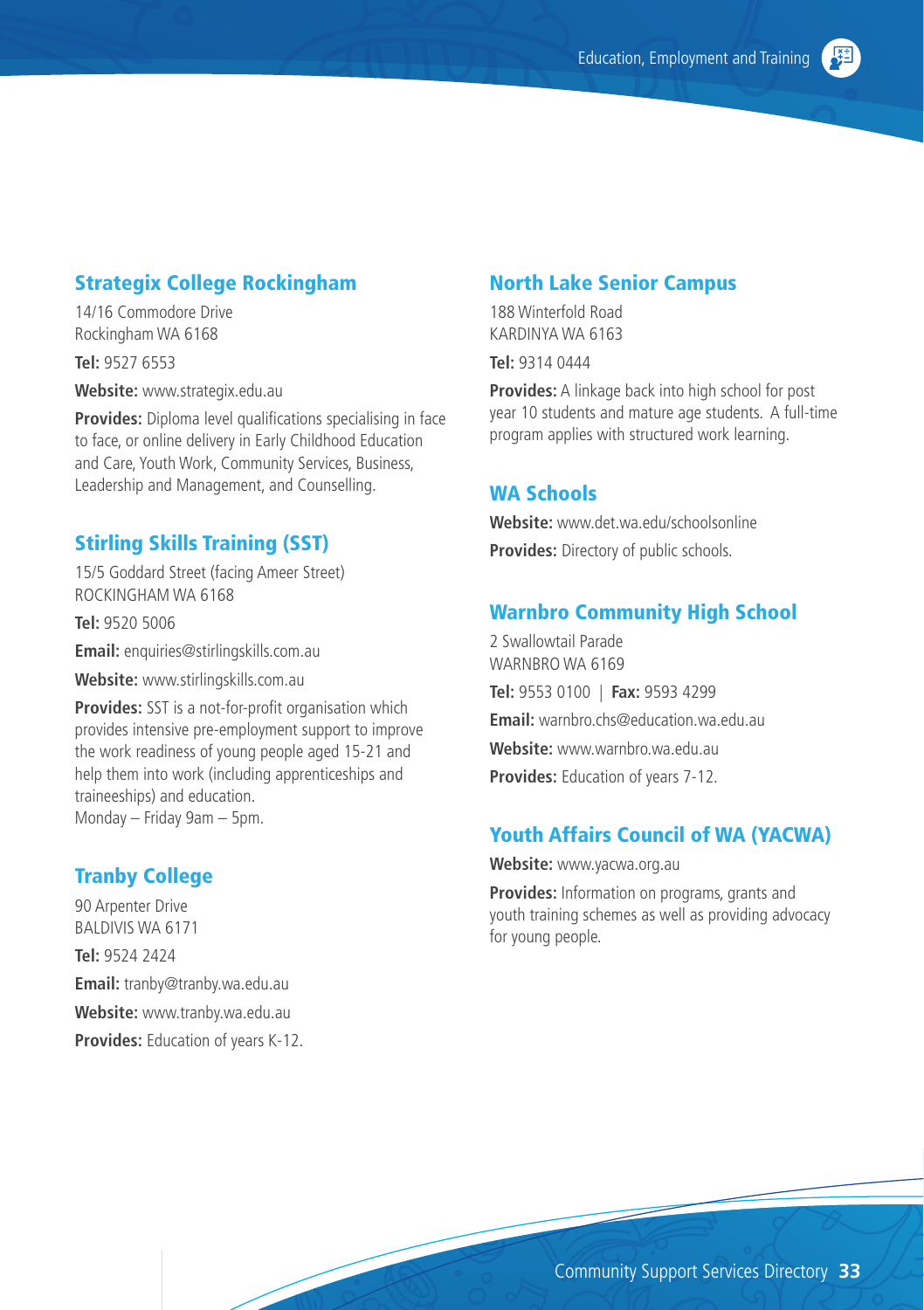## Family Domestic Violence

#### Communicare

Unit 4/5 Goddard Street ROCKINGHAM WA 6168

**Tel:** 9529 4636

#### **Head Office**

**Tel:** 9251 5777

**Safe at Home Perpetrator Response - DV Outreach:** 9439 5707

#### **Families Without Fear:**

- Individual Counselling and Group Programs: 9439 5517
- Indigenous Family Violence Program: 9439 5517
- Same Sex Domestic Abuse Group: 9439 5517

**Email:** info@communicare.org.au

 intervention services. **Provides:** Children and family services, education and training services, employment services, family violence

#### Communicare Breathing Space

#### **Domestic Violence Initiative**

35 Kenton Way CALISTA WA 6167

**Tel:** 9439 5707 | **Fax:** 9439 4437

**Email:** breathingspace@communicare.org.au

**Website:**<www.communicare.org.au> (click "Breathing Space")

**Provides:** 24 hour residential and non-residential therapeutic services for men who have used violence in their relationships.

#### Crisis Care (24 HOURS)

**Tel:** 9223 1111 **Free call:** 1800 199 008 **Website:**<www.dcp.wa.gov.au> **Provides:** 24 hour crisis service for Western Australia.

#### Domestic Violence Youth Website

**Website:** <www.burstingthebubble.com>

**Provides:** Aimed to support teenagers with experience of domestic violence.

#### FAAST (Family Abuse Advocacy Support Team)

South Coastal Health and Community Services Lifelinks Community Centre 4 Civic Boulevard ROCKINGHAM WA 6168

**Tel:** 9550 0900 | **Fax:** 9592 5635

**Provides:** Information, advocacy, legal advice and support for those in or escaping domestic violence. Referral required from Health Professional.

#### Fremantle Family Support Network

St Patrick's Community Support Centre 12 Queen Victoria Street FREMANTLE WA 6160

**Tel:** 9430 4159 | **Fax:** 9430 7974

**Tel (FFSN):** 1300 951 190

**Email:** ffsn@stpats.com.au

**Email:** admin@stpats.com.au

**Provides:** Coordinating agencies and services to provide a one-stop-shop for families needing support who live in the Fremantle, Melville and Cockburn areas. Areas support is offered: family services, children's services, parenting, family violence, parent teen confict, counselling, drug and alcohol, fnancial counselling, legal advice, educational services, family disputes.

#### Lucy Saw Women's Refuge

PO BOX 116 ROCKINGHAM WA 6168 **Tel:** 9527 6872 **Provides:** Accommodation, support, information, referrals.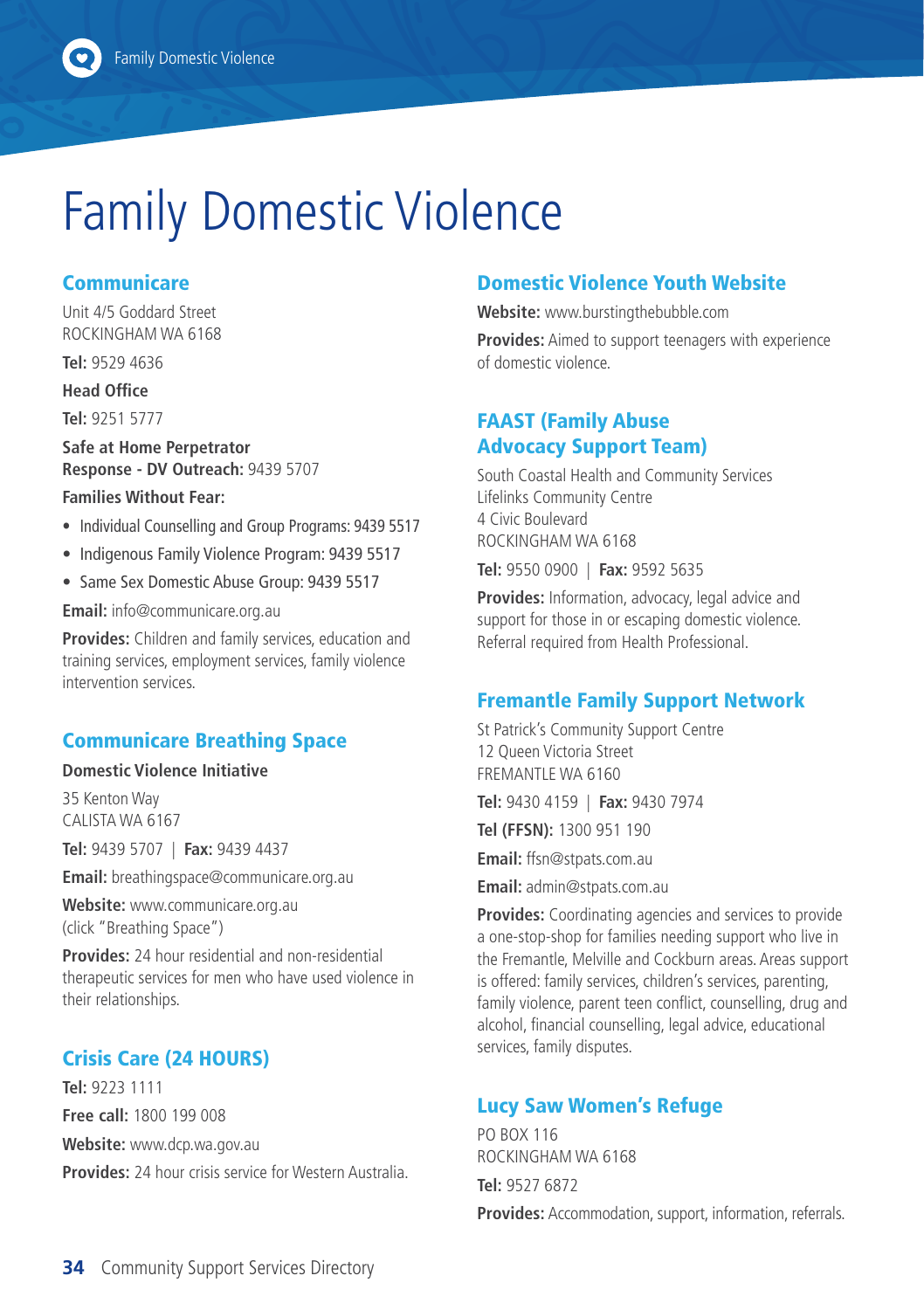#### Men's Domestic Violence Helpline

**Tel:** 9223 1199 **Free call:** 1800 000 599 **Provides:** Information and support.

#### New Hope Therapy

**Tel:** 0407 900 973 **Email:** info@newhopetherapy.com.au **Website:** <www.newhopetherapy.com.au> **Provides:** Accredited Family Dispute Resolution Practitioner. Family mediation, child inclusive, parenting plans, FDR certificates.

#### Police Domestic Violence

**Tel:** 131 114 **Provides:** Information and support.

#### Rockingham Family Violence Service

Rockingham Justice Complex 15-17 Whitfield Street ROCKINGHAM WA 6168

**Tel:** 9592 4018 | **Fax:** 9527 9280

**Provides:** Free and confidential service providing information and support in dealing with violence in intimate family relationships. Support in applying for VRO, restraining order, completing court related documents, support in all court matters, accessing supporting services and developing safety plans.

#### Victim Support Services/Family Violence Services

**Tel:** 9592 4018 **Provides:** Information and support.

#### Women's Domestic Violence Helpline

**Tel:** 9223 1188 **Free call:** 1800 007 339 **Provides:** Information and support.

#### Young Hearts

St Nicholas Community Centre 14 Council Avenue ROCKINGHAM WA 6168

**Tel:** 9528 0702 | **Fax:** 9528 0755

**Email:** rockinghamreception@anglicarewa.org.au

**Website:**<www.anglicarewa.org.au>

**Provides:** Young Hearts is for children up to and including 18 years old, and women who: have been exposed to family and domestic violence (even if they are in another room when the violence occurs), have experienced physical or verbal violence themselves, have experienced emotional abuse and neglect, have been exposed to or experienced some or all of the above and are beginning to show signs of imitating violent or submissive behaviour.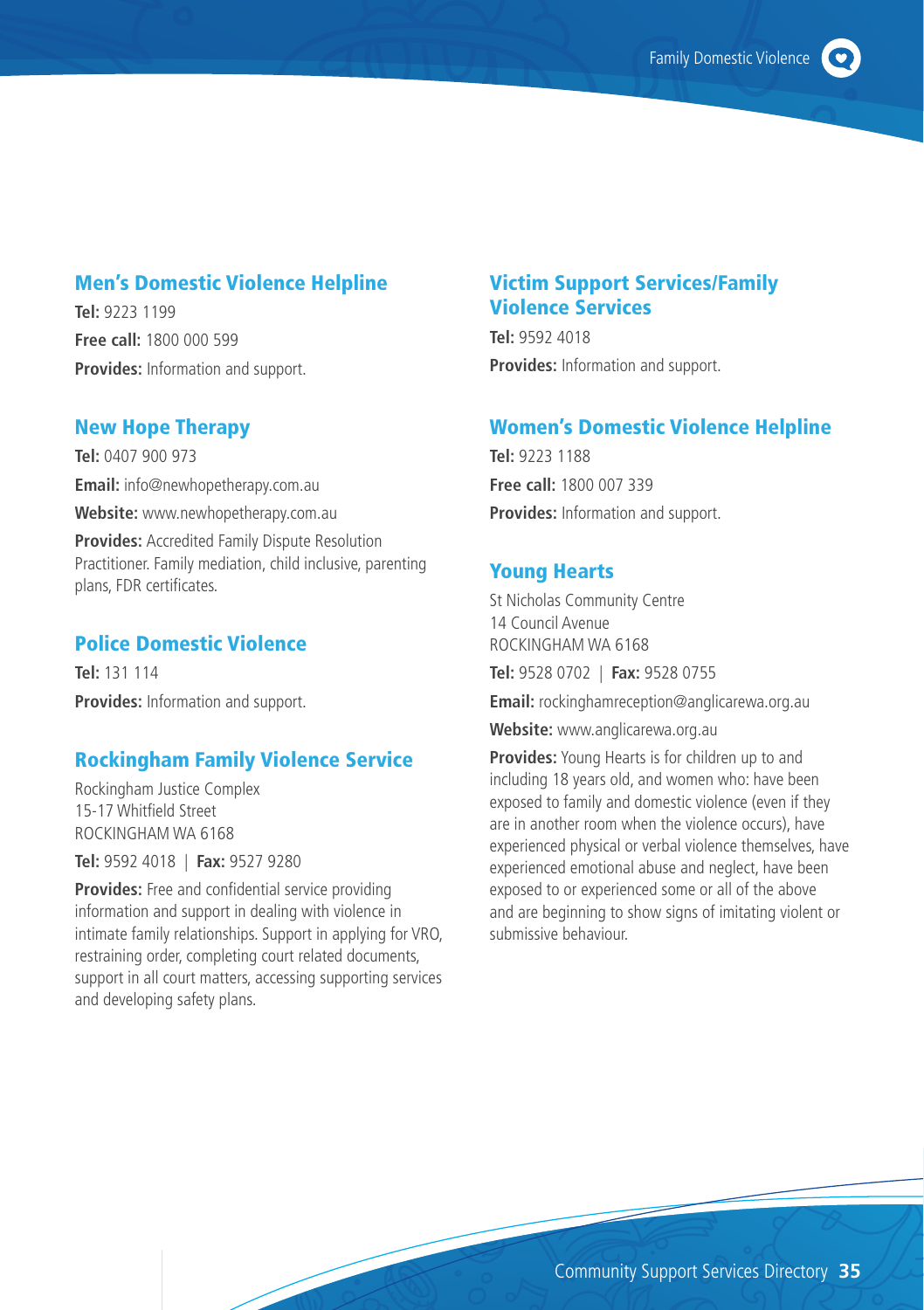# Legal Issues

Legal Issues

#### Aboriginal Legal Service

#### **Perth Head Office**

7 Aberdeen Street EAST PERTH WA 6004

**Tel:** 9265 6666 | **Fax:** 9221 1767

**Free Call:** 1800 019 900

**Website:**<www.als.org.au>

**Provides:** Legal advice, assistance and information about Western Australian Law.

#### Citizen's Advice Bureau

14 Council Avenue ROCKINGHAM WA 6168 **Tel:** 9527 6671 | **Fax:** 9527 1445 **Email:** rockingham@cabwa.com.au Website:<www.cabwa.com.au> **Provides:** Information on legal issues.

#### Department of Commerce

Level 2, Gordon Stephenson House 140 William Street PERTH WA 6000

**Tel:** 6251 2913

**Free Call:** 1300 136 237

**Website:**<www.commerce.wa.gov.au>

**Provides:** Fair trading between traders and consumers, and provides education and advice to consumers and traders on their rights and responsibilities under consumer law.

#### Department of Justice

Community Justice Services Whitfield Street ROCKINGHAM WA 6168

**Tel:** 9527 3411 | **Fax:** 9527 4833

**Website:** <www.justice.wa.gov.au>

**Provides:** Information on courts, fnes, infringements, wills.

#### Equal Opportunity Commission

Level 2, 141 St Georges Terrace PERTH WA 6000

**Tel:** 9216 3900 | **Fax:** 9216 3960

**Email:** eoc@eoc.wa.gov.au

**Website:** <www.equalopportunity.wa.gov.au>

**Provides:** Conciliation services for complaints of discrimination and harassment according to the Equal Opportunity Act 1984 and community education and outreach.

#### Fremantle Community Legal Centre

**Tel:** 9432 9790 | **Fax:** 9432 9794

**Email:** fclc@fremantle.wa.gov.au

**Provides:** Evening legal service, financial counselling, assistance with unlawful discrimination, advocacy with Centrelink and the Housing Authority and other government bodies. Also restraining order service at local court and family law information sessions. Monday and Wednesday, 5pm - 6.30pm. Must ring for an appointment, between 8.30am - 4.30pm.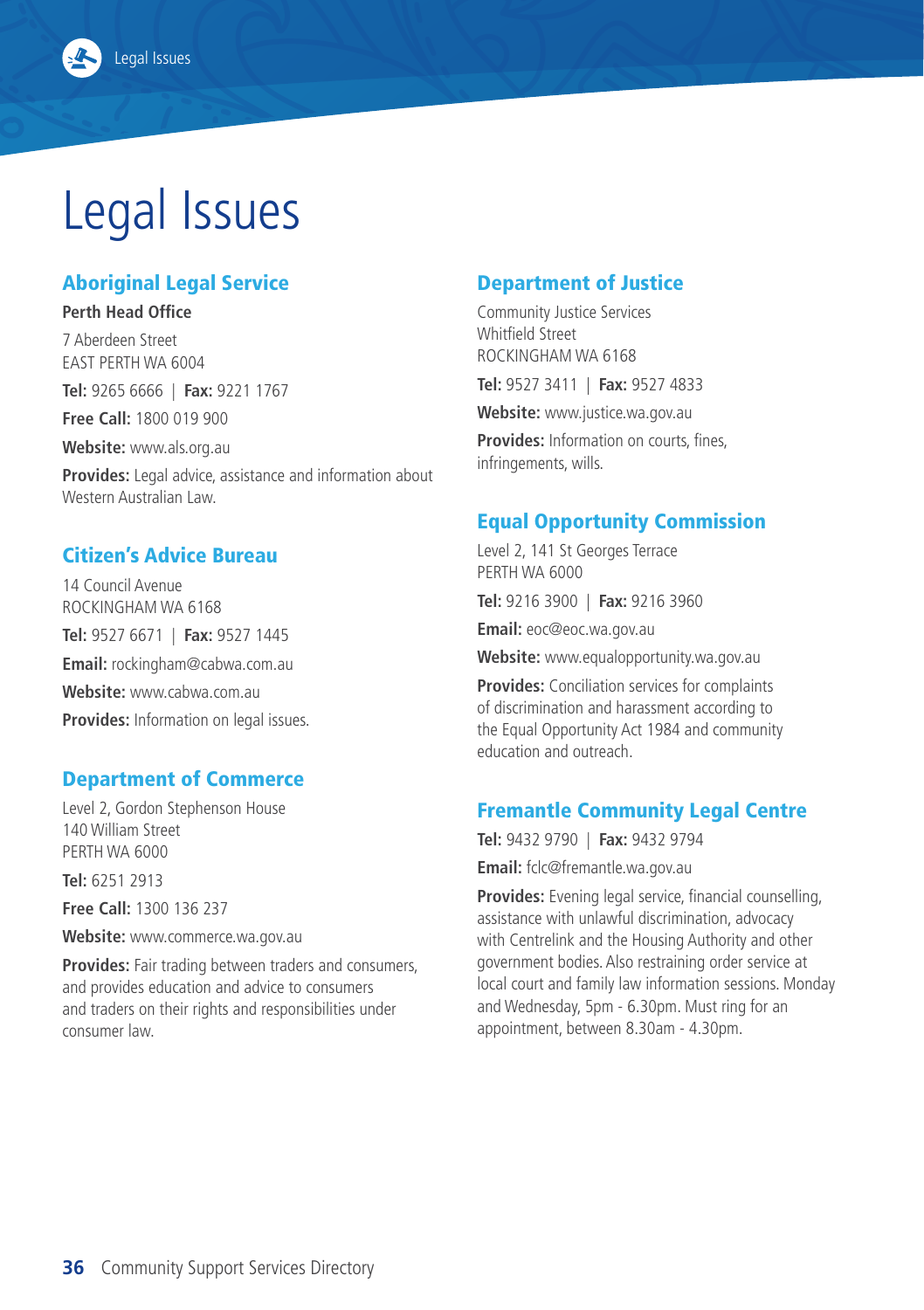Legal Issues

#### Human Rights and Equal Opportunities Commission

**Website:** <www.humanrights.gov.au> **Provides:** Information and support.

#### **Lawstuff**

**Website:** <www.lawstuff.org.au> **Provides:** Information and support.

#### Legal Aid Western Australia

Level1, 32 St George's Terrace PERTH WA 6000

**Free Call:** 1300 650 579 **Tel:** 9261 6222 | **Fax:** 9261 6554 **Website:** <www.legalaid.wa.gov.au>

**Provides:** Legal advice.

#### Office of the Commonwealth Ombudsman - Perth

Level 2 Albert Facey House 469 Wellington Street PERTH WA 6000

**Tel:** 9220 7555 **| Fax:** 9220 7500

**Free Call:** 1300 362 072

**Email:** mail@ombudsman.wa.gov.au

**Website:** <www.ombudsman.wa.gov.au>

**Provides:** An avenue for complaints about administrative actions of Commonwealth Government organisations, including taxation, social security, child support, visa, Austudy and postal matters.

#### Rockingham Youth Justice Service - Department of Corrective Services

Suite 2, 3 Benjamin Way ROCKINGHAM WA 6168

**Tel:** 9528 8400 | **Fax:** 9528 1948

**Provides:** Manages young people who are subject to supervised community based orders made by the Children's Court. Reduce reoffending, protect the community and direct young people towards the adoption of law abiding lifestyles to create safer communities.

#### SCALES Community Legal Centre

St Nicholas Community Centre Suite 3, 14 Council Avenue ROCKINGHAM WA 6168 **Tel:** 9550 0400 | **Fax:** 9527 4802 **Email:** scales@murdoch.edu.au **Website:**<www.law.murdoch.edu.au/scales> **Provides:** Free initial legal service.

#### Sussex Street Community Law Service of WA Inc

29 Sussex Street EAST VICTORIA PARK WA 6101 **Tel:** 6253 9500 | **Fax:** 9470 1805 **TTY:** 9470 2831

**Website:**<www.sscls.asn.au>

**Provides:** Information and support for low income community members.

Community Support Services Directory **37**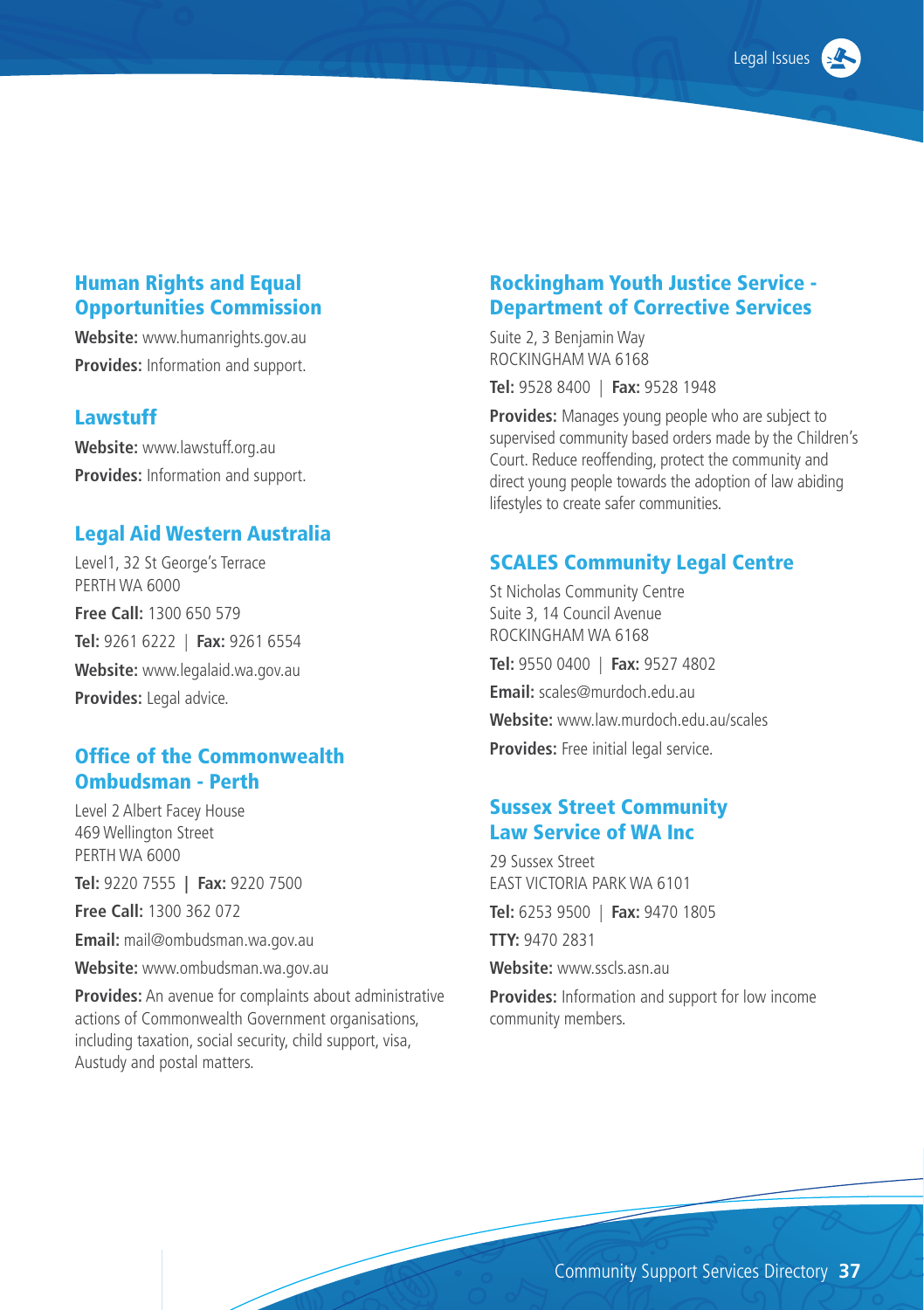

#### Wageline Centre

**Tel:** 1300 655 266 | **Fax:** 9222 7777 **Website:**<www.commerce.wa.gov.au> **Provides:** Consumer and employment protection.

#### WA Police

**Tel:** 131 444

#### **Rockingham Police Station**

21-23 Whitfield Street ROCKINGHAM WA 6168

**Tel:** 9528 8000

Servicing: Cooloongup, Hillman, **Servicing:** Cooloongup, Hillman,<br>Port Kennedy, Rockingham, Safety Bay,<br>Shoalwater, Waikiki and Warnbro.

#### **Kwinana Police Station**

2 Sulphur Road Kwinana Town Centre KWINANA WA 6167

**Tel:** 9411 4311

**Servicing:** Baldivis.

#### **Mandurah Police Station**

333 Pinjarra Road MANDURAH WA 6210

**Tel:** 9581 0222

**Servicing:** Golden Bay, Karnup,<br>Secret Harbour and Singleton.

**Provides:** Information and support.

#### Youth Legal Service

138 Murray Street PERTH WA 6000

**Tel:** 9202 1688 | **Fax:** 9202 1699

**Free Call:** 1800 199 006

**Website:** <www.youthlegalserviceinc.com.au>

**Provides:** Advice and advocacy to people under 25 years old for representation in Children's Court.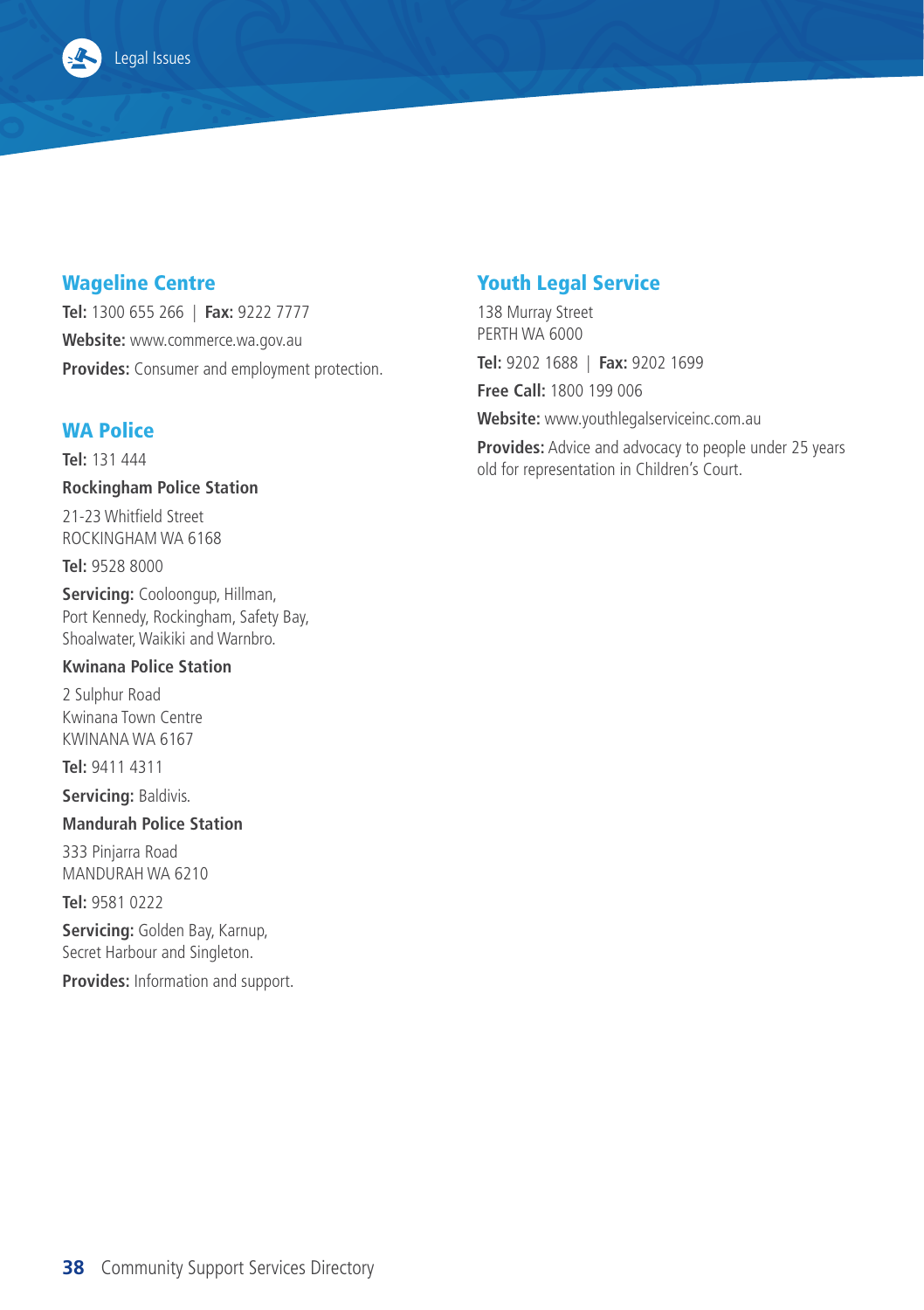

### Youth/Community Groups

#### Baldivis Church (Youth Group)

Spires Life Church **Tel:** 9524 2805 **Website:** <www.spireslifechurch.org.au>

- Play Group 0-4 year olds
- Mops 0-4 year olds
- Kids Club Year 1-3
- J Youth Year 4-7
- S Youth Year 8-10
- Young Adult 11+

**Provides:** Information, support and activities.

#### Christian City Church (c3 Church)

5 Stockton Road PORT KENNEDY WA 6172 **Tel:** 9524 5055 **Website:** <www.c3r.org.au> **Provides:** Information, support and activities.

#### City of Rockingham Libraries

**Library Activities Website:** <www.rockingham.wa.gov.au> **Provides:** Children's activities, technology help, adult activities, community centre groups.

#### Duke of Edinburgh Awards/Outward Bound

Suite 58/102 Railway Street WEST PERTH WA 6000 **Tel:** 9321 4179 | **Fax:** 9321 4537 **Website:** <www.dukeofed.com.au> **Provides:** Information, support and activities.

#### Police & Citizens Youth Centre

Emma Street ROCKINGHAM WA 6168 **Tel:** 9592 1232 **Email:** rockinghampcyc@wapcyc.com.au **Website:**<www.wapcyc.com.au> **Provides:** Information, support and activities.

#### Rockingham Baptist Church Youth Group

30 Gnangara Drive COOLOONGUP WA 6168

**Tel:** 9540 4455

**Email:** office@rockingham.org.au

**Website:**<www.rockingham.church/youth>

**Provides:** Both large group and small group activities that focus on belonging.

#### Salvation Army Youth Group

**Tel:** 0438 913 813 **Open:** Friday 6.30pm (High school aged) **Provides:** Information, support and activities.

#### Sound City Church (Youth Group)

**Tel:** 9592 2457 **Provides:** Information, support and activities.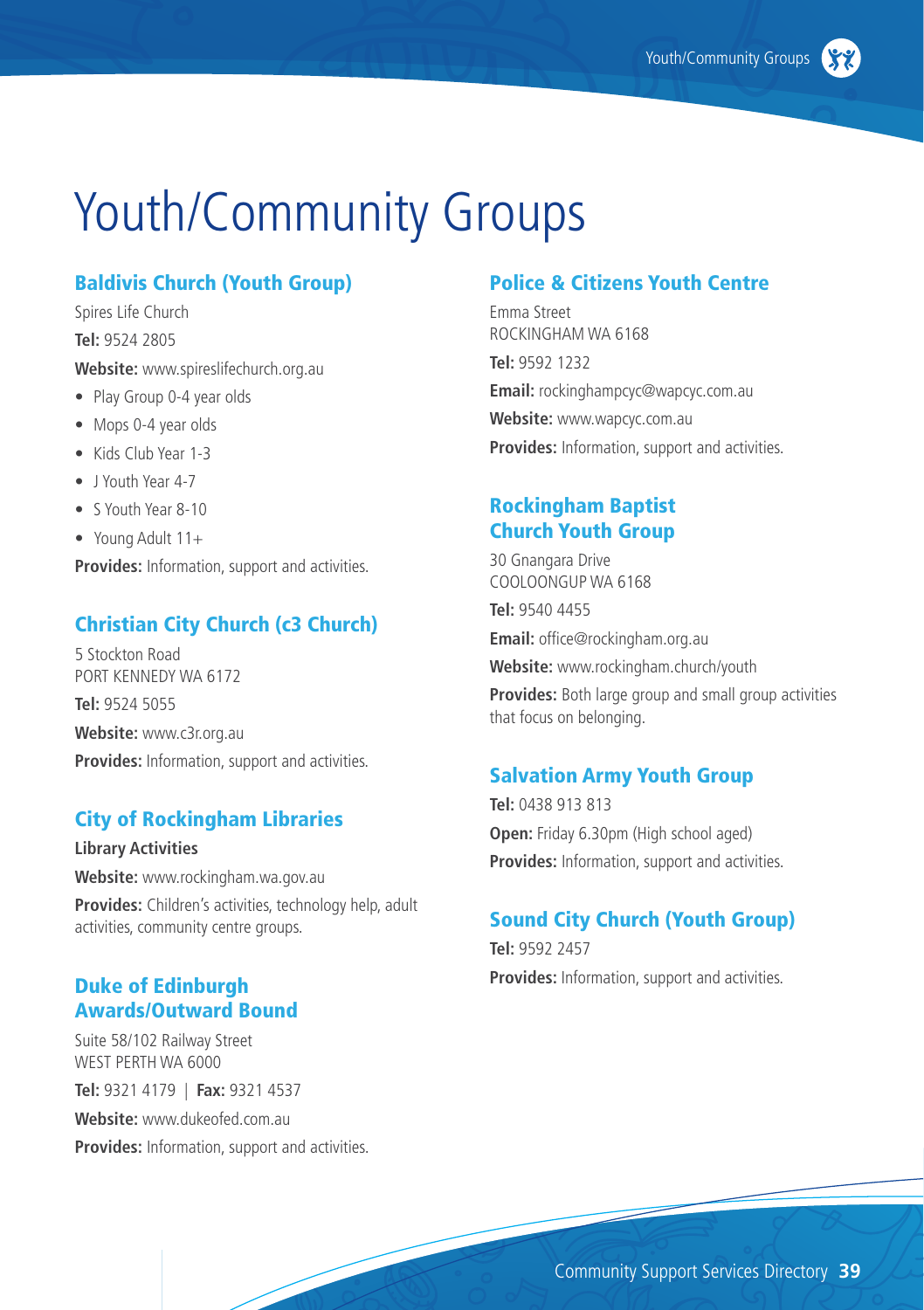

#### Splash Youth

52 Swallowtail Parade WARNBRO WA 6169

**Tel:** 0423 294 250

**Email:** [splashyouth@gmail.com](mailto:splashyouth@gmail.com) 

**Website:**<www.splashyouth.org>

**Provides:** Rockingham Lutheran Church – Grades 7 – 10, every Friday 6.30 – 8.30pm during the school term. For young adults grade 11 and older, please visit <www.plusya.org>.

#### Street Chaplains WA

**Tel:** 0413 711 153 **Email:** [admin@streetchaplainswa.com](mailto:admin@streetchaplainswa.com) **Website:**<www.streetchaplain.com> **Provides:** Information, support and activities.

#### Uniting Church (Youth Group)

**Tel:** 9527 1014 **Provides:** Information, support and activities.

#### Warnbro Community Church of Christ

#### **Tel:** 9593 2133

**Website:**<www.warnbro.org.au>

- Rock Year 4-5
- Kaos Year 6-7
- Fire Youth Year 11-12
- Young Adults 18+

**Provides:** Youth activities, information and referrals, outreach services.

> For more information regarding recreation groups please refer to the City of Rockingham Activity Guide at www.rockingham.wa.gov.au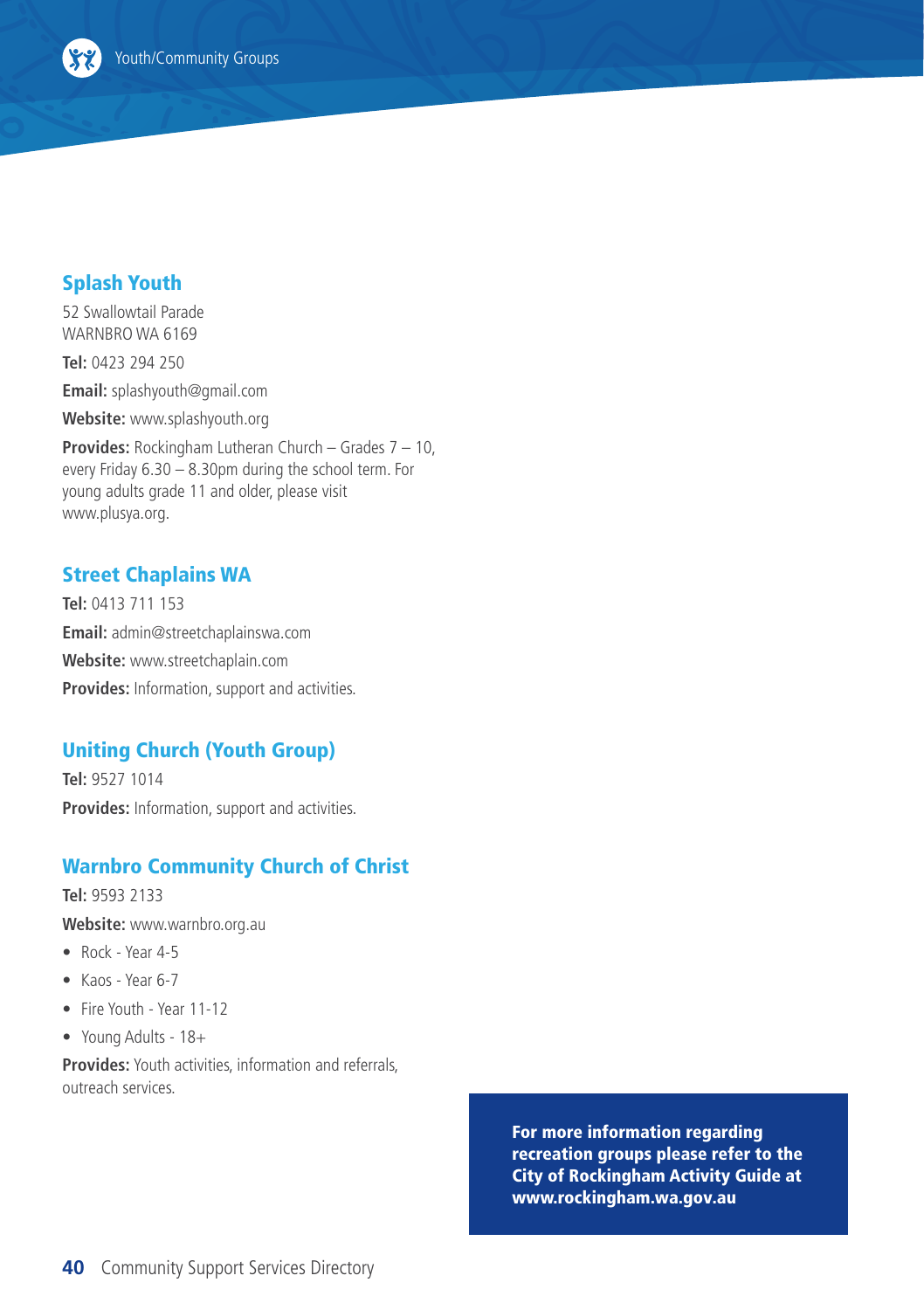### Directory Update and New Entries

| Tel No: <u>Andrea Maria and American and American and American and American and American and American and American and American and American and American and American and American and American and American and American and A</u> |
|--------------------------------------------------------------------------------------------------------------------------------------------------------------------------------------------------------------------------------------|
|                                                                                                                                                                                                                                      |
|                                                                                                                                                                                                                                      |
| Details (brief - regarding services offered, target groups, opening hours): _______________________                                                                                                                                  |
|                                                                                                                                                                                                                                      |
|                                                                                                                                                                                                                                      |
|                                                                                                                                                                                                                                      |
|                                                                                                                                                                                                                                      |
|                                                                                                                                                                                                                                      |
|                                                                                                                                                                                                                                      |
| Please forward to:                                                                                                                                                                                                                   |
| <b>Coordinator Youth and Community Support Services</b>                                                                                                                                                                              |
| <b>City of Rockingham</b>                                                                                                                                                                                                            |
| <b>PO Box 2142</b>                                                                                                                                                                                                                   |
| <b>ROCKINGHAM WA 6967</b>                                                                                                                                                                                                            |
| customer@rockingham.wa.gov.au                                                                                                                                                                                                        |
|                                                                                                                                                                                                                                      |

 $\lambda$ 

Community Support Services Directory **41**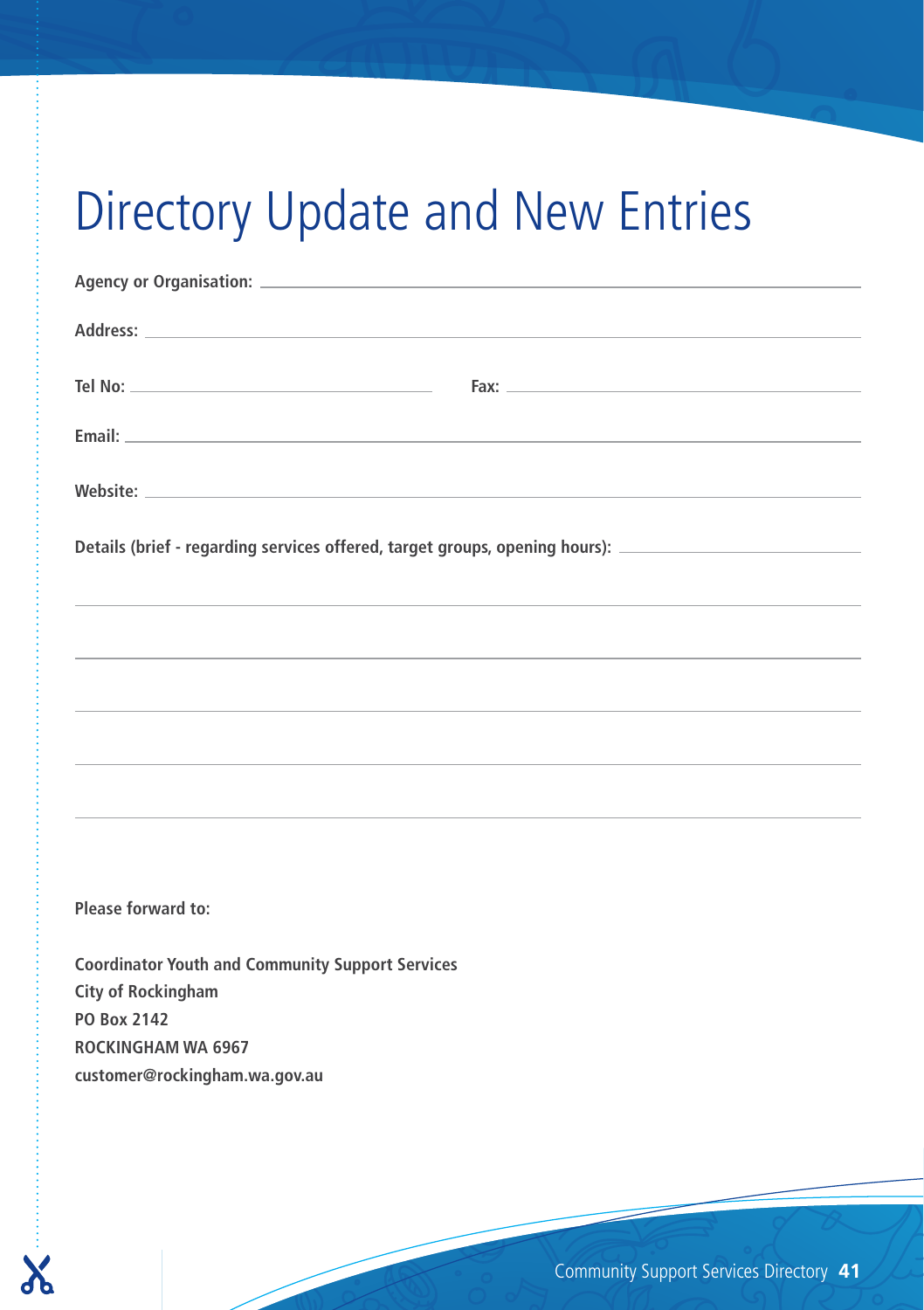

 $\chi$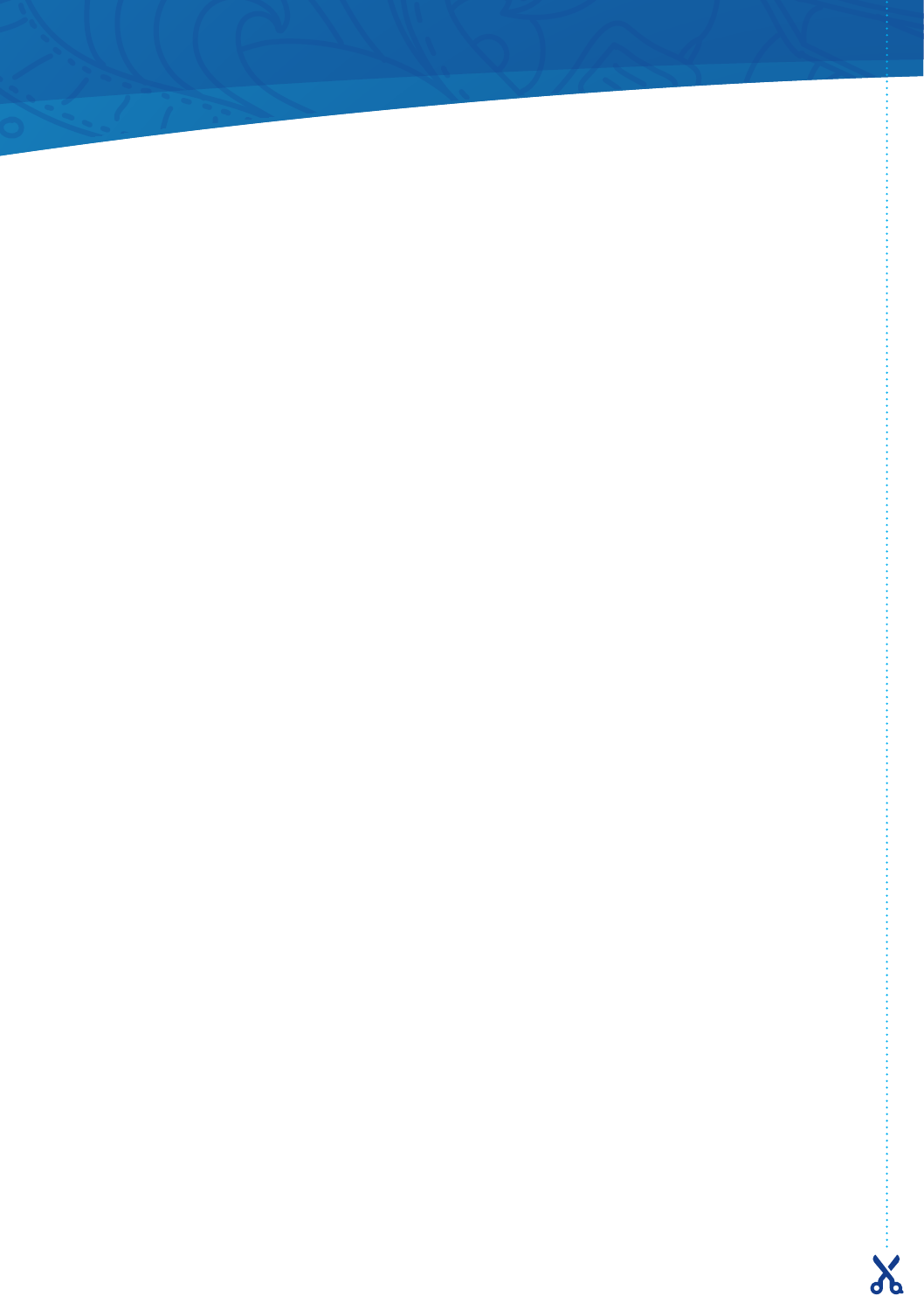